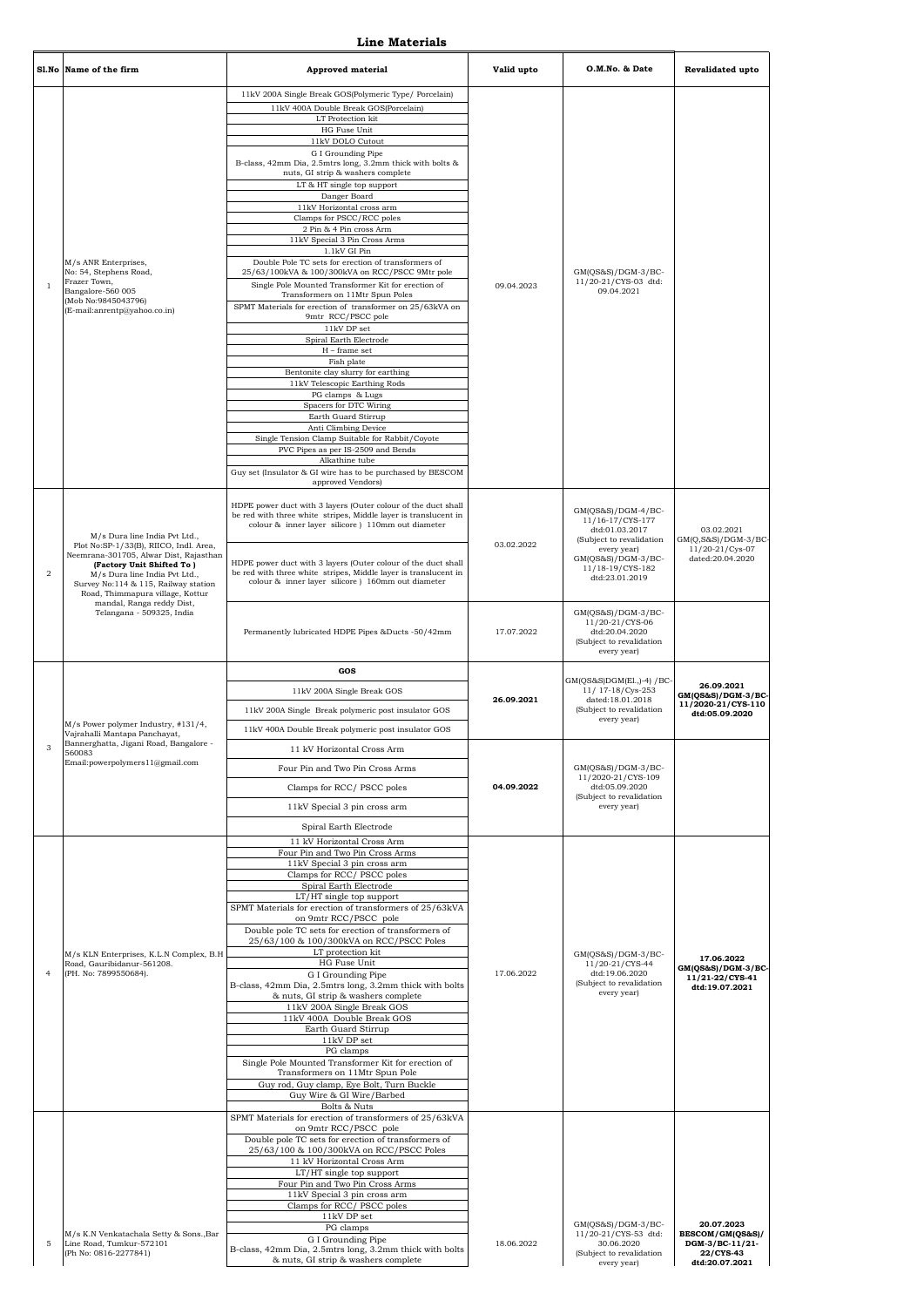|                |                                                                              | H- Frame set                                                                                                         |            |                                            |                                     |
|----------------|------------------------------------------------------------------------------|----------------------------------------------------------------------------------------------------------------------|------------|--------------------------------------------|-------------------------------------|
|                |                                                                              | Fish plate<br>Earth Guard Stirrup                                                                                    |            |                                            |                                     |
|                |                                                                              | 11kV Danger Board<br>Alkathine tubes                                                                                 |            |                                            |                                     |
|                |                                                                              | Anticlimbing Device<br>Guy set (Insulator & GI Wire has to be purchased by                                           |            |                                            |                                     |
|                |                                                                              | BESCOM approved vendors)                                                                                             |            |                                            |                                     |
|                |                                                                              | 11kV HG Fuse Unit<br>11kV 200A Single Break GOS                                                                      |            |                                            |                                     |
|                |                                                                              | SPMT Materials for erection of transformers of 25/63kVA<br>on 9mtr RCC/PSCC pole                                     |            |                                            |                                     |
|                |                                                                              | Double pole TC sets for erection of transformers of<br>25/63/100 & 100/300kVA on RCC/PSCC Poles                      |            |                                            |                                     |
|                |                                                                              | 11 kV Horizontal Cross Arm                                                                                           |            |                                            |                                     |
|                |                                                                              | LT/HT single top support<br>Four Pin and Two Pin Cross Arms                                                          |            |                                            |                                     |
|                | M/s Saraswathi Steel Industries,                                             | Clamps for RCC/PSCC poles<br>$11\mathrm{kV}$ DP set                                                                  |            | GM(QS&S)/DGM-3/BC-                         | 20.07.2023                          |
| 6              | Bar line Road,<br>Tumkur-575101                                              | PG clamps                                                                                                            | 18.06.2022 | 11/20-21/CYS-45 dtd:<br>19.06.2020         | BESCOM/GM(QS&S)/<br>DGM-3/BC-11/21- |
|                | (PH. No: 9980375848).                                                        | G I Grounding Pipe<br>B-class, 42mm Dia, 2.5mtrs long, 3.2mm thick with bolts                                        |            | (Subject to revalidation<br>every year)    | 22/CYS-44<br>dtd:20.07.2021         |
|                |                                                                              | & nuts, GI strip & washers complete<br>H Frame set                                                                   |            |                                            |                                     |
|                |                                                                              | Fish plate<br>Earth Guard Stirrup                                                                                    |            |                                            |                                     |
|                |                                                                              | 11kV Danger Board<br>Alkathine tubes                                                                                 |            |                                            |                                     |
|                |                                                                              | Anticlimbing Device                                                                                                  |            |                                            |                                     |
|                |                                                                              | Guy set (Insulator & GI Wire has to be purchased by<br>BESCOM approved vendors)                                      |            |                                            |                                     |
|                |                                                                              | SPMT Materials for erection of transformers of 25/63kVA<br>on 9mtr RCC/PSCC pole                                     |            |                                            |                                     |
|                |                                                                              | Double pole TC sets for erection of transformers of<br>25/63/100 & 100/300kVA on RCC/PSCC Poles                      |            |                                            |                                     |
|                |                                                                              | 11 kV Horizontal Cross Arm                                                                                           |            |                                            |                                     |
|                |                                                                              | LT/HT single top support<br>Four Pin and Two Pin Cross Arms                                                          |            |                                            |                                     |
|                |                                                                              | 11kV Special 3 pin cross arm<br>Clamps for RCC/PSCC poles                                                            |            |                                            |                                     |
|                | M/s Balaji Enterprises, Shed No: L7,<br>KSSIDC, Industrial Estate, B.H Road, | 11kV DP set                                                                                                          |            | GM(QS&S)/DGM-3/BC-<br>11/20-21/CYS-47 dtd: | 20.07.2023<br>BESCOM/GM(QS&S)/      |
| $\overline{7}$ | Tumkur-575103<br>(PH. No: 9986855653, 9980725482).                           | PG clamps<br>G I Grounding Pipe                                                                                      | 18.06.2022 | 19.06.2020<br>(Subject to revalidation     | DGM-3/BC-11/21-<br>22/CYS-45        |
|                |                                                                              | B-class, 42mm Dia, 2.5mtrs long, 3.2mm thick with bolts<br>& nuts, GI strip & washers complete                       |            | every year)                                | dtd:20.07.2021                      |
|                |                                                                              | H- Frame set<br>Fish plate                                                                                           |            |                                            |                                     |
|                |                                                                              | Earth Guard Stirrup                                                                                                  |            |                                            |                                     |
|                |                                                                              | 11kV Danger Board<br>Alkathine tubes                                                                                 |            |                                            |                                     |
|                |                                                                              | Anticlimbing Device<br>Guy set (Insulator & GI Wire has to be purchased by                                           |            |                                            |                                     |
|                |                                                                              | BESCOM approved vendors)                                                                                             |            |                                            |                                     |
|                |                                                                              | 11 kV Horizontal Cross Arm                                                                                           |            |                                            |                                     |
|                |                                                                              | 11kV Special three pin cross arm                                                                                     |            |                                            |                                     |
|                |                                                                              | Four and Two pin cross arms                                                                                          |            |                                            |                                     |
|                |                                                                              | Guy set (Insulator & GI wire has to be purchased by BESCOM<br>approved Vendors)                                      |            |                                            |                                     |
|                |                                                                              | LT & HT single top support                                                                                           |            |                                            |                                     |
|                |                                                                              | 11kV DP set                                                                                                          |            |                                            |                                     |
|                |                                                                              | Double Pole TC sets for erection of transformers of                                                                  |            |                                            |                                     |
|                |                                                                              | 25/63/100kVA & 100/300kVA on RCC/PSCC 9Mtr pole<br>Single Pole Mounted Transformer Kit for erection of               |            |                                            |                                     |
|                |                                                                              | Transformers on 11Mtr Spun Poles<br>SPMT Materials for erection of transformer on 25/63kVA on                        |            |                                            |                                     |
|                |                                                                              | 9mtr RCC/PSCC pole                                                                                                   |            |                                            |                                     |
|                | M/s Manjunatha Industries, Survey<br>No:77, Plot No:1,2,3,4 &5, Beereshwara  | Earth Guard Stirrup                                                                                                  |            | GM(QS&S)/DGM-3/BC-                         |                                     |
| 8              | Complex, Karihobanahalli Main Road,<br>Peenya 2nd stage, Bangalore - 560058  | GI Grounding pipe, B - Class, 42mm dia, 2.5mtrs long, 3.2mm<br>thick with bolts nuts, GI Strips and washers complete | 18.02.2023 | 11/20-21/CYS-262 dtd:<br>26.02.2021        |                                     |
|                | (ph No: 9972907828, 9353030303)(E-mail:<br>manjunathaindutries9@gmail.com)   | H-frame set for fixing GOS                                                                                           |            |                                            |                                     |
|                |                                                                              | Spacers for DTC wiring                                                                                               |            |                                            |                                     |
|                |                                                                              | Copper Lugs/ Aluminium Lugs                                                                                          |            |                                            |                                     |
|                |                                                                              | Danger Board                                                                                                         |            |                                            |                                     |
|                |                                                                              | Anti-climbing device                                                                                                 |            |                                            |                                     |
|                |                                                                              | Spiral Earth Electrode                                                                                               |            |                                            |                                     |
|                |                                                                              |                                                                                                                      |            |                                            |                                     |
|                |                                                                              | 11kV, 200A Single Break GOS                                                                                          |            |                                            |                                     |
|                |                                                                              | Alkathine tube                                                                                                       |            |                                            |                                     |
|                |                                                                              | PG clamps                                                                                                            |            |                                            |                                     |
|                |                                                                              | RCC/PSCC pole clamps                                                                                                 |            |                                            |                                     |
|                |                                                                              | 4 Pin X arms & 2 Pin cross Arms and LT & HT Single top                                                               |            |                                            |                                     |
|                |                                                                              | support<br>Guy rod                                                                                                   |            |                                            |                                     |
|                |                                                                              | Special Three pin cross arm & 11kV Horizontal cross arm                                                              |            |                                            |                                     |
|                | M/s Sri Chowdeshwari Electricals,                                            | Single pole mounted transformer kit for 25/63/100 kVA                                                                |            | GM(QS&S)/DGM-3/BC-                         |                                     |
| 9              | Sy No: 186, Maralukunte,<br>Gopalapura Post,                                 | Double pole TC set for 25/63/100/300 kVA with kit                                                                    | 06.03.2021 | 11/18-19/CYS-207 dtd:<br>07.03.2019        |                                     |
|                | Bangalore North Taluk - 560214<br>Contact No: 9448310541                     | H - Frame set for fixing GOS                                                                                         |            | (Subject to revalidation<br>every year)    |                                     |
|                |                                                                              | RCC/PSC/PSCC poles clamps<br>Earth Guard Stirrup                                                                     |            |                                            |                                     |
|                |                                                                              | 11kV Spun Pole structure material                                                                                    |            |                                            |                                     |
|                |                                                                              | Spiral Earth Electrode<br>G I Grounding Pipe                                                                         |            |                                            |                                     |
|                |                                                                              | B-class, 42mm Dia, 2.5mtrs long, 3.2mm thick with bolts &<br>nuts, GI strip & washers complete                       |            |                                            |                                     |
|                |                                                                              |                                                                                                                      |            |                                            |                                     |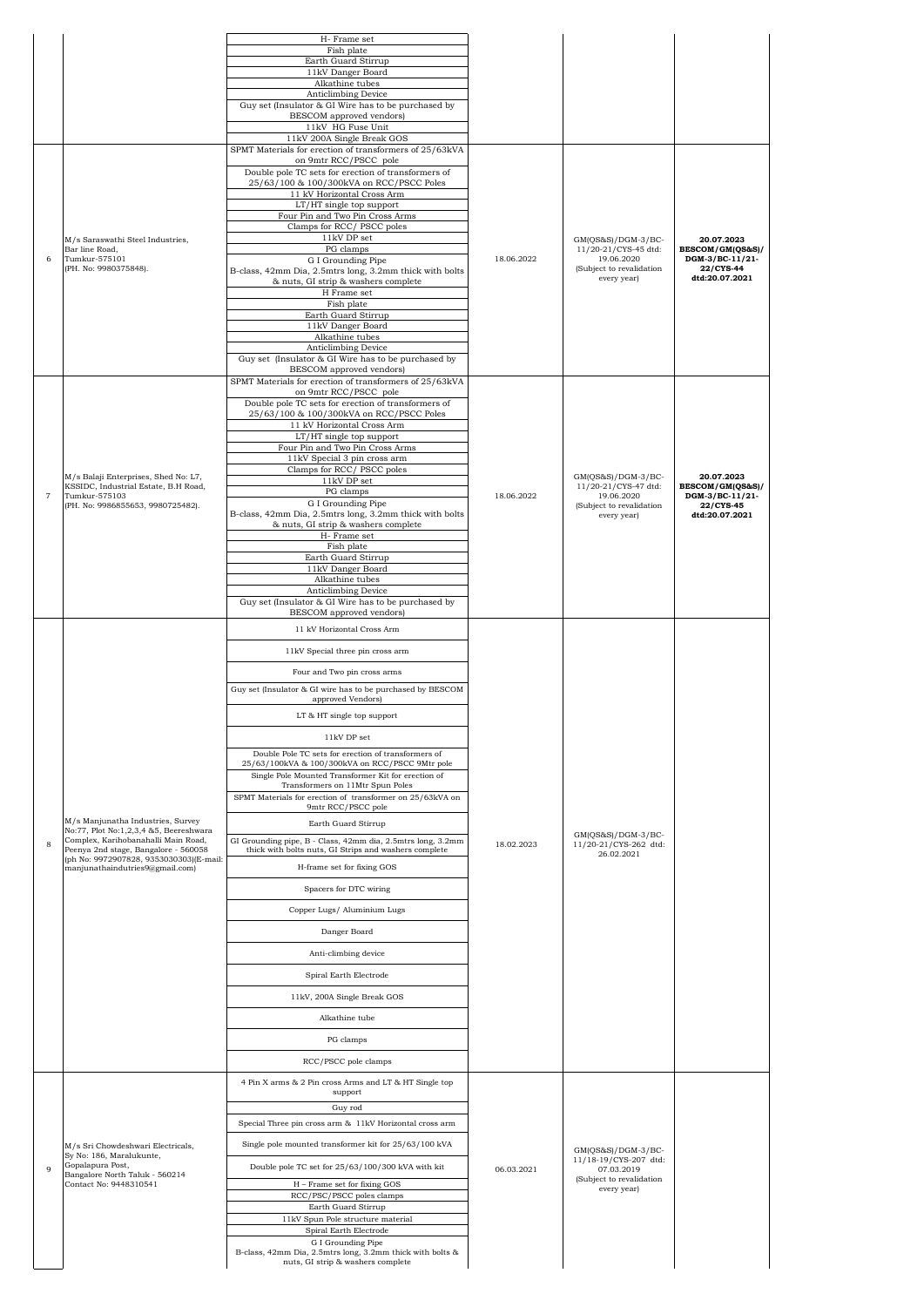|    |                                                                                                                                    | 11kV Horizontal cross Arm with Clamp, Bolts & Nuts                                                                   |            |                                                             |                                                                       |
|----|------------------------------------------------------------------------------------------------------------------------------------|----------------------------------------------------------------------------------------------------------------------|------------|-------------------------------------------------------------|-----------------------------------------------------------------------|
|    |                                                                                                                                    | Four & Two Pin cross Arms & LT/HT Single Top Support                                                                 |            |                                                             |                                                                       |
|    | M/s Phoenix Interactives,<br>#70, Pipeline Road, Behind Sai Garments,<br>Chikka Golarahatti, Magadi Main Road,<br>Bangalore-560091 | 11kV DP set                                                                                                          |            |                                                             |                                                                       |
|    |                                                                                                                                    | 11kV Double pole structure kit for 25/63/100kVA &<br>100/300kVA transformer on RCC/PSCC pole                         |            | GM(QS&S)/DGM-3/BC-<br>11/19-20/CYS-13                       |                                                                       |
| 10 | Contact No:<br>9036187818/9686529717                                                                                               | Clamps for RCC/PCC/PSCC                                                                                              | 27.02.2021 | dtd: 29.04.2019<br>(Subject to revalidation                 |                                                                       |
|    | Email: phoenixinteractives@gmail.com                                                                                               | Earth electrode (GI Pipe, Plate & Spiral Electrode)                                                                  |            | every year)                                                 |                                                                       |
|    |                                                                                                                                    | 11mtr Spun Pole Structure                                                                                            |            |                                                             |                                                                       |
|    |                                                                                                                                    | Single Pole mounted transformer kit for 25/63 kVA<br>transformers on 9 Mtrs RCC/PSCC Pole                            |            |                                                             |                                                                       |
|    |                                                                                                                                    | Guy Rod                                                                                                              |            |                                                             |                                                                       |
|    |                                                                                                                                    | 9kV, 5kA, Polymer Surge Arrester                                                                                     | 25.05.2022 |                                                             | 25.05.2022<br>GM(QS&S)/DGM-3/BC-<br>11/21-22/CYS-85<br>dtd:17.09.2021 |
|    | M/s Spoorthy Metal Technologies Pvt Ltd.,<br>No: 39, Raghavendra Industrial Estate,                                                | 11kV 400A Double Break GOS (Porcelain/Polymeric)                                                                     |            |                                                             |                                                                       |
| 11 | Peenya 2 nd stage,<br>Bangalore-560 058<br>Contact No: 9036928643                                                                  | 11kV, 200A Single Break GOS (Porcelain/Polymeric)                                                                    | 17.09.2023 | GM(QS&S)/DGM-3/BC-<br>11/21-22/CYS-85<br>dtd:17.09.2021     |                                                                       |
|    |                                                                                                                                    | G I Grounding Pipe<br>B-class, 42mm Dia, 2.5mtrs long, 3.2mm thick with bolts &<br>nuts, GI strip & washers complete |            |                                                             |                                                                       |
|    |                                                                                                                                    | G I Grounding Pipe<br>B-class, 42mm Dia, 2.5mtrs long, 3.2mm thick with bolts<br>& nuts, GI strip & washers complete |            |                                                             |                                                                       |
|    |                                                                                                                                    | 2 Pin & 4 Pin cross Arm                                                                                              |            |                                                             |                                                                       |
|    |                                                                                                                                    | Clamps for PSCC/RCC poles                                                                                            |            |                                                             |                                                                       |
|    | M/s Shubham Comtech & Exports Pvt<br>Ltd.,<br>84 & 85, Bommsandra - Jigani Link Road,                                              | Double pole TC set for erection of transformers of<br>25/63/100kVA & 100/300kVA on RCC/PSCC 9Mtr pole                |            | GM(QS&S)/DGM-3/BC-                                          |                                                                       |
| 12 | KIADB Jigani Indl. Area, Bangalore -<br>560105<br>Contact No: 080-41213130<br>Email: poleshubham@yahoo.co.in                       | Single pole mounted transformer kit for erection of<br>transformers on 11Mtr Spun Pole                               | 21.12.2022 | 11/20-21/CYS-197<br>22.12.2020                              |                                                                       |
|    |                                                                                                                                    | SPMT Materials for erection of transformer on 25/63kVA<br>on 9mtr RCC/PSCC pole                                      |            |                                                             |                                                                       |
|    |                                                                                                                                    | 11kV Horizontal Cross Arms                                                                                           |            |                                                             |                                                                       |
|    |                                                                                                                                    | LT & HT Single top support<br>Guy set (Insulator & GI wire has to be purchased by                                    |            |                                                             |                                                                       |
|    |                                                                                                                                    | BESCOM approved Vendors)                                                                                             |            |                                                             |                                                                       |
|    |                                                                                                                                    | GI Wire & Guy wire<br>4 Pin cross Arm & 2 Pin cross Arm                                                              |            |                                                             |                                                                       |
|    |                                                                                                                                    | 11kV Horizontal cross Arm & Special 3 Pin cross Arm                                                                  |            |                                                             |                                                                       |
|    |                                                                                                                                    | HT & LT Single Top supports                                                                                          |            | GM(QS&S)/DGM-3/BC-<br>11/19-20/CYS-45 dtd:                  |                                                                       |
|    | M/s Sri Varu Industries,<br>No: 12, 14th cross, 3rd 'E', Main road,                                                                | Clamps for RCC & PSCC poles                                                                                          |            |                                                             |                                                                       |
| 13 | Cholurpalya, Bengaluru-560 023<br>(Ph No: 9945150850)                                                                              | Double pole TC sets for erection of transformers of<br>25/63/100kVA & 100/300kVA on RCC/PSCC 9Mtrs Long pole         | 06.06.2021 | 15.06.2019 (Subject to<br>revalidation every year)          |                                                                       |
|    |                                                                                                                                    | SPMT Material for erection of transformers on RCC/PSCC pole<br>for 25/63kVA transformers                             |            |                                                             |                                                                       |
|    |                                                                                                                                    | Spiral Earth Electrode<br>Guy Rod                                                                                    |            |                                                             |                                                                       |
|    |                                                                                                                                    | SPMT Material for erection of transformers on RCC/PSCC pole<br>for 25/63kVA transformers                             |            |                                                             |                                                                       |
|    |                                                                                                                                    | 11kV Horizontal X Arm                                                                                                |            |                                                             |                                                                       |
|    |                                                                                                                                    | 4 Pin X Arm, 2 Pin X Arm & Special 3 Pin X Arm                                                                       |            |                                                             |                                                                       |
|    |                                                                                                                                    | RCC/PSCC Pole clamps                                                                                                 |            |                                                             |                                                                       |
|    | M/s MALA Engineering & Fabrication<br>works,<br>Plot #6-C, 1st Main Road, 3rd cross, Karur                                         | Guy Rod<br>Earthing Pipe                                                                                             |            | GM(QS&S)/DGM-3/BC-                                          |                                                                       |
| 14 | Industrial Area, Opp: D.C. Office,<br>Davanagere-577006                                                                            | HT & LT Single Top supports                                                                                          | 21.06.2021 | 11/19-20/CYS-53 dtd:<br>24.06.2019 (Subject to              |                                                                       |
|    | (Ph No: 9845565988, 9606737558,<br>9845535132)                                                                                     | Earth Guard Stirrups                                                                                                 |            | revalidation every year)                                    |                                                                       |
|    |                                                                                                                                    | 11kV DP set<br>Double pole TC sets for erection of transformers of 63/100kVA                                         |            |                                                             |                                                                       |
|    |                                                                                                                                    | & 100/300kVA on RCC/PSCC 9Mtrs Long pole                                                                             |            |                                                             |                                                                       |
|    |                                                                                                                                    | Turn Buckle, Eye Bolt & pole Clamp for HT/LT AB cable<br>Spiral Earth Electrodes                                     |            |                                                             |                                                                       |
|    |                                                                                                                                    | Fish Plat<br>PG Clamps                                                                                               |            |                                                             |                                                                       |
|    |                                                                                                                                    | Double Pole TC sets for erection of transformers of                                                                  |            |                                                             |                                                                       |
|    |                                                                                                                                    | 25/63/100kVA & 100/300kVA on RCC/PSCC 9Mtr pole<br>11kV Horizontal cross arms & Special 3 Pin Cross arm              |            |                                                             |                                                                       |
|    | M/s Bangalore Electricals                                                                                                          | RCC/PSCC pole clamps                                                                                                 |            |                                                             |                                                                       |
|    | Registered Office:<br>'Sathya Sai Krupa' # 2393/A,<br>10th Main Road, 'E' Block,                                                   | 4 Pin cross arm & 2 Pin cross arm                                                                                    |            |                                                             |                                                                       |
|    | 2nd stage, Rajajinagar,<br>Bangalore-560 010<br>Factory Unit:                                                                      | HT/LT Single top supports                                                                                            |            | $GM(QS&S)DGM(E1.)-$<br>3)/BC-11/ 19-20/Cys-73               |                                                                       |
| 15 | No: D-62, KSSIDC Industrial Estate,<br>Narasimhana Palya Hobli,<br>Nelamangala - 562123.                                           | SPMT Materials for erection of transformers of 25/63kVA<br>on RCC/PSCC 9Mtr pole                                     | 22.07.2021 | dated:23.07.2019<br>(Subject to revalidation<br>every year) |                                                                       |
|    | Contact No:<br>9483834305/9535255599                                                                                               | Guy Rod                                                                                                              |            |                                                             |                                                                       |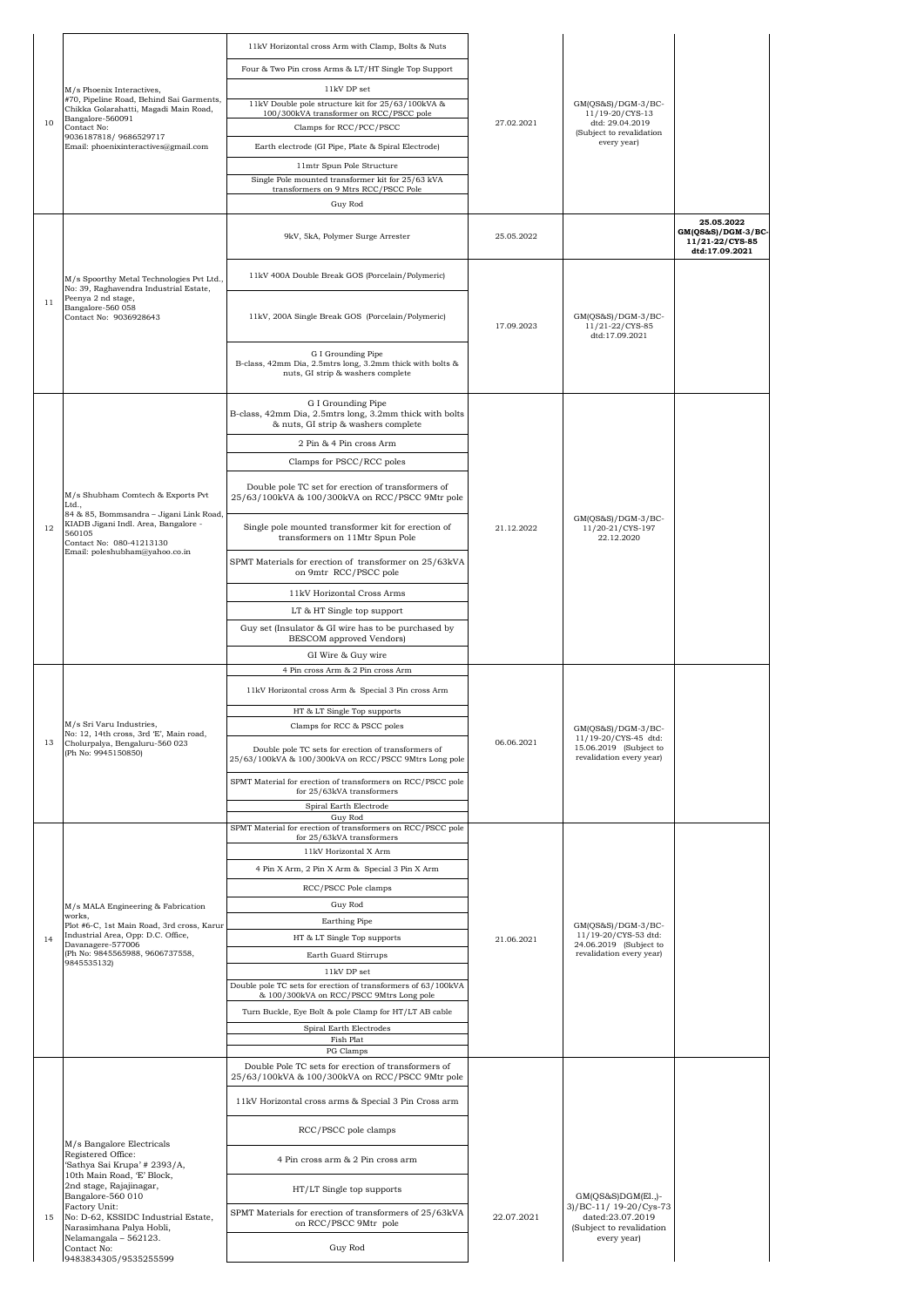|    | Email:                                                                                                     | Earthing Pipe: B class, 40mm dia, 2.5mtrs long, 3.2mm                                                                                        |                                                       |                                                                   |  |
|----|------------------------------------------------------------------------------------------------------------|----------------------------------------------------------------------------------------------------------------------------------------------|-------------------------------------------------------|-------------------------------------------------------------------|--|
|    | bangaloreelectricalss@gmail.com                                                                            | thick                                                                                                                                        |                                                       |                                                                   |  |
|    |                                                                                                            | Alkathine tubes                                                                                                                              |                                                       |                                                                   |  |
|    |                                                                                                            | Copper/aluminium Terminals                                                                                                                   |                                                       |                                                                   |  |
|    |                                                                                                            | P.G. Clamps                                                                                                                                  |                                                       |                                                                   |  |
|    |                                                                                                            | 11kV Horizontal cross arms & Special 3 Pin Cross arm                                                                                         |                                                       |                                                                   |  |
|    | M/s Shree Rama Electricals,                                                                                | 4 Pin cross arm & 2 Pin cross arm                                                                                                            |                                                       |                                                                   |  |
|    | No. 882. "Monika Nilava", 13th Cross.<br>Havanoor Extension, Nagasandra                                    | Guy Rod                                                                                                                                      |                                                       |                                                                   |  |
|    | Bangalore - 560073.<br>Factory Unit:                                                                       | HT/LT Single top supports                                                                                                                    |                                                       | $GM(QS&S)DGM(E1.,-3)/BC$                                          |  |
| 17 | No.14/A, 14th cross, 1st stage, Peenya<br>Industrial Estate, Bangalore - 560058                            | SPMT Materials for erection of transformers of 25/63kVA<br>on RCC/PSCC 9Mtr pole                                                             | 05.08.2021                                            | 11/19-20/Cys-97<br>dated:26.08.2019                               |  |
|    | Contact No:<br>9844012618,9972926480, 8660318348,                                                          | Double Pole TC sets for erection of transformers of<br>25/63/100kVA & 100/300kVA on RCC/PSCC 9Mtr pole                                       |                                                       | (Subject to revalidation<br>every year)                           |  |
|    | 9449887607<br>E-mail: ddoreswamy1959@gmail.com                                                             | 11kV DP set<br>RCC/PSCC pole clamps                                                                                                          |                                                       |                                                                   |  |
|    |                                                                                                            | Earthing Pipe/Grounding Pipe                                                                                                                 |                                                       |                                                                   |  |
|    |                                                                                                            | Spiral Earth Electrode                                                                                                                       |                                                       |                                                                   |  |
|    |                                                                                                            | Four and Two pin cross arms                                                                                                                  |                                                       |                                                                   |  |
|    |                                                                                                            | Guy rod                                                                                                                                      |                                                       |                                                                   |  |
|    |                                                                                                            | 11kV Special three pin cross arm                                                                                                             |                                                       |                                                                   |  |
|    |                                                                                                            | 11kV Horizontal cross arm                                                                                                                    |                                                       |                                                                   |  |
|    |                                                                                                            | 11kV single top support and LT & HT single top support                                                                                       |                                                       |                                                                   |  |
|    |                                                                                                            | SPMT Materials for erection of transformer on 25/63kVA                                                                                       |                                                       |                                                                   |  |
|    | M/s Sri Venkateshwara Electricals,<br>#3, 2nd Cross, Yelenahalli, Begur Road,<br>Bangalore-560068. Contact | on 9mtr RCC/PSCC pole                                                                                                                        |                                                       | $GM(QS&S)DGM(E1, -3)/BC$                                          |  |
| 19 | No:9945294639/9964051443<br>Email: venkateshwaraelectriclas123@                                            | H - frame for mounting GOS                                                                                                                   | 23.09.2021                                            | 11/ 19-20/Cys-120<br>dated:24.09.2019<br>(Subject to revalidation |  |
|    | gmail.com                                                                                                  | 11kV DP structure kit                                                                                                                        |                                                       | every year)                                                       |  |
|    |                                                                                                            | RCC/PSCC pole clamps                                                                                                                         |                                                       |                                                                   |  |
|    |                                                                                                            | Earth Guard stirrup                                                                                                                          |                                                       |                                                                   |  |
|    |                                                                                                            | Single Pole Mounted Transformer Kit for erection of                                                                                          |                                                       |                                                                   |  |
|    |                                                                                                            | Transformers on 11Mtr Spun Poles                                                                                                             |                                                       |                                                                   |  |
|    |                                                                                                            | Spiral Earth Electrode<br>G I Grouding Pipe                                                                                                  |                                                       |                                                                   |  |
|    |                                                                                                            | B-class, 42mm Dia, 2.5mtrs long, 3.2mm thick                                                                                                 |                                                       |                                                                   |  |
|    |                                                                                                            | 11kV 400A Double Break GOS<br>Four and Two pin cross arms                                                                                    |                                                       | $GM(QS&S)DGM(E1, -3)/BC$<br>11/ 19-20/Cys-124                     |  |
|    |                                                                                                            | LT & HT single top support                                                                                                                   | 25.09.2021                                            |                                                                   |  |
|    |                                                                                                            | 11kV Special three pin cross arm<br>RCC/PSCC pole clamps                                                                                     |                                                       |                                                                   |  |
|    |                                                                                                            | 11kV Horizontal cross arm                                                                                                                    |                                                       |                                                                   |  |
|    | M/s Guru Engineering Works,                                                                                | G I Grouding<br>PipeB-class, 42mm Dia, 2.5mtrs long, 3.2mm thick                                                                             |                                                       |                                                                   |  |
|    | #36, Channarasimhaiah Indl. Estate,<br>Maruthi Nagar, Magadi Main Road,                                    | Guy rod                                                                                                                                      |                                                       |                                                                   |  |
| 20 | Kamakshipalya,<br>Bangalore - 560079                                                                       | SPMT Materials for erection of transformer of<br>25/63/100kVA on 9mtr RCC/PSCC pole                                                          |                                                       | dated:30.09.2019<br>(Subject to revalidation                      |  |
|    | Contact No:9880750055                                                                                      | Double Pole TC sets for erection of transformers of                                                                                          |                                                       | every year)                                                       |  |
|    |                                                                                                            | 25/63/100kVA on RCC/PSCC 9Mtr pole<br>PG clamps                                                                                              |                                                       |                                                                   |  |
|    |                                                                                                            | Alkathine tube                                                                                                                               |                                                       |                                                                   |  |
|    |                                                                                                            | Copper Lugs<br>$H$ – frame set                                                                                                               |                                                       |                                                                   |  |
|    |                                                                                                            | 11kV DP set                                                                                                                                  |                                                       |                                                                   |  |
|    |                                                                                                            | 11kV Spun Pole structure material<br>Four Pin and Two Pin Cross Arms and 11kV special 3 Pin                                                  |                                                       |                                                                   |  |
|    |                                                                                                            | Cross Arms<br>11kV Horizontal Cross Arms                                                                                                     |                                                       |                                                                   |  |
|    |                                                                                                            | Clamps for RCC/PSCC poles<br>LT/HT Single Top Supports                                                                                       |                                                       |                                                                   |  |
|    |                                                                                                            | Guy Rod & Guy clamps                                                                                                                         |                                                       |                                                                   |  |
|    | M/s Pavan Engineering Works,<br>Flot No: M-4, Karur Industrial Area, 1st                                   | Turn Buckle & Eye bolt<br>Spiral earth electrode                                                                                             |                                                       | GM(QS&S)DGM(El.,)-3)/BC-                                          |  |
| 21 | Main, 3rd cross, P.B. Road, Davanagere -<br>577006<br>Phone No: 9900174622                                 | Single Pole Mounted Transformer Materials for erection of<br>transformer of 25/63/100kVA on 9mtr RCC/PSCC pole                               | 15.10.2021<br>(Subject to revalidation<br>every year) | 11/ 19-20/Cys-132<br>dated:17.10.2019<br>(Subject to revalidation |  |
|    | Email: chidihm@gmail.com                                                                                   | Double pole TC sets for erection of transformers of<br>25/63/100 & 100/300kVA using 9Mtr RCC/PSCC Poles<br>1.1kV & 11kV GI Pin for insulator |                                                       | every year)                                                       |  |
|    |                                                                                                            | $11\mathrm{kV}$ DP set                                                                                                                       |                                                       |                                                                   |  |
|    |                                                                                                            | P.G. Clamps<br>GI Grounding Pipe: B class, 40mm dia, 2.5mtrs long,                                                                           |                                                       |                                                                   |  |
|    |                                                                                                            | 3.2mm thick with bolts & nuts, GI strip & washers<br>complete<br>Four Pin and Two pin cross arms                                             |                                                       |                                                                   |  |
|    |                                                                                                            | 11kV Special three pin cross arms                                                                                                            |                                                       |                                                                   |  |
|    |                                                                                                            | RCC/PSCC pole clamps                                                                                                                         |                                                       |                                                                   |  |
|    |                                                                                                            | 11 kV Horizontal Cross Arm                                                                                                                   |                                                       |                                                                   |  |
|    | M/s YV Enterprises,                                                                                        | G I Grounding Pipe<br>B-class, 42mm Dia, 2.5mtrs long, 3.2mm thick with bolts                                                                |                                                       |                                                                   |  |
|    | #05, RNR Complex,<br>TB Circle, Opposite KEB, Doddaballapur,                                               | & nuts, GI strip & washers complete                                                                                                          | 18.10.2021                                            | GM(QS&S)/DGM-3/C-<br>11/19-20/CYS-139                             |  |
| 22 | Bangalore Rural District - 561203<br>Mob: 9448715197                                                       | LT/HT Single Top Supports<br>Guy rod                                                                                                         |                                                       | dtd:21.10.2019<br>(Subject to Revalidation                        |  |
|    | E-mail: yventerprises1@gmailcom                                                                            | DOUDIC FOIC TC SCIS IOI CIECTION OF LIBIISIONICIS OF<br>25/63/100 kVA & 100/300kVA using 9Mtr                                                |                                                       | every year)                                                       |  |
|    |                                                                                                            | 11kV DP set                                                                                                                                  |                                                       |                                                                   |  |
|    |                                                                                                            |                                                                                                                                              |                                                       |                                                                   |  |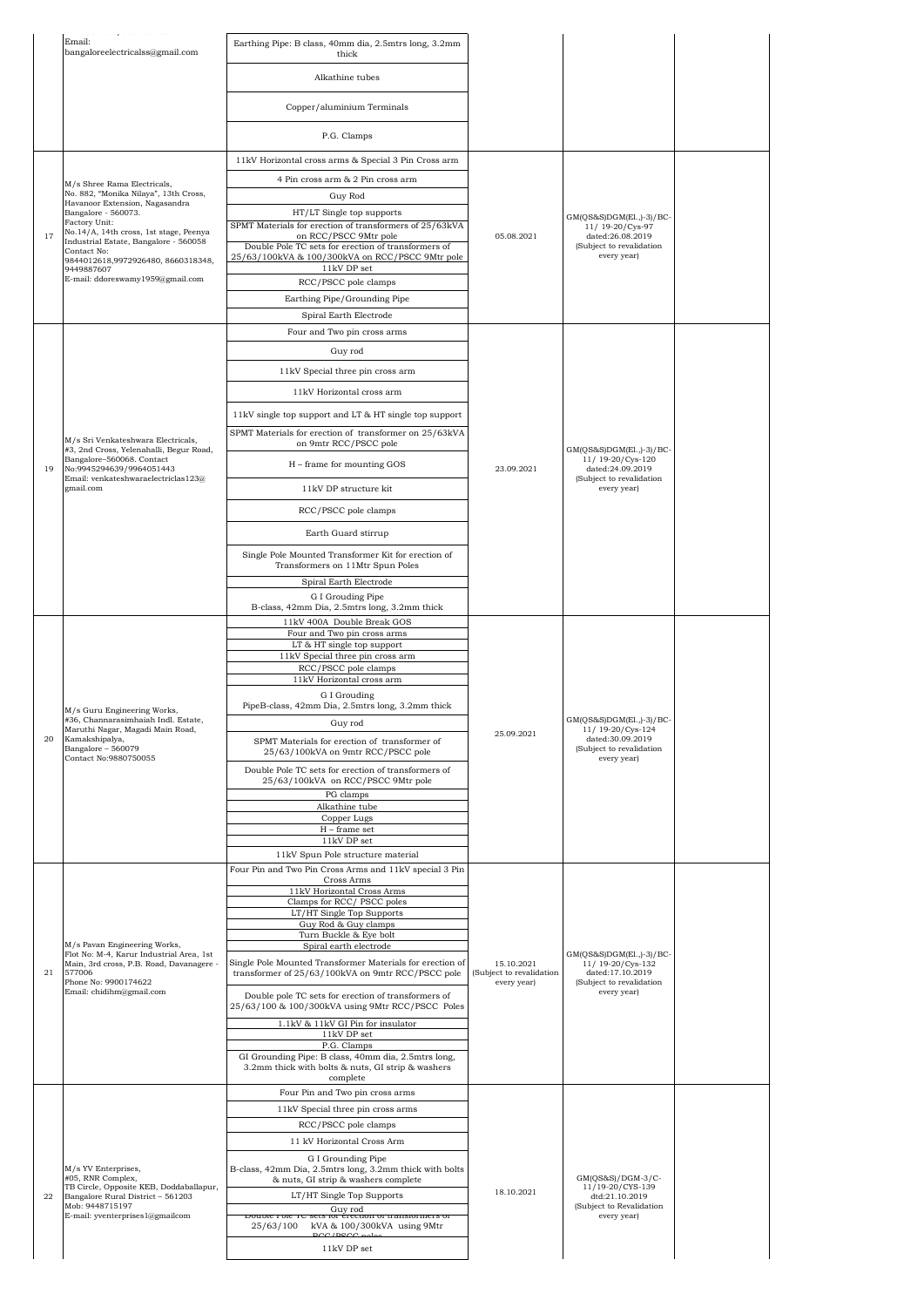|    |                                                                                                               | Earth Guard Stirrup                                                                                            |            |                                                                                                      |                                                         |
|----|---------------------------------------------------------------------------------------------------------------|----------------------------------------------------------------------------------------------------------------|------------|------------------------------------------------------------------------------------------------------|---------------------------------------------------------|
|    |                                                                                                               | Single Pole Mounted Transformer Materials for erection of<br>transformer of 25/63/100kVA on 9mtr RCC/PSCC pole |            |                                                                                                      |                                                         |
|    |                                                                                                               | 11kV 200A Single Break GOS<br>11kV 400A Double Break GOS                                                       |            |                                                                                                      |                                                         |
|    |                                                                                                               | Four Pin and Two Pin Cross Arms<br>LT/HT Single Top Supports                                                   |            |                                                                                                      |                                                         |
|    |                                                                                                               | 11kV Horizontal Cross Arms & 11kV special 3 Pin Cross Arms                                                     |            |                                                                                                      |                                                         |
|    | M/s Harsha Electrical Industries, No.<br>12/1, B2, Shed No. 10 & 11,                                          | Single pole mounted transformer kit for erection of<br>transformers on 11Mtr Spun Pole                         |            |                                                                                                      |                                                         |
| 23 | Gurunanjundaiah Industrial Estate,<br>Behind Gangammagudi Station, Abbigere,                                  | SPMT Materials for erection of transformers of 25/63kVA on                                                     | 26.09.2021 | $GM(QS&S)/DGM-3/BC-$<br>11/19-20 / CYS-126 dtd:                                                      |                                                         |
|    | Chikkabanavara Post, Bengaluru-560090<br>(Mobile: 9448120570, 7349578470) (E-                                 | 9mtr RCC/PSCC<br>H-Frame set for mounting GOS Frame                                                            |            | 30.09.2019 (Subject to<br>revalidation every year)                                                   |                                                         |
|    | mail:sainath.galla@gmail.com)                                                                                 | 11kV DP Set<br>Clamps for RCC/ PSCC poles                                                                      |            |                                                                                                      |                                                         |
|    |                                                                                                               | Earth Guard Stirrup                                                                                            |            |                                                                                                      |                                                         |
|    |                                                                                                               | Spiral earth electrode<br>GI Grounding Pipe/Earthing Pipe:                                                     |            |                                                                                                      |                                                         |
|    |                                                                                                               | B class, 40mm Dia, 2.5mtr long 3.2mm Thick<br>Double pole TC sets for erection of transformers of 25/63/100    |            |                                                                                                      |                                                         |
|    |                                                                                                               | & 300kVA on RCC/PSCC Poles                                                                                     |            |                                                                                                      |                                                         |
|    |                                                                                                               | Four and Two pin cross arms<br>Anchor Rod                                                                      |            |                                                                                                      |                                                         |
|    |                                                                                                               | LT & HT single top support<br>11kV Special three pin cross arm                                                 |            |                                                                                                      |                                                         |
|    |                                                                                                               | RCC/PSCC pole clamps                                                                                           |            |                                                                                                      |                                                         |
|    |                                                                                                               | 11kV Horizontal cross arm<br>G I Grounding Pipe,                                                               |            |                                                                                                      |                                                         |
|    | M/s Maruthi Engineering works, Hirehalli                                                                      | B-class, 42mm Dia, 2.5mtrs long, 3.2mm thick                                                                   |            |                                                                                                      |                                                         |
|    | Industrial Estate, Hirehalli,<br>Tumkur-572 106                                                               | Guv rod<br>SPMT Materials for erection of transformer of                                                       | 08.11.2021 | GM(QS&S)/DGM-3/C-<br>11/19-20/CYS-148                                                                |                                                         |
| 24 | Contact No:9740031635/636/639 Email:<br>ramjaymaruthi@gmail.com                                               | 25/63/100kVA on 9mtr RCC/PSCC pole<br>Double Pole TC sets for erection of transformers of                      |            | dtd:08.11.2019<br>(Subject to revalidation                                                           |                                                         |
|    |                                                                                                               | 25/63/100kVA on RCC/PSCC 9Mtr pole                                                                             |            | every year)                                                                                          |                                                         |
|    |                                                                                                               | 1.1 GI Pins<br>Copper Lugs                                                                                     |            |                                                                                                      |                                                         |
|    |                                                                                                               | H - frame set<br>$11\mathrm{kV}$ DP set                                                                        |            |                                                                                                      |                                                         |
|    |                                                                                                               | Spiral Earth Electrode                                                                                         |            |                                                                                                      |                                                         |
|    |                                                                                                               | Single Pole Mounted Transformer Kit for erection of<br>Transformers on 11Mtr Spun Poles                        |            |                                                                                                      |                                                         |
|    |                                                                                                               | E.G. Stirrups<br>Four and Two pin cross arms                                                                   |            |                                                                                                      |                                                         |
|    |                                                                                                               | Guy Rod<br>LT & HT single top support                                                                          |            |                                                                                                      |                                                         |
|    |                                                                                                               | 11kV Special three pin cross arm                                                                               |            |                                                                                                      |                                                         |
|    |                                                                                                               | RCC/PSCC pole clamps<br>Earth Guard Stirrup                                                                    |            |                                                                                                      |                                                         |
|    | M/s M K Engineering Works, No.40/718,                                                                         | G I Grounding Pipe,<br>B-class, 42mm Dia, 2.5mtrs long, 3.2mm thick                                            | 14.11.2021 | $GM(OS&S)/DGM-3/C-$<br>11/19-20/CYS-153<br>dtd:14.11.2019<br>(Subject to revalidation<br>every year) |                                                         |
| 25 | Near Anjenaya Temple, Kuntammana<br>Thota, Check Post, B.H. Road. Tumkur<br>Contact No:9886835738, 9448735738 | SPMT Materials for erection of transformer of 25/63kVA                                                         |            |                                                                                                      |                                                         |
|    | Email:                                                                                                        | on 9mtr RCC/PSCC pole<br>Double Pole TC sets for erection of transformers of                                   |            |                                                                                                      |                                                         |
|    | Mkismail9169@gmail.com                                                                                        | 25/63/100kVA on RCC/PSCC 9Mtr pole<br>H - frame set for mounting GOS frame                                     |            |                                                                                                      |                                                         |
|    |                                                                                                               | 11kV DP set<br>Spiral Earth Electrode                                                                          |            |                                                                                                      |                                                         |
|    |                                                                                                               | 11kV Horizontal cross arm                                                                                      |            |                                                                                                      |                                                         |
|    |                                                                                                               | Single Pole Mounted Transformer Kit for erection of<br>Transformers on 11Mtr Spun Poles                        |            |                                                                                                      |                                                         |
|    |                                                                                                               | Four Pin and Two Pin Cross Arms                                                                                |            |                                                                                                      |                                                         |
|    |                                                                                                               | LT/HT Single Top Supports                                                                                      |            |                                                                                                      |                                                         |
|    |                                                                                                               | Guy set(Insulator & GI Wire has to be purchased by BESCOM<br>approved vendors)                                 |            |                                                                                                      |                                                         |
|    | M/s Geetha Electrical & Hardwares, Sy                                                                         | 11kV special 3 Pin Cross Arms<br>SPMT Materials for erection of transformers of 25/63kVA on                    |            |                                                                                                      |                                                         |
|    | No. 253/3, Mahadeva Kodigehalli,<br>(Gopalapura) Bagalur Post, Bangalore                                      | 9mtr RCC/PSCC                                                                                                  |            | GM(QS&S)/DGM-3/C-                                                                                    | 04.03.2023                                              |
| 26 | North, Bangalore-562149<br>Ph No:                                                                             | Double pole TC sets for erection of transformers of 25/63/100<br>& 300kVA on RCC/PSCC Poles<br>11kV DP Set     | 04.03.2023 | 11/19-20/CYS-154<br>dtd:14.11.2019                                                                   | GM(QS&S)/DGM-3/BC-<br>11/20-21/CYS-275                  |
|    | 9845535447, 9535788333<br>Email: geethaconcretepoles@gmail.com                                                | 11kV Horizontal Cross Arms                                                                                     |            | (Subject to revalidation<br>every year)                                                              | dtd:04.03.2021                                          |
|    |                                                                                                               | Clamps for RCC/ PSCC poles<br>Earth Guard Stirrup                                                              |            |                                                                                                      |                                                         |
|    |                                                                                                               | Single Pole Mounted Transformer Kit for erection of<br>transformers on 11Mtr Spun pole                         |            |                                                                                                      |                                                         |
|    |                                                                                                               | Spiral earth electrode<br>GI Grounding Pipe/Earthing Pipe:                                                     |            |                                                                                                      |                                                         |
|    |                                                                                                               | B class, 40mm Dia, 2.5mtr long 3.2mm Thick<br>H-Frame set for mounting GOS                                     |            |                                                                                                      |                                                         |
|    |                                                                                                               | PG clamps & Lugs                                                                                               |            |                                                                                                      |                                                         |
|    |                                                                                                               | LT Protection kit<br>GI Grounding Pipe/Earthing Pipe:                                                          |            |                                                                                                      |                                                         |
|    |                                                                                                               | B class, 40mm Dia, 2.5mtr long 3.2mm Thick<br>GI Pipes B-class as per IS 1239                                  |            |                                                                                                      |                                                         |
|    |                                                                                                               | HG Fuse Unit<br>Spiral Earth Electrode                                                                         |            |                                                                                                      |                                                         |
|    |                                                                                                               | Danger Board                                                                                                   | 11.11.2021 |                                                                                                      | 11.11.2021<br>$GM(QS&S)/DGM-3/C-$                       |
|    | M/s Vijai Engineering Company, 235-A,<br>Doddabyrappa street,                                                 | Alkathine tubes<br>11kV 400A Double Break GOS                                                                  |            | $GM(QS&S)/DGM-3/C-$<br>11/19-20/CYS-159                                                              | 11/20-21/CYS-196<br>dtd:22.12.2020                      |
| 27 | Palace guttahalli, Bangalore.<br>Phone No: 9844065549                                                         | 4 Pin cross arm & 2 Pin cross arm<br>LT/HT Single Top Supports                                                 |            | dtd:27.11.2019<br>(Subject to revalidation                                                           |                                                         |
|    | Email:vijaienggcompany@gmail.com                                                                              | Guy Rod                                                                                                        |            | every year)                                                                                          |                                                         |
|    |                                                                                                               | SPMT Materials for erection of transformers of 25/63kVA on<br>9mtr RCC/PSCC                                    |            |                                                                                                      |                                                         |
|    |                                                                                                               | PVC Pipes as per IS-2509 and Bends<br>1.1kV & 11kV GI Pin                                                      |            |                                                                                                      |                                                         |
|    |                                                                                                               | 1.1kV class HR (Heat Resistant) PVC Insulated &<br>Unsheathed Aluminium wires multistrand single core lead     |            |                                                                                                      | 21.12.2022                                              |
|    |                                                                                                               | wire as per IS-694:2010                                                                                        | 27.09.2023 |                                                                                                      | GM(QS&S)/DGM-3/C-<br>11/20-21/CYS-196<br>dtd:22.12.2020 |
|    |                                                                                                               | PVC wire 16sqmm to 240sqmm                                                                                     |            |                                                                                                      |                                                         |
|    |                                                                                                               | RCC/PSCC pole clamps<br>11kV Horizontal cross arm                                                              |            |                                                                                                      |                                                         |
|    |                                                                                                               | LT & HT single top support                                                                                     |            |                                                                                                      |                                                         |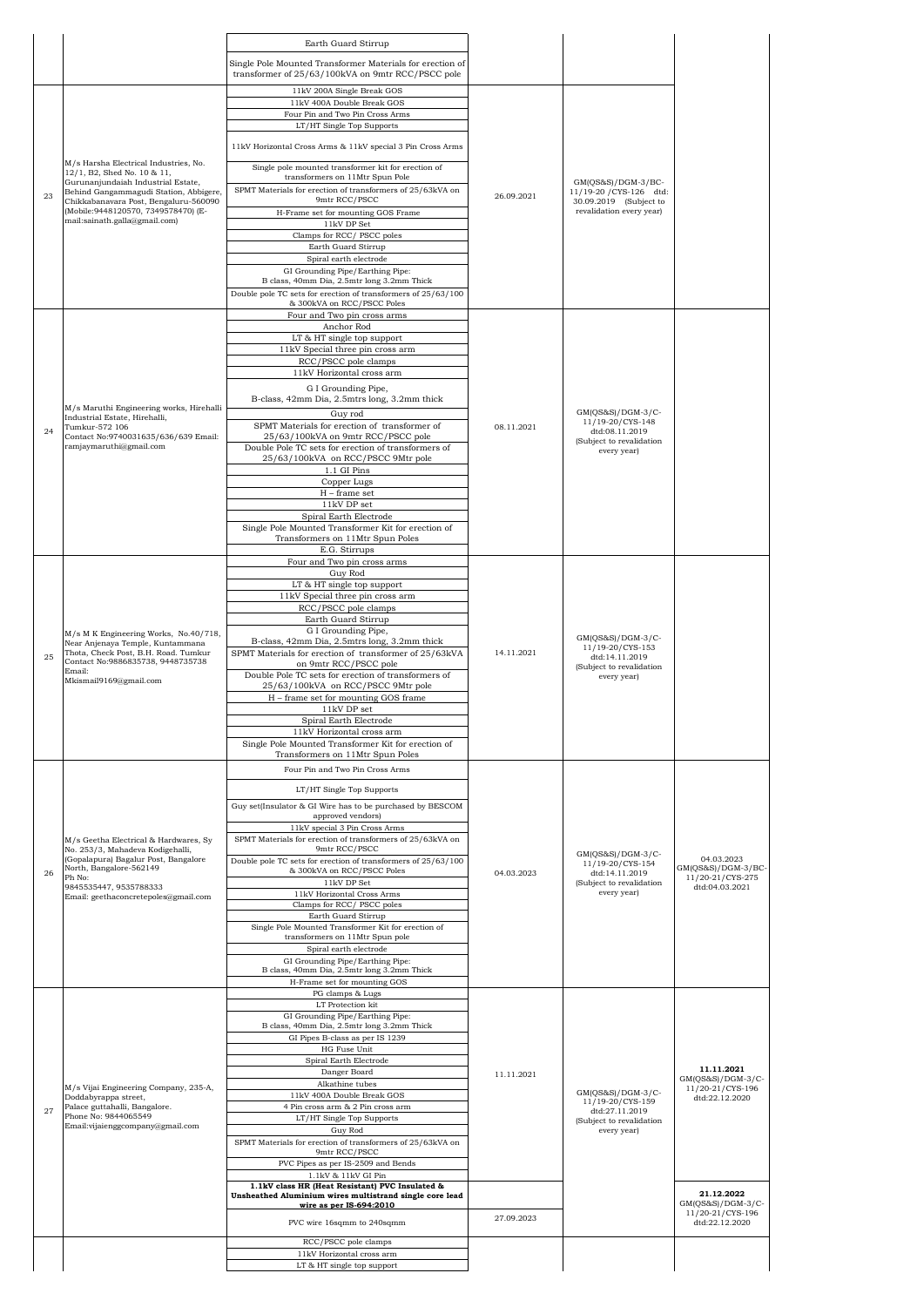| 28 | M/s Sealwel Corporation Private Limited,<br>No:345/SRT, Sanjeeva Reddy Nagar<br>Colony, Hydrabad - 500038<br>Ph No:91 40 2371 2945, 23812908<br>E-mail:www.sealwel.com                           | Four and Two pin cross arms<br>11kV Special three pin cross arm<br>H Frame for mounting GOS<br>Guy Rod<br>Guy clamp<br>Eye Bolt<br>Turn Buckle<br>Spiral Earth Electrode<br>Earthing Pipe: B class, 40mm dia, 2.5mtrs long, 3.2mm thick<br>11kV Danger Board<br>Double Pole TC sets for erection of transformers of<br>25/63/100/300kVA on RCC/PSCC 9Mtr pole<br>SPMT Materials for erection of transformer of 25/63kVA on<br>9mtr RCC/PSCC pole<br>LT Protection kit<br>11kV HG Fuse Unit<br>Mounting structure for auto Reclosers and sectionalisers                                                                                                                                                                                                                                                                                                                                                                                                                                                                              | 30.11.2021 | $GM(QS&S)/DGM-3/C-$<br>11/19-20/CYS-161<br>dtd:30.11.2019<br>(Subject to revalidation<br>every year) |  |
|----|--------------------------------------------------------------------------------------------------------------------------------------------------------------------------------------------------|-------------------------------------------------------------------------------------------------------------------------------------------------------------------------------------------------------------------------------------------------------------------------------------------------------------------------------------------------------------------------------------------------------------------------------------------------------------------------------------------------------------------------------------------------------------------------------------------------------------------------------------------------------------------------------------------------------------------------------------------------------------------------------------------------------------------------------------------------------------------------------------------------------------------------------------------------------------------------------------------------------------------------------------|------------|------------------------------------------------------------------------------------------------------|--|
| 29 | M/s Banashankari Engineers, Plot No.27,<br>Ravi Nagar Main Road, Opp. Akshay Park,<br>Airport Road, Hubballi-580030<br>Contact No:0836-2335463, 2970433<br>Email:<br>banashankarienghl@gmail.com | Double Pole TC sets for erection of transformers of<br>25/63/100kVA on RCC/PSCC 9Mtr pole<br>SPMT Materials for erection of transformer of 25/63kVA on<br>9mtr RCC/PSCC pole<br>11kV Horizontal cross arm<br>11kV Special three pin cross arm<br>Four and Two pin cross arms<br>Guarding for Road crossing, Telephone Line Crossing, Between<br>HT & LT Line Crossing<br>LT & HT single top support<br>$11\mathrm{kV}$ DP set<br>RCC/PSCC pole clamps<br>Guy Rod<br>Earthing Pipe: B class, 40mm dia, 2.5mtrs long, 3.2mm thick<br>11kV 200A Single Break GOS<br>Spiral Earth Electrode                                                                                                                                                                                                                                                                                                                                                                                                                                             | 14.11.2021 | $GM(QS&S)/DGM-3/C-$<br>11/19-20/CYS-162<br>dtd:30.11.2019<br>(Subject to revalidation<br>every year) |  |
| 30 | M/s Omkar Industries, Sy No: 35/1,<br>Besides Anu Bricks, Bhamannahally,<br>Bellavi Hobli, kora, Tumukuru<br>(Mob No: 9844621920, 7259155842)<br>(E- mail: swamydine@gmail.com)                  | 2 Pin & 4 Pin cross Arm<br>LT & HT single top support<br>11kV Horizontal cross arm<br>Guy set (Insulator & GI wire has to be purchased by BESCOM<br>approved Vendors)<br>11kV Special 3 Pin Cross Arms<br>Single Pole Mounted Transformer Kit for erection of<br>Transformers on 11Mtr Spun Poles<br>SPMT Materials for erection of transformer on 25/63kVA on<br>9mtr RCC/PSCC pole<br>Double Pole TC sets for erection of transformers of<br>25/63/100kVA & 100/300kVA on RCC/PSCC 9Mtr pole<br>LT protection kit<br>H - frame set for fixing GOS for DP structure<br>11kV DP set<br>Alkathine Tubes<br>Danger Board<br>Clamps for PSCC/RCC poles<br>Earth Guard Stirrup<br>Spiral Earth Electrode<br>G I Grounding Pipe<br>B-class, 42mm Dia, 2.5mtrs long, 3.2mm thick with bolts &<br>nuts, GI strip & washers complete<br>Aluminium & Copper Lugs<br>PG clamps<br>3 GOS and 1 GOS Frame set for Spun pole with & without<br>transformers seating<br>Spacers for DTC Wiring<br>G.I.Pipe B-class as per IS-1239<br>HG Fuse Unit | 01.12.2022 | GM(QS&S)/DGM(Ele)-3/ BC-<br>11/20-21/CYS-177<br>dtd:02.12.2020                                       |  |
| 31 | M/s Sri Lakshmi Venkateshwara<br>Electricals,<br>No.309/P2, 2nd phase KIABD,<br>6th A Road, Harohalli,<br>Ramnagara - 562112<br>Ph No: 9448063206                                                | Single Pole Mounted Transformer Kit for erection of<br>transformers on 11Mtr Spun pole<br>Four Pin and Two Pin Cross Arms<br>Guy rod, Guy clamp, Eye Bolt<br>11kV special 3 Pin Cross Arms<br>Double pole TC sets for erection of transformers of 25/63/100<br>& 300kVA on RCC/PSCC Poles<br>LT/HT Single Top Supports<br>SPMT Materials for erection of transformers of 25/63kVA on<br>9mtr RCC/PSCC<br>11kV Horizontal Cross Arm with clamp, Bolt &Nuts<br>11kV DP set<br>Clamps for RCC/ PSCC poles<br>Earth Guard Stirrup<br>Spiral earth electrode<br>GI Grounding Pipe:<br>B class, 40mm Dia, 2.5mtr long 3.2mm Thick                                                                                                                                                                                                                                                                                                                                                                                                         | 16.12.2021 | GM(QS&S)/DGM-3/C-<br>11/19-20/CYS-170<br>dtd:16.12.2019<br>(Subject to revalidation<br>every year)   |  |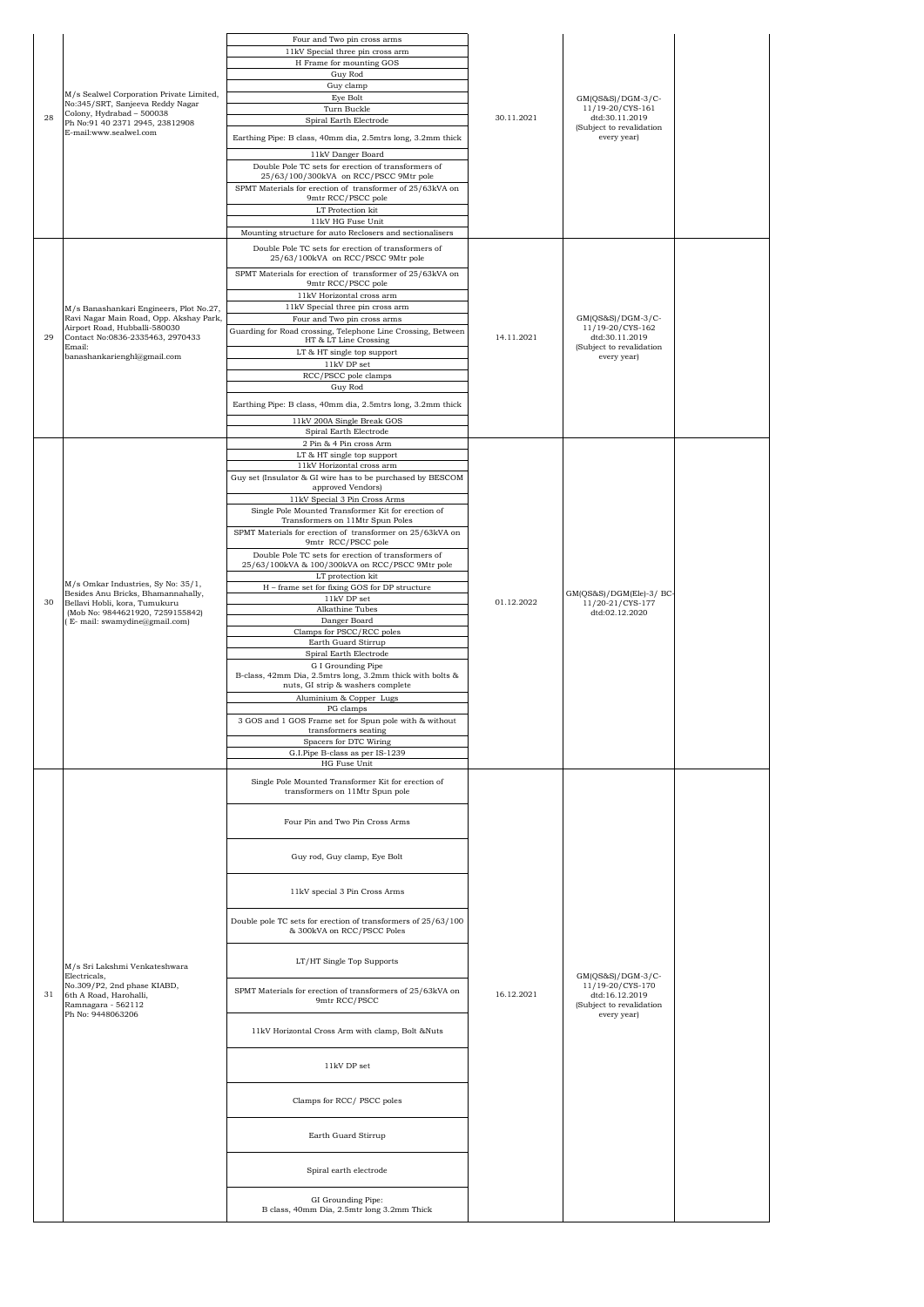| 32 | M/s New Laxmi Steel & Power Pvt Ltd.,<br>Plot No: A/22 To A/25, Sarua Indutrial<br>Estate, Sarua, Khurda - 752055,<br>Odisha<br>Ph No: 9437025241                                                                                                | prefabricated structure for mounting Distribution<br>Transformers                                                                                                                                                                                                                                                                                                                                                                                                                                                                                                                                                                                                                                                                                                                                                       | 21.12.2021               | GM(QS&S)/DGM-3/C-<br>11/19-20/CYS-173<br>dtd:21.12.2019<br>(Subject to revalidation<br>every year)   |                                                                         |
|----|--------------------------------------------------------------------------------------------------------------------------------------------------------------------------------------------------------------------------------------------------|-------------------------------------------------------------------------------------------------------------------------------------------------------------------------------------------------------------------------------------------------------------------------------------------------------------------------------------------------------------------------------------------------------------------------------------------------------------------------------------------------------------------------------------------------------------------------------------------------------------------------------------------------------------------------------------------------------------------------------------------------------------------------------------------------------------------------|--------------------------|------------------------------------------------------------------------------------------------------|-------------------------------------------------------------------------|
| 33 | M/s Adishakthi Electricals, Ahishakthi<br>Sadana, Adishakthi Nagar Opp. Indian<br>Petrol Bunk Challakere Road, Chitradurga-<br>577501.<br>Phone No:9341588118                                                                                    | Four Pin and Two Pin Cross Arms & LT/HT Single Top<br>Supports<br>Guy set (Insulator & GI Wire has to be purchased by BESCOM<br>approved vendors)<br>11kV special 3 Pin Cross Arms<br>SPMT Materials for erection of transformers of 25/63kVA on<br>9mtr RCC/PSCC<br>Double pole TC sets for erection of transformers of<br>25/63/100kVA & 100/300kVA on RCC/PSCC Poles<br>11kV DP Set<br>11kV Horizontal Cross Arms<br>Clamps for RCC/PSCC poles<br>Earth Guard Stirrup<br>Single Pole Mounted Transformer Kit for erection of<br>transformers on 11Mtr Spun pole<br>Spiral earth electrode<br>GI Grounding Pipe/Earthing Pipe:<br>B class, 40mm Dia, 2.5mtr long 3.2mm Thick<br>H-Frame set for mounting GOS                                                                                                          | 19.02.2023               | $GM(QS&S)/DGM-3/C-$<br>11/19-20/CYS-177<br>dtd:24.12.2019<br>(Subject to revalidation<br>every year) | 19.02.2023<br>$GM(QS&S)/DGM-3/BC$<br>11/20-21/CYS-253<br>dtd:19.02.2021 |
| 34 | M/s Harshini Tele Systems, Plot No:94/A,<br>Phase-II, Sector - II, Lane No.17, IDA,<br>Cherlapally, Hyderabad - 500051,<br>Medchal Dist. Telangana State.<br>Phone No: 9246332288,<br>Email:harshinits@gmail.com,<br>m.muralidharbabu@gmail.com. | Double pole TC sets for erection of transformers of 25/63/100<br>& 300kVA on RCC/PSCC Poles<br>SPMT Materials for erection of transformers of 25/63kVA on<br>9mtr RCC/PSCC<br>11kV Horizontal Cross Arms<br>H-Frame set<br>Four Pin and Two Pin Cross Arms<br>Guy Rod, Turn Buckle, Eye Bolt & Guy Clamp<br>GI Grounding Pipe/Earthing Pipe:<br>B class, 40mm Dia, 2.5mtr long 3.2mm Thick<br>11kV special 3 Pin Cross Arms<br>Clamps for RCC/PSCC poles<br>LT/HT Single Top Supports<br>Fish plate<br>LT protection kit<br>Spiral earth electrode                                                                                                                                                                                                                                                                      | 23.12.2021               | GM(QS&S)/DGM-3/BC-<br>11/19-20/CYS-178<br>dtd:24.12.2019<br>(Subject to revalidation<br>every year)  |                                                                         |
|    |                                                                                                                                                                                                                                                  | 11kV Spun pole structural materials with single and 3 GOS<br>system                                                                                                                                                                                                                                                                                                                                                                                                                                                                                                                                                                                                                                                                                                                                                     | 06.06.2022               | GM(QS&S)/DGM-3/BC-<br>11/20-21/CYS-39<br>dtd:08.06.2020<br>(Subject to revalidation<br>every year)   |                                                                         |
| 35 | M/s Prakash Metal Products,<br>Ayodya Village, Near Kempageri, Karwar<br>Road, Hubli- 580024<br>Ph No: 0836-2303024<br>E-mail:prakash_pmp@yahoo.co.in                                                                                            | 11kV 200A Single Break GOS<br>11kV 400A Double Break GOS<br>LT Protection Kit<br>Four Pin and Two Pin Cross Arms and 11kV special 3 Pin<br>Cross Arms<br>SPMT Materials for erection of transformers of 25/63kVA on<br>9mtr RCC/PSCC<br>Single Pole Mounted Transformer Kit for erection of<br>transformers on 11Mtr Spun pole<br>Double pole TC sets for erection of transformers of 25/63/100<br>& 100/300kVA on RCC&PSCC Poles<br>11kV DP set<br>Clamps for RCC/PSCC poles<br>HG Fuse Unit<br>11kV Horizontal Cross Arm<br>LT/HT Single Top Supports<br>Guy rod, Guy clamp, Eye Bolt, Turn Buckle<br>Spiral Earth Electrode<br>GI Grounding Pipe:<br>B class, 40mm Dia, 2.5mtr long 3.2mm Thick with bolts &<br>nuts, GI Strip & washers complete                                                                    | 11.08.2023               | GM(QS&S)/DGM-3/BC-<br>11/21-22CYS-62<br>dtd:12.08.2021                                               |                                                                         |
| 36 | M/s Varsha Fab Tech,<br>plot No:R-97, KSSIDC Indl, II stage, Area<br>Antharasanahalli, Tumkuru<br>Ph No:7022593344/7022593345<br>E-mail: varshafabtech@gmail.com                                                                                 | Double Pole TC sets for erection of transformers of<br>25/63/100kVA & 100/300kVA on RCC/PSCC 9Mtr pole<br>Single Pole Mounted Transformer Kit for erection of<br>Transformers on 11Mtr Spun Poles<br>SPMT Materials for erection of transformer on 25/63kVA on<br>9mtr RCC/PSCC pole<br>LT & HT single top support<br>11kV DP set<br>11 kV Horizontal Cross Arm<br>11kV Special three pin cross arm<br>Four and Two pin cross arms<br>Fish Plate<br>Guy set (Insulator & GI wire has to be purchased by BESCOM<br>approved Vendors)<br>GI Grounding pipe, B - Class, 42mm dia, 2.5mtrs long, 3.2mm<br>thick with bolts nuts, GI Strips and washers complete<br>Earth Guard Stirrup<br>Anti Climbing Device<br>Sprial Earth Electrode<br>Spacers for DTC wiring<br>PG Clamps & Lugs<br>Danger Board<br>LT Protection Kit | 19.02.2023               | GM(QS&S)/DGM-3/BC-<br>11/20-21/CYS-254<br>dtd:19.02.2021                                             |                                                                         |
| 37 | M/s Raghavendra Enterprises,<br>#205, Gidadakonehalli Village,<br>Yeshwantpur Hobli, Muddinapalya,<br>Bangalore-560091.<br>Ph No: 9742628064<br>E-mail: bs.sandeep30@gmail.com                                                                   | HG Fuse Unit<br>Four Pin and Two Pin Cross Arms<br>Guy set (Insulator & GI wire has to be purchased by BESCOM<br>approved Vendors)<br>11kV special 3 Pin Cross Arms<br>Double pole TC sets for erection of transformers of<br>25/63/100kVA & 100/300 kVA on RCC/PSCC Poles<br>LT/HT Single Top Supports<br>SPMT Materials for erection of transformers of 25/63kVA on<br>9mtr RCC/PSCC Pole<br>H-Frame set for mounting GOS<br>$11\mathrm{kV}$ DP Set<br>11kV Horizontal Cross Arms<br>Clamps for RCC/PSCC poles<br>Single Pole Mounted Transformer Kit for erection of<br>transformers on 11Mtr Spun pole                                                                                                                                                                                                              | 19.06.2021<br>20.03.2023 | GM(QS&S)/DGM-3/BC-<br>11/20-21/CYS-284<br>dtd:20.03.2021                                             |                                                                         |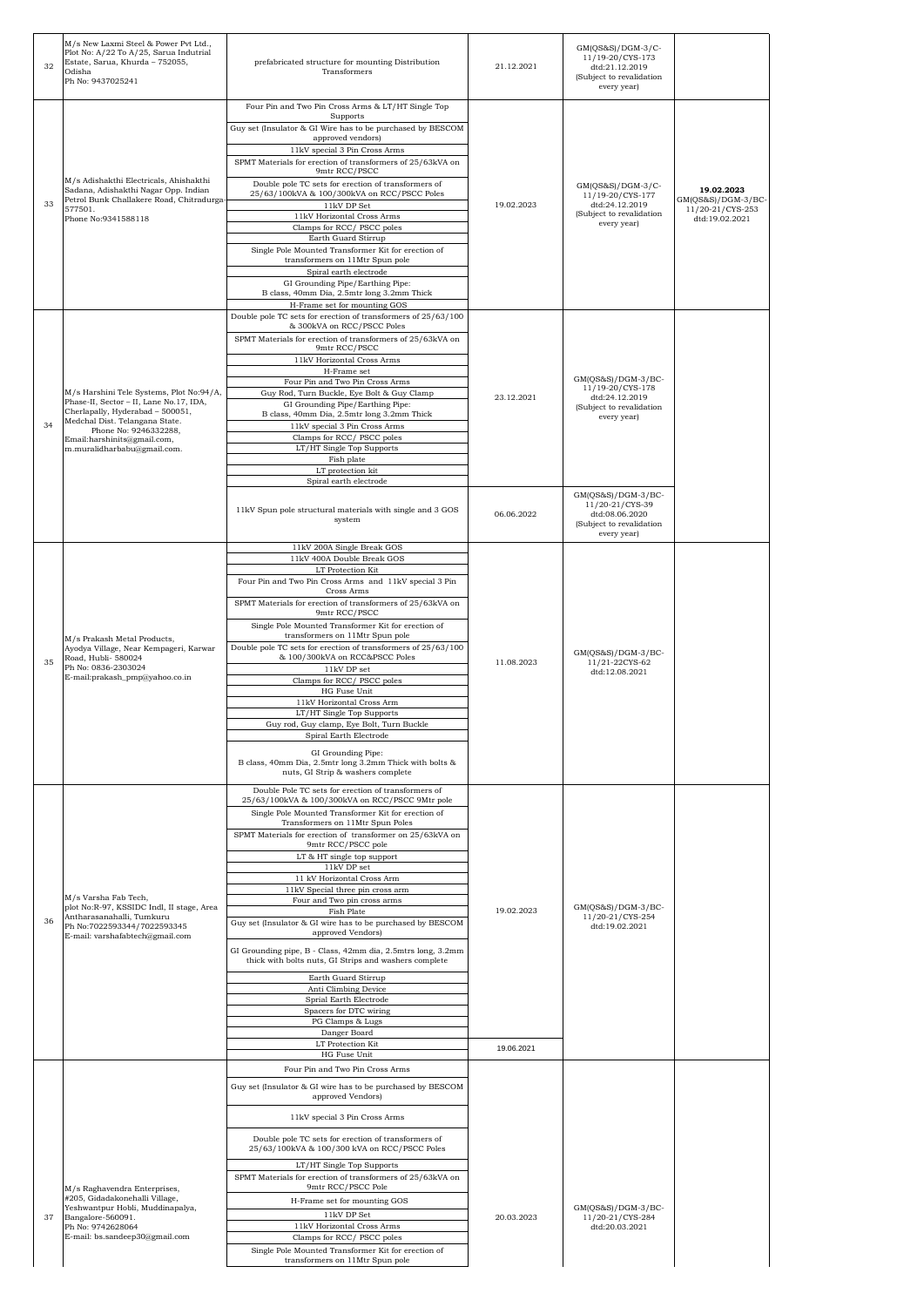|    |                                                                                                                  | Spiral earth electrode                                                                                 |            |                                                        |                                        |
|----|------------------------------------------------------------------------------------------------------------------|--------------------------------------------------------------------------------------------------------|------------|--------------------------------------------------------|----------------------------------------|
|    |                                                                                                                  | GI Grounding pipe, B - Class, 42mm dia, 2.5mtrs long, 3.2mm                                            |            |                                                        |                                        |
|    |                                                                                                                  | thick with bolts nuts, GI Strips and washers complete                                                  |            |                                                        |                                        |
|    |                                                                                                                  | Universal Hook                                                                                         |            |                                                        |                                        |
|    |                                                                                                                  | Alkathine tube<br>Fish Plate                                                                           |            |                                                        |                                        |
|    |                                                                                                                  | GI Pipe B-class as per IS-1239                                                                         |            |                                                        |                                        |
|    |                                                                                                                  | H.G. Fuse Unit                                                                                         |            |                                                        |                                        |
|    |                                                                                                                  | LT Protections Kit                                                                                     |            |                                                        |                                        |
|    |                                                                                                                  | DOLO cutouts                                                                                           |            |                                                        |                                        |
|    |                                                                                                                  | G I Grounding Pipe                                                                                     |            |                                                        |                                        |
|    |                                                                                                                  | B-class, 42mm Dia, 2.5mtrs long, 3.2mm thick with bolts &<br>nuts, GI strip & washers complete         |            |                                                        |                                        |
|    | M/s Orange Power T & D Equipments Pvt                                                                            | GI Pipes B-class as per IS 1239                                                                        |            |                                                        |                                        |
|    | Ltd.,<br>Regd Off No: 2, Small Scale Industrial                                                                  | PVC Pipes                                                                                              |            |                                                        |                                        |
|    | Area, 1st Cross, Rajajinagar, Bangalore -<br>560010 (Factory Unit: No.233, KIADB                                 | Spiral Earth Electrode                                                                                 | 19.03.2023 | $GM(QS&S)/DGM-3/BC-$<br>11/19-20/CYS-219               | 19.03.2023                             |
| 38 | Industrial Area, 3rd phase, Malur -<br>563130, (Kolar Dist))                                                     | Spacers for DTC Wiring                                                                                 |            | dtd:05.03.2020 (Subject to<br>revalidation every year) | GM(QS&S)/DGM-3/BC-<br>11/20-21/CYS-282 |
|    | E-mail: orange.power@rediffmail.com<br>Ph no:9845243011.                                                         | PG clamps & Lugs                                                                                       |            |                                                        | dtd:19.03.2021                         |
|    |                                                                                                                  | Danger Board                                                                                           |            |                                                        |                                        |
|    |                                                                                                                  | Alkathine tubes                                                                                        |            |                                                        |                                        |
|    |                                                                                                                  |                                                                                                        |            |                                                        |                                        |
|    |                                                                                                                  | <b>Bolts and Nuts</b>                                                                                  |            |                                                        |                                        |
|    |                                                                                                                  | 11kV 200A Single Break GOS(ceramic Type)                                                               |            |                                                        |                                        |
|    |                                                                                                                  | 11kV & 1.1kV GI Pins                                                                                   |            |                                                        |                                        |
|    |                                                                                                                  | G.I. Wire & Guy Wire                                                                                   | 28.02.2022 |                                                        |                                        |
|    |                                                                                                                  | Four Pin and Two Pin Cross Arms                                                                        |            |                                                        |                                        |
|    |                                                                                                                  | 11kV Special 3 pin cross arm<br>11 kV Horizontal Cross Arm                                             |            |                                                        |                                        |
|    |                                                                                                                  | LT/HT single top support<br>Single Pole Mounted Transformer Kit for erection of                        |            |                                                        |                                        |
|    | M/s Hari Krishna Electrical Works,                                                                               | Transformers on 11Mtr Spun Pole                                                                        |            |                                                        |                                        |
|    | Sy No:80/3, Koratagere,<br>Urdigere Main Road,                                                                   | Double pole TC sets for erection of transformers of 25/63/100<br>& 100/300kVA on RCC/PSCC Poles        |            | $GM(QS&S)/DGM-3/BC-$<br>11/19-20/CYS-226               |                                        |
| 39 | Koratagere - 572129,<br>Tumkur Dist                                                                              | SPMT Materials for erection of transformers of 25/63kVA on<br>9mtr RCC/PSCC                            | 05.03.2022 | dtd:13.03.2020 (Subject to<br>revalidation every year) |                                        |
|    | Ph No: 9606135191                                                                                                | G I Grounding Pipe                                                                                     |            |                                                        |                                        |
|    |                                                                                                                  | B-class, 42mm Dia, 2.5mtrs long, 3.2mm thick with bolts<br>& nuts, GI strip & washers complete         |            |                                                        |                                        |
|    |                                                                                                                  | Danger Board<br>Guy rod, Guy clamp, Eye Bolt                                                           |            |                                                        |                                        |
|    |                                                                                                                  | PG clamps                                                                                              |            |                                                        |                                        |
|    |                                                                                                                  | Aluminium Lugs/Copper Lugs<br>Four Pin and Two Pin Cross Arms                                          |            |                                                        |                                        |
|    |                                                                                                                  | 11kV Special 3 pin cross arm<br>11 kV Horizontal Cross Arm                                             |            |                                                        |                                        |
|    |                                                                                                                  | LT/HT single top support                                                                               |            |                                                        |                                        |
|    |                                                                                                                  | Danger Board<br>G I Grounding Pipe                                                                     |            |                                                        |                                        |
|    | M/s Sampurna Enterprises,<br>Plot No: R-3 & 18, KSSIDC Ltd, Industrial                                           | B-class, 42mm Dia, 2.5mtrs long, 3.2mm thick with bolts                                                |            | $GM(QS&S)/DGM-3/BC-$                                   |                                        |
| 40 | Estate, Hosahalli Camp, Sindhanur -<br>584148                                                                    | & nuts, GI strip & washers complete<br>Anchor Rod                                                      | 02.03.2022 | 11/20-21/CYS-01<br>dtd:15.04.2020                      |                                        |
|    | Ph No: 9739384442,9742243677<br>E-mail:                                                                          | Double pole TC sets for erection<br>SPMT Materials for erection of transformers of 25/63kVA on         |            | (Subject to revalidation                               |                                        |
|    | sampurnaenterprises14@gmail.com                                                                                  | RCC/PSCC 9mtr Pole                                                                                     |            | every year)                                            |                                        |
|    |                                                                                                                  | Guy rod, Turn Buckle, Eye Bolt & Guy clamp,<br>Spiral earth electrodes                                 |            |                                                        |                                        |
|    |                                                                                                                  | RCC/PSCC Pole clamps                                                                                   |            |                                                        |                                        |
|    |                                                                                                                  | 11kV 200A Single Break GOS<br>LT Protection kit                                                        |            |                                                        |                                        |
|    |                                                                                                                  | HG Fuse Unit                                                                                           |            |                                                        |                                        |
|    |                                                                                                                  | 4 pin X arms & 2 Pin Cross Arms                                                                        |            |                                                        |                                        |
|    | M/s Roopa Construction Company, Regd                                                                             | Special 3 pin cross arm<br>11kV Horizontal cross arm                                                   |            |                                                        |                                        |
|    | office: Jyothi building, maidan road,<br>Mangalore-575001                                                        | G.I pipe<br>Guy rod                                                                                    |            | GM(Q,S&S)/DGM-3/BC-                                    |                                        |
| 41 | (Factory unit: Kuthanoor village 83,                                                                             | H-frame set for mounting GOS                                                                           | 20.04.2022 | 11/20-21/Cys-21<br>dated:27.05.2020                    |                                        |
|    | Callicut road, kuthanoor village,<br>Chamrajnagar-571313)                                                        | $11\mathrm{kV}$ DP set<br>Clamps for RCC/PSCC poles                                                    |            | (Subject to revalidation<br>every year)                |                                        |
|    | Ph No:0824-2426976                                                                                               | Spiral earth electrode<br>SPMT material for erection of transformers of 25/63 kVA on                   |            |                                                        |                                        |
|    |                                                                                                                  | 9mtr RCC / PSCC poles                                                                                  |            |                                                        |                                        |
|    |                                                                                                                  | Double pole TC set for erection of transformers of<br>25/63/100kVA & 100/300kVA on 9mtr RCC/PSCC poles |            |                                                        |                                        |
|    | M/s Ductrove Innovations Private Ltd.,<br>No:41, Karnataka Industrial Area<br>Development board, Industrial area | Permanently lubricated HDPE Pipes & Ducts -50/42mm,                                                    |            | GM(Q,S&S)/DGM-3/BC-<br>11/20-21/Cys-128                |                                        |
| 42 | Chikkaballapur-562 101<br>Email id:info@ductrove.com                                                             | $40/33$ mm                                                                                             | 29.05.2025 | dated:22.09.2020                                       |                                        |
|    |                                                                                                                  | Four Pin and Two Pin Cross Arms                                                                        |            |                                                        |                                        |
|    |                                                                                                                  | 11kV Special 3 pin cross arm<br>Guy rod                                                                |            |                                                        |                                        |
|    | M/s Sri Bhairaveshwara Industries,<br>Sy No.76, Plot No.49,                                                      | 11 kV Horizontal Cross Arm<br>LT/HT single top support                                                 |            | $GM(Q, S\&S)/DGM-3/BC-$                                |                                        |
|    | Sri Bhairaveshwara Industries,<br>2nd phase, Kasaba Hobli, Nosagere                                              | Clamps for RCC/PSCC poles                                                                              |            | 11/20-21/Cys-36<br>dated:02.062020                     |                                        |
| 43 | Village, Malur, KIADB Industrial Area,<br>Kolar                                                                  | 11kV DP set<br>SPMT Materials for erection of transformers of 25/63kVA                                 | 30.05.2022 | (Subject to revalidation<br>every year)                |                                        |
|    | Ph No: 8892969394                                                                                                | on 9mtr RCC/PSCC pole<br>Double pole TC sets for erection of transformers of                           |            |                                                        |                                        |
|    |                                                                                                                  | 25/63/100 & 100/300kVA on RCC/PSCC Poles                                                               |            |                                                        |                                        |
|    |                                                                                                                  | Single Pole Mounted Transformer Kit for erection of<br>Transformers on 11Mtr Spun Pole                 |            |                                                        |                                        |
|    |                                                                                                                  | 11 kV Horizontal Cross Arm<br>Four Pin and Two Pin Cross Arms                                          |            |                                                        |                                        |
|    |                                                                                                                  | 11kV Special 3 pin cross arm                                                                           |            |                                                        |                                        |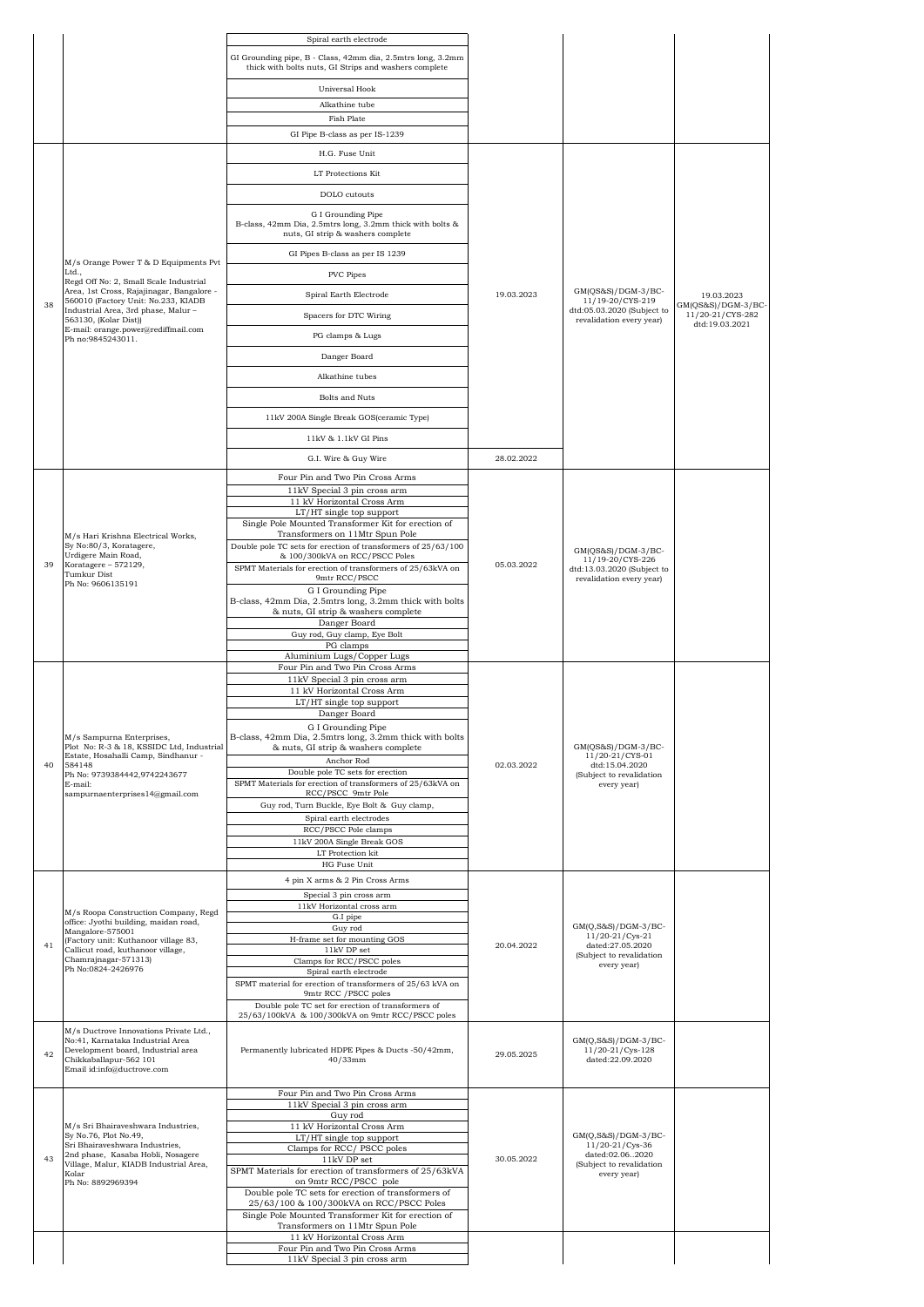|    | M/s Divya Industries,                                                                                                                                               | Guy rod<br>Clamps for RCC/PSCC poles                                                                                      |            |                                                                                                      |  |
|----|---------------------------------------------------------------------------------------------------------------------------------------------------------------------|---------------------------------------------------------------------------------------------------------------------------|------------|------------------------------------------------------------------------------------------------------|--|
|    | #71, Behind Maruthi wines, Narasimha<br>swamy layout,                                                                                                               | Spiral Earth Electrode<br>LT/HT single top support                                                                        |            | $GM(Q, S\&S)/DGM-3/BC-$<br>$11/20 - 21/Cys - 48$                                                     |  |
| 44 | Laggere Ring road, Laggere,<br>Bangalore-560058<br>Ph No: 9945707646                                                                                                | SPMT Materials for erection of transformers of 25/63kVA<br>on 9mtr RCC/PSCC pole                                          | 29.05.2022 | dated:19.062020<br>(Subject to revalidation<br>every year)                                           |  |
|    |                                                                                                                                                                     | Double pole TC sets for erection of transformers of<br>25/63/100 & 100/300kVA on RCC/PSCC Poles                           |            |                                                                                                      |  |
|    |                                                                                                                                                                     | G I Grounding Pipe<br>B-class, 42mm Dia, 2.5mtrs long, 3.2mm thick with bolts<br>& nuts, GI strip & washers complete      |            |                                                                                                      |  |
|    |                                                                                                                                                                     | 11kV DP set<br>11 kV Horizontal Cross Arm                                                                                 |            |                                                                                                      |  |
|    |                                                                                                                                                                     | Four Pin and Two Pin Cross Arms<br>Clamps for RCC/PSCC poles                                                              |            |                                                                                                      |  |
|    |                                                                                                                                                                     | SPMT Materials for erection of transformers of 25/63kVA<br>on 9mtr RCC/PSCC pole                                          |            |                                                                                                      |  |
|    |                                                                                                                                                                     | Single Pole Mounted Transformer Kit for erection of<br>Transformers on 11Mtr Spun Pole                                    |            |                                                                                                      |  |
|    | M/s Siri and Co.,<br>Plot No.82, Survey No: 24, Jai matha Rice                                                                                                      | Double pole TC sets for erection of transformers of<br>25/63/100 & 100/300kVA on RCC/PSCC Poles                           |            | GM(Q,S&S)/DGM-3/BC-                                                                                  |  |
| 45 | Industries, Antharasanahalli Industrial<br>are, Tumkur-572106 Mob No:                                                                                               | LT/HT single top support<br>Guy Set                                                                                       | 17.07.2022 | $11/20 - 21/Cys - 60$<br>dated:17.07.2020<br>(Subject to revalidation                                |  |
|    | 9900050508, 9481367126                                                                                                                                              | H Frame set<br>Spiral Earth Electrode                                                                                     |            | every year)                                                                                          |  |
|    |                                                                                                                                                                     | G I Grounding Pipe<br>B-class, 42mm Dia, 2.5mtrs long, 3.2mm thick with bolts<br>& nuts, GI strip & washers complete      |            |                                                                                                      |  |
|    |                                                                                                                                                                     | Earth Guard Stirrup<br>11kV Danger Board                                                                                  |            |                                                                                                      |  |
|    |                                                                                                                                                                     | 11kV DP set<br>Fish plate                                                                                                 |            |                                                                                                      |  |
|    |                                                                                                                                                                     | SPMT Materials for erection of transformers of 25/63kVA on<br>9mtr RCC/PSCC pole                                          |            |                                                                                                      |  |
|    |                                                                                                                                                                     | Double pole TC sets for erection of transformers of 25/63/100<br>& 100/300kVA on RCC/PSCC Poles                           |            |                                                                                                      |  |
|    |                                                                                                                                                                     | 11 kV Horizontal Cross Arm<br>LT/HT single top support                                                                    |            |                                                                                                      |  |
|    | M/s Shah Fab Tech,<br>Plot No:712/A, 4th cross, Karur Industrial                                                                                                    | Four Pin and Two Pin Cross Arms<br>11kV Special 3 pin cross arm                                                           |            |                                                                                                      |  |
| 46 | Area, Harihar Road, Davanagere -577004.<br>(Ph No:                                                                                                                  | Spiral Earth Electrode<br>Clamps for RCC/ PSCC poles                                                                      | 07.08.2022 | GM(Q,S&S)/DGM-3/BC-<br>11/20-21/Cys-68<br>dated:11.08.2020                                           |  |
|    | 8553918991, 9844444133)<br>(E-mail:<br>shahfabtech2017@gmail.com)                                                                                                   | $11\mathrm{kV}$ DP set<br>H frame set                                                                                     |            | (Subject to revalidation<br>every year)                                                              |  |
|    |                                                                                                                                                                     | G I Grounding Pipe<br>B-class, 42mm Dia, 2.5mtrs long, 3.2mm thick with bolts &                                           |            |                                                                                                      |  |
|    |                                                                                                                                                                     | nuts, GI strip & washers complete<br>Fish plate                                                                           |            |                                                                                                      |  |
|    |                                                                                                                                                                     | Earth Guard Stirrup<br>Guy set (Insulator & GI Wire has to be purchased by BESCOM<br>approved vendors)                    |            |                                                                                                      |  |
|    |                                                                                                                                                                     | Bolts & Nuts<br>11 kV Horizontal Cross Arm                                                                                |            |                                                                                                      |  |
|    |                                                                                                                                                                     | Four Pin and Two Pin Cross Arms<br>11kV Special 3 pin cross arm                                                           |            |                                                                                                      |  |
|    |                                                                                                                                                                     | Guy rod, Guy clamp, Eye Bolt, Turn Buckle<br>Clamps for RCC/PSCC poles                                                    |            |                                                                                                      |  |
|    |                                                                                                                                                                     | Spiral Earth Electrode<br>LT/HT single top support                                                                        |            |                                                                                                      |  |
|    | M/s SSK Engineering & Fabrication<br>Works.<br>Survey No: 6/5, Rattihalli - Byadagi Road,                                                                           | SPMT Materials for erection of transformers of 25/63kVA on<br>9mtr RCC/PSCC pole                                          |            | $GM(Q, S\&S)/DGM-3/BC-$<br>11/20-21/Cys-72                                                           |  |
| 47 | Makari, Hirekerur(Tq.), Haveri(Dist).<br>Ph No: 9902750376/9900350068                                                                                               | Double pole TC sets for erection of transformers of 25/63/100<br>& 100/300kVA on RCC/PSCC Poles                           | 29.05.2022 | dated:12.08.2020<br>(Subject to revalidation                                                         |  |
|    |                                                                                                                                                                     | 11kV & 1.1kV GI Pins<br>G I Grounding Pipe                                                                                |            | every year)                                                                                          |  |
|    |                                                                                                                                                                     | B-class, 42mm Dia, 2.5mtrs long, 3.2mm thick with bolts &<br>nuts, GI strip & washers complete<br>Fish plate              |            |                                                                                                      |  |
|    |                                                                                                                                                                     | Earth Guard Stirrup<br>$11\mathrm{kV}$ DP set                                                                             |            |                                                                                                      |  |
|    |                                                                                                                                                                     | PG clamps                                                                                                                 |            |                                                                                                      |  |
|    |                                                                                                                                                                     | 11kV Special three pin cross arm<br>Four and Two pin cross arms                                                           |            |                                                                                                      |  |
|    |                                                                                                                                                                     | 11kV Horizontal cross arm<br>LT & HT single top support                                                                   |            |                                                                                                      |  |
|    |                                                                                                                                                                     | Guy set (Insulator & GI wire has to be purchased by BESCOM<br>approved Vendors                                            |            |                                                                                                      |  |
|    | M/s Kronax Engineering & Pressure<br>Vessels LLP, No.823/1A, 823/1B, Near                                                                                           | Spiral Earth Electrode<br>G I Grouding Pipe                                                                               |            | GM(OS&S)/DGM-3/BC-                                                                                   |  |
| 48 | Kodikonda checkpost, kodur Village,<br>Chillamathur, Anantapur District, Andhra<br>Pradesh(AP)                                                                      | B-class, 42mm Dia, 2.5mtrs long, 3.2mm thick<br>Spacer for DTC wiring                                                     | 17.08.2022 | 11/20-21/CYS-93<br>dtd:18.08.2020                                                                    |  |
|    | Contact No: +91 9980568975<br>Email: info@kronax.in                                                                                                                 | Danger Board<br>Earth Guard Stirrup<br>11kV DP set                                                                        |            | (Subject to revalidation<br>every year)                                                              |  |
|    |                                                                                                                                                                     | Single Pole Mounted Transformer Kit for erection of<br>Transformers on 11Mtr Spun Poles                                   |            |                                                                                                      |  |
|    |                                                                                                                                                                     | Double Pole TC sets for erection of transformers of<br>25/63/100kVA & 100/300kVA on RCC/PSCC 9Mtr pole                    |            |                                                                                                      |  |
|    |                                                                                                                                                                     | SPMT Materials for erection of transformer on 25/63kVA on<br>9mtr RCC/PSCC pole                                           |            |                                                                                                      |  |
|    |                                                                                                                                                                     | H Frame for mounting GOS<br>RCC/PSCC pole clamps                                                                          |            |                                                                                                      |  |
|    |                                                                                                                                                                     | SPMT Materials for erection of transformers of 25/63kVA<br>on 9mtr RCC/PSCC pole                                          |            |                                                                                                      |  |
|    |                                                                                                                                                                     | Double pole TC sets for erection of transformers of                                                                       |            |                                                                                                      |  |
|    |                                                                                                                                                                     | 25/63/100 & 100/300kVA on RCC/PSCC Poles<br>11 kV Horizontal Cross Arm<br>LT/HT single top support                        |            |                                                                                                      |  |
|    |                                                                                                                                                                     | Four Pin and Two Pin Cross Arms<br>Clamps for RCC/PSCC poles                                                              |            |                                                                                                      |  |
|    |                                                                                                                                                                     | 11kV DP set<br>PG clamps & Lugs                                                                                           |            |                                                                                                      |  |
| 49 | M/s SGP Industries, Madapatna, Near<br>Vinayaka Engg Works, Harragadde post,<br>Jigani Hobli, Anekal Taluk, Bangalore -<br>560105 (E-mail: sgp_indl@rediffmail.com) | G I Grounding Pipe<br>B-class, 42mm Dia, 2.5mtrs long, 3.2mm thick with bolts<br>& nuts, GI Pipe/strip & washers complete | 20.08.2022 | $GM(QS&S)/DGM-3/BC-$<br>11/20-21/CYS-95<br>dtd:24.08.2020<br>(Subject to revalidation<br>every year) |  |
|    | (PH. No: 9591075579, 8050777535,<br>8951892319).                                                                                                                    | H Frame set<br>Fish plate                                                                                                 |            |                                                                                                      |  |
|    |                                                                                                                                                                     | Earth Guard Stirrup<br>11kV Danger Board                                                                                  |            |                                                                                                      |  |
|    |                                                                                                                                                                     |                                                                                                                           |            |                                                                                                      |  |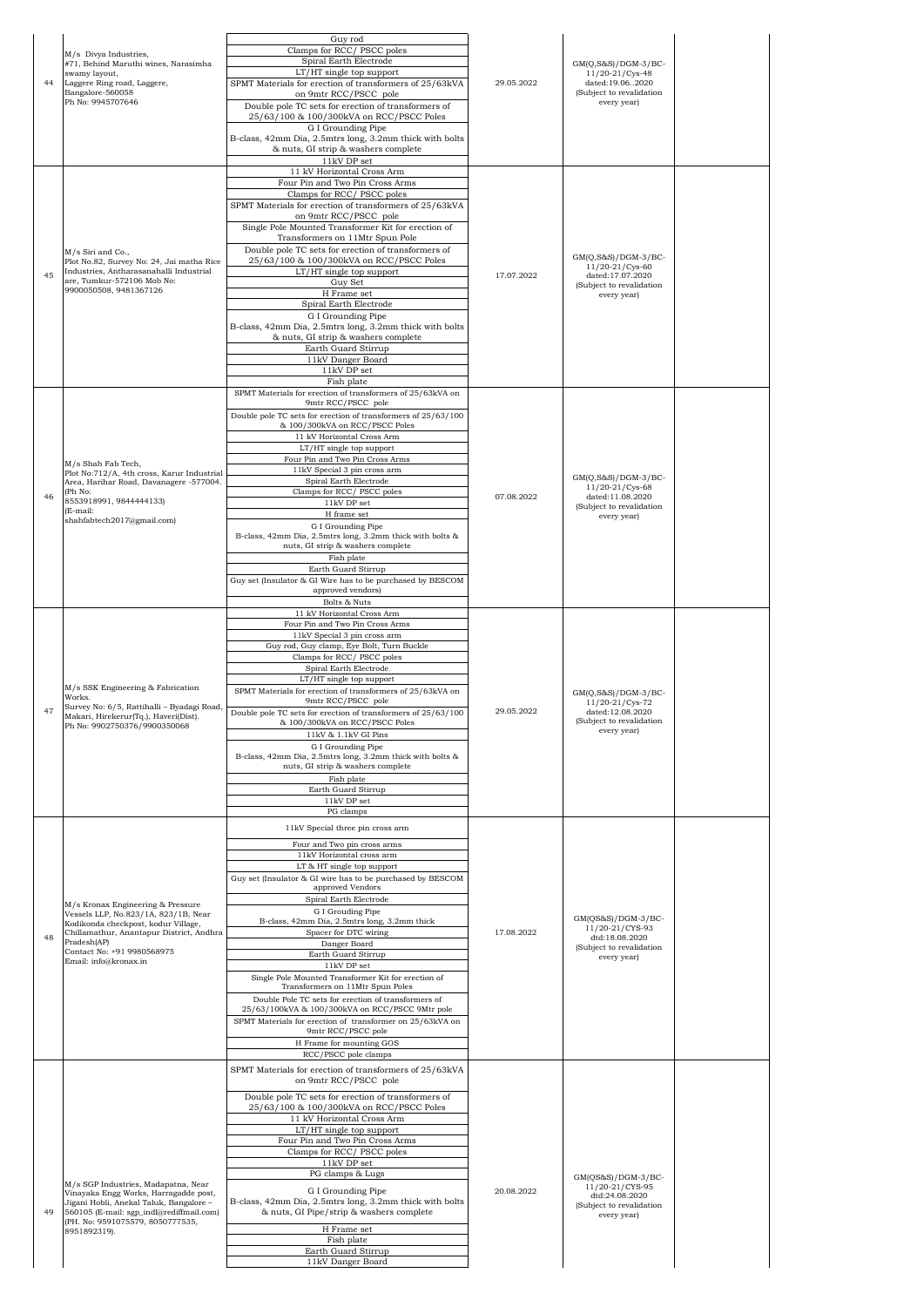|    |                                                                                 | Alkathine tubes                                                                                |            |                                                           |  |
|----|---------------------------------------------------------------------------------|------------------------------------------------------------------------------------------------|------------|-----------------------------------------------------------|--|
|    |                                                                                 | Anticlimbing Device                                                                            |            |                                                           |  |
|    |                                                                                 | Guy set (Insulator & GI Wire has to be purchased by                                            |            |                                                           |  |
|    |                                                                                 | BESCOM approved vendors)<br>Single Pole Mounted Transformer Kit for erection of                |            |                                                           |  |
|    |                                                                                 | Transformers on 11Mtr Spun Pole                                                                |            |                                                           |  |
|    |                                                                                 | 11kV, HG Fuse Unit                                                                             |            | GM(OS&S)/DGM-3/BC-                                        |  |
|    |                                                                                 | 11kV, 200A Single Break GOS<br>11kV, 400A Double Break GOS                                     | 30.12.2022 | 11/20-21/CYS-209<br>dtd:01.01.2021                        |  |
|    |                                                                                 | 11kV Horizontal cross arm                                                                      |            |                                                           |  |
|    |                                                                                 | LT/HT single top support                                                                       |            |                                                           |  |
|    |                                                                                 | Four Pin and Two Pin Cross Arms<br>Clamps for RCC/PSCC poles                                   |            |                                                           |  |
|    |                                                                                 |                                                                                                |            |                                                           |  |
|    |                                                                                 | G I Grounding Pipe<br>B-class, 42mm Dia, 2.5mtrs long, 3.2mm thick with bolts                  |            |                                                           |  |
|    | M/s RGV Enterprises,<br>No:2, 3, Sri Lakshmi Venkataramana                      | & nuts, GI Pipe/strip & washers complete                                                       |            |                                                           |  |
|    | Layout,                                                                         | 11kV DP set                                                                                    |            | GM(QS&S)/DGM-3/BC-                                        |  |
| 50 | Behind Basavanahalli Railway station,<br>Nelamangala-562123, Bangalore.         | Guy Rod                                                                                        | 04.09.2022 | 11/20-21/CYS-108<br>dtd:05.09.2020                        |  |
|    | Phone No: 9591442150, 9449563179,                                               | 11kV Special three pin cross arm                                                               |            | (Subject to revalidation<br>every year)                   |  |
|    | 9945293959                                                                      | Single Pole Mounted Transformer Kit for erection of<br>Transformers on 11Mtr Spun Pole         |            |                                                           |  |
|    |                                                                                 | Double Pole TC sets for erection of transformers of                                            |            |                                                           |  |
|    |                                                                                 | 25/63/100kVA & 100/300kVA on RCC/PSCC 9Mtr pole                                                |            |                                                           |  |
|    |                                                                                 | SPMT Materials for erection of transformer on 25/63kVA on<br>9mtr RCC/PSCC pole                |            |                                                           |  |
|    |                                                                                 | PG clamps                                                                                      |            |                                                           |  |
|    |                                                                                 | Spiral Earth Electrode                                                                         |            |                                                           |  |
|    | M/s Malu Wires,<br>Sy No. 247, Village Kadnur Hobli Madhure                     | 8 SWG GI Wire                                                                                  |            | GM(OS&S)/DGM-3/BC-                                        |  |
|    | Tq Doddaballapura Dist, Bangalore North-                                        |                                                                                                | 04.09.2022 | 11/20-21/CYS-104                                          |  |
| 51 | 561 204<br>Ph No:080-22266768<br>E-mail:maluwires@gmail.com                     | 7/10 Guy Wire                                                                                  |            | dtd:05.09.2020<br>(Subject to revalidation<br>every year) |  |
|    |                                                                                 |                                                                                                |            |                                                           |  |
|    |                                                                                 | 11kV Horizontal cross arm                                                                      |            |                                                           |  |
|    |                                                                                 | Four and Two pin cross arms                                                                    |            |                                                           |  |
|    |                                                                                 | 11kV Special three pin cross arm                                                               |            |                                                           |  |
|    |                                                                                 |                                                                                                |            |                                                           |  |
|    |                                                                                 | Clamps for RCC/PSCC poles                                                                      |            |                                                           |  |
|    |                                                                                 | Double Pole TC sets for erection of transformers of                                            |            |                                                           |  |
|    |                                                                                 | 25/63/100kVA & 100/300kVA on RCC/PSCC 9Mtr pole                                                |            |                                                           |  |
|    |                                                                                 | SPMT Materials for erection of transformer on 25/63kVA                                         |            |                                                           |  |
|    | M/s Sahara Industries,                                                          | on 9mtr RCC/PSCC pole                                                                          |            |                                                           |  |
|    |                                                                                 | Single Pole Mounted Transformer Kit for erection of<br>Transformers on 11Mtr Spun Poles        |            | $GM(QS&S)/DGM-3/BC-$                                      |  |
|    | 945,946,947,948/3,5,6, Ground Floor,<br>Opp Vani College, Hiriyur, Chitradurga, |                                                                                                |            | 11/20-21/CYS-114                                          |  |
| 52 | Karnataka                                                                       | LT & HT single top support                                                                     | 05.09.2022 | dtd:07.09.2020<br>(Subject to revalidation                |  |
|    | Ph No: 9845383726                                                               | Guy Rod                                                                                        |            | every year)                                               |  |
|    |                                                                                 |                                                                                                |            |                                                           |  |
|    |                                                                                 | H Frame set                                                                                    |            |                                                           |  |
|    |                                                                                 |                                                                                                |            |                                                           |  |
|    |                                                                                 | Fish plate                                                                                     |            |                                                           |  |
|    |                                                                                 |                                                                                                |            |                                                           |  |
|    |                                                                                 | Earth Guard Stirrup                                                                            |            |                                                           |  |
|    |                                                                                 | Spiral Earth Electrode                                                                         |            |                                                           |  |
|    |                                                                                 | G I Grounding Pipe                                                                             |            |                                                           |  |
|    |                                                                                 | B-class, 42mm Dia, 2.5mtrs long, 3.2mm thick with bolts                                        |            |                                                           |  |
|    |                                                                                 | & nuts, GI strip & washers complete                                                            |            |                                                           |  |
|    |                                                                                 | 11kV Danger Board                                                                              |            |                                                           |  |
|    |                                                                                 | 11kV DP set                                                                                    |            |                                                           |  |
|    |                                                                                 | Four Pin and Two Pin Cross Arms                                                                |            |                                                           |  |
|    |                                                                                 | LT/HT single top support                                                                       |            |                                                           |  |
|    |                                                                                 | Clamps for RCC/PSCC poles                                                                      |            |                                                           |  |
|    |                                                                                 | 11 kV Horizontal Cross Arm                                                                     |            |                                                           |  |
|    |                                                                                 | 11kV Special three pin cross arm<br>SPMT Materials for erection of transformers of 25/63kVA on |            |                                                           |  |
|    |                                                                                 | 9mtr RCC/PSCC pole                                                                             |            |                                                           |  |
|    | M/s Srinivasa Concrete Products, Jagalur                                        | Double pole TC sets for erection of transformers of 25/63/100                                  |            |                                                           |  |
|    | Road, Alur Village, Davangere.                                                  | & 100/300kVA on RCC/PSCC Poles<br>Single Pole Mounted Transformer Kit for erection of          |            | GM(OS&S)/DGM-3/BC-<br>11/20-21/CYS-119                    |  |
| 53 | (Ph No: 9448213045, 8553502125)<br>(E-mail:                                     | Transformers on 11Mtr Spun Pole                                                                | 05.09.2022 | dtd:10.09.2020                                            |  |
|    | SriSrinivasaelectricals16@gmail.com)                                            | G I Grounding Pipe                                                                             |            | (Subject to revalidation<br>every year)                   |  |
|    |                                                                                 | B-class, 42mm Dia, 2.5mtrs long, 3.2mm thick with bolts &<br>nuts, GI strip & washers complete |            |                                                           |  |
|    |                                                                                 | Guy Rod                                                                                        |            |                                                           |  |
|    |                                                                                 | Earth Guard Stirrup                                                                            |            |                                                           |  |
|    |                                                                                 | Spiral Earth Electrode                                                                         |            |                                                           |  |
|    |                                                                                 | Guy set (Insulator & GI Wire has to be purchased by BESCOM<br>approved vendors)                |            |                                                           |  |
|    |                                                                                 | H - frame set for mounting GOS frame                                                           |            |                                                           |  |
|    |                                                                                 | 11kV DP set                                                                                    |            |                                                           |  |
|    |                                                                                 | Double Pole TC sets for erection of transformers of                                            |            |                                                           |  |
|    |                                                                                 | 25/63/100kVA & 100/300kVA on RCC/PSCC 9Mtr pole                                                |            |                                                           |  |
|    |                                                                                 | G I Grounding Pipe                                                                             |            |                                                           |  |
|    |                                                                                 | B-class, 42mm Dia, 2.5mtrs long, 3.2mm thick with bolts                                        |            |                                                           |  |
|    | Sri Ganapathi Industries,                                                       | & nuts, GI strip & washers complete<br>11kV DP set                                             |            |                                                           |  |
|    | Sri Ganapathi, No:42, Venkata Reddy                                             | SPMT Materials for erection of transformer on 25/63kVA                                         |            |                                                           |  |
|    | Layout, Doddakallasandra (Behind<br>Syndicate Bank), Kanakapura Main Road,      | on 9mtr RCC/PSCC pole                                                                          |            | GM(QS&S)/DGM-3/BC-<br>11/20-21/CYS-123                    |  |
| 54 | Bangalore - 560062                                                              | Single Pole Mounted Transformer Kit for erection of<br>Transformers on 11Mtr Spun Poles        | 05.09.2022 | dtd:15.09.2020                                            |  |
|    | Ph No: 080-65679858/59<br>E-mail: sgindfour@gmail.com                           | Clamps for RCC/ PSCC poles                                                                     |            | (Subject to revalidation<br>every year)                   |  |
|    |                                                                                 | 11kV Horizontal cross arm                                                                      |            |                                                           |  |
|    |                                                                                 | LT & HT single top support<br>Four and Two pin cross arms                                      |            |                                                           |  |
|    |                                                                                 | 11kV Special three pin cross arm                                                               |            |                                                           |  |
|    |                                                                                 | Fish Plate                                                                                     |            |                                                           |  |
|    |                                                                                 | Guy Rod<br>Spiral Earth Electrode                                                              |            |                                                           |  |
|    |                                                                                 | H Frame for mounting GOS<br>11kV 200A Single Break GOS                                         |            |                                                           |  |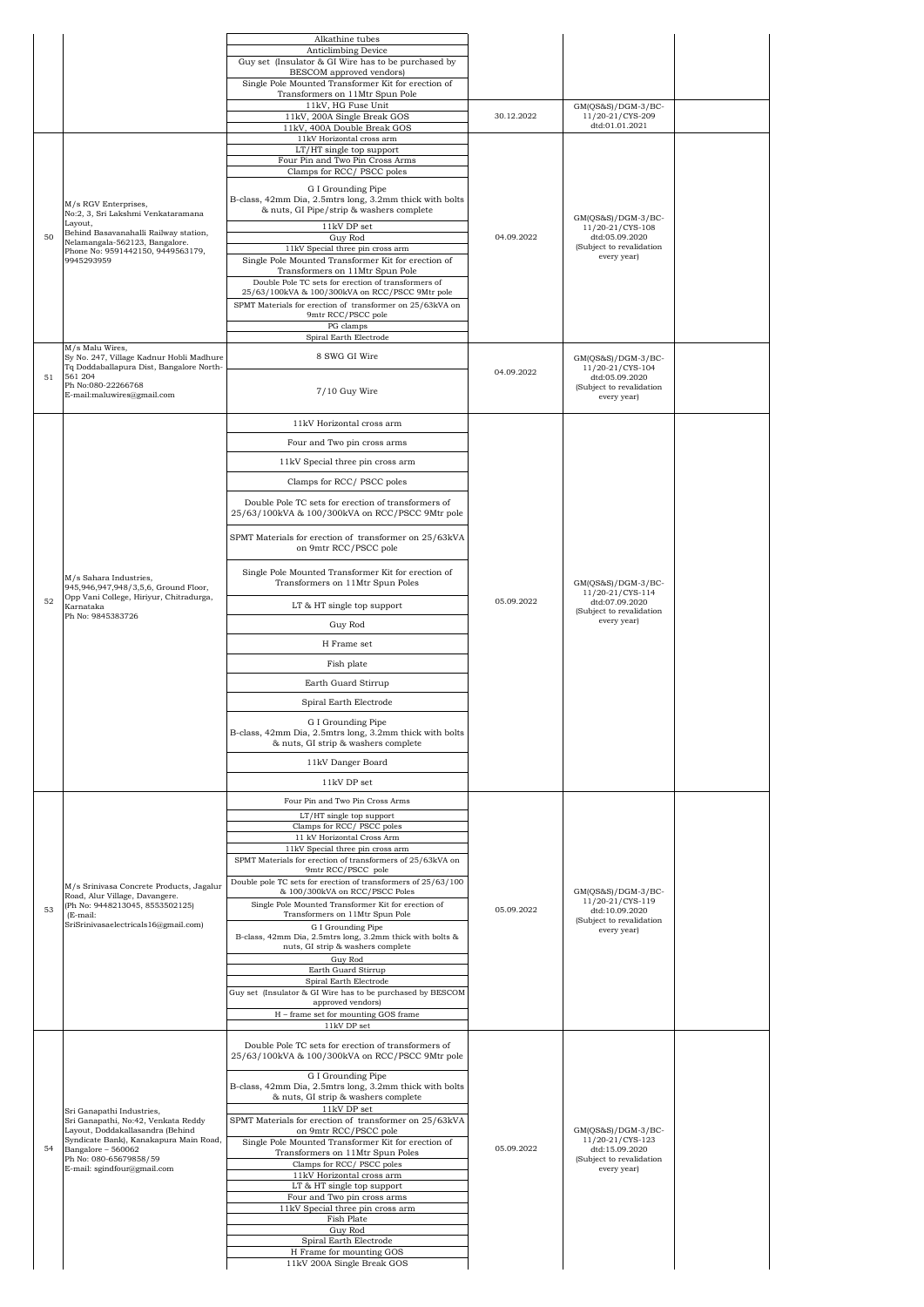|    |                                                                                                                                                        | High Density Polyethylene (HDPE)<br>Pipes: DN 63mm to DN 160mm as per IS 4984:2016                                   | 09.07.2023 |                                                                |  |
|----|--------------------------------------------------------------------------------------------------------------------------------------------------------|----------------------------------------------------------------------------------------------------------------------|------------|----------------------------------------------------------------|--|
| 55 | M/s Mangalam Pipes Pvt ltd., Sy No.<br>241/2, T. Begur Village, Kasaba Hobli,<br>Nelamangala Taluk, Bangalore Rural<br>(Email:mangalampipes@gmail.com, | High Density Polyethylene (HDPE)<br>Pipes : DN 180mm to DN 250mm to DN 250mm as per IS<br>4984:2016                  | 31.01.2023 | GM(QS&S)/DGM-3/BC-<br>11/21-22/CYS-60<br>dtd:09.08.2021        |  |
|    | jain@mangalampipes.com)                                                                                                                                | <b>Vendor Approval</b>                                                                                               |            |                                                                |  |
|    |                                                                                                                                                        | Permanently lubricated Duct Pipes, 40/33mm & 50/42mm                                                                 | 09.07.2022 |                                                                |  |
|    |                                                                                                                                                        | Single Pole Mounted Transformer Kit for erection of<br>Transformers on 11Mtr Spun Pole                               |            |                                                                |  |
|    |                                                                                                                                                        | SPMT Materials for erection of transformers of 25/63kVA on<br>9mtr RCC/PSCC pole                                     |            |                                                                |  |
|    |                                                                                                                                                        | Double pole TC sets for erection of transformers of 25/63/100<br>& 100/300kVA on RCC/PSCC Poles                      |            |                                                                |  |
|    |                                                                                                                                                        | 11kV DP set                                                                                                          |            |                                                                |  |
|    |                                                                                                                                                        | 11 kV Horizontal Cross Arm                                                                                           |            |                                                                |  |
|    |                                                                                                                                                        | 4 Pin and 2 Pin Cross Arms                                                                                           |            |                                                                |  |
|    |                                                                                                                                                        | 11 kV Horizontal Cross Arm                                                                                           |            |                                                                |  |
|    |                                                                                                                                                        | Clamps for RCC/PSCC poles                                                                                            |            |                                                                |  |
|    |                                                                                                                                                        | Spiral Earth Electrode                                                                                               |            |                                                                |  |
|    |                                                                                                                                                        | LT/HT single top support                                                                                             |            |                                                                |  |
|    |                                                                                                                                                        | 11kV Special 3 pin cross arm                                                                                         |            |                                                                |  |
| 56 | M/s Gautamesh Industries, 8B, 3rd<br>Cross, Magadi Main Raod, Manjunatha<br>Industrial Area, Mahadeshwaranagar,                                        | Earth Guard Stirrup                                                                                                  | 13.10.2022 | $GM(QS&S)/DGM-3/BC-$<br>11/20-21/CYS-136 dtd:<br>13.10.2020    |  |
|    | Bangalore-560 091 (Ph No: 080-<br>23486963)                                                                                                            | G I Grounding Pipe<br>B-class, 42mm Dia, 2.5mtrs long, 3.2mm thick with bolts &<br>nuts, GI strip & washers complete |            | (Subject to revalidation<br>every year)                        |  |
|    |                                                                                                                                                        | Guy set (Insulator & GI Wire has to be purchased by BESCOM<br>approved vendors)                                      |            |                                                                |  |
|    |                                                                                                                                                        | Strain Clamps for 70/90 kN Disc Insulator                                                                            |            |                                                                |  |
|    |                                                                                                                                                        | PG clamps                                                                                                            |            |                                                                |  |
|    |                                                                                                                                                        | 11kV 200A Single Break GOS                                                                                           |            |                                                                |  |
|    |                                                                                                                                                        | 11kV 400A Double Break GOS                                                                                           |            |                                                                |  |
|    |                                                                                                                                                        | 11kV HG Fuse Unit                                                                                                    |            |                                                                |  |
|    |                                                                                                                                                        | 11kV Danger Board                                                                                                    |            |                                                                |  |
|    |                                                                                                                                                        | Fish plate                                                                                                           |            |                                                                |  |
|    |                                                                                                                                                        | Spacers for DTC Wiring                                                                                               |            |                                                                |  |
|    |                                                                                                                                                        | Copper Lugs                                                                                                          |            |                                                                |  |
|    |                                                                                                                                                        | Earth Guard Stirrup                                                                                                  |            |                                                                |  |
|    |                                                                                                                                                        | G I Grounding Pipe<br>B-class, 42mm Dia, 2.5mtrs long, 3.2mm thick with bolts<br>& nuts, GI strip & washers complete |            |                                                                |  |
|    |                                                                                                                                                        | Single Pole Mounted Transformer Kit for erection of<br>Transformers on 11Mtr Spun Pole                               |            |                                                                |  |
|    |                                                                                                                                                        | 11kV DP set                                                                                                          |            |                                                                |  |
|    |                                                                                                                                                        | Four Pin and Two Pin Cross Arms                                                                                      |            |                                                                |  |
|    |                                                                                                                                                        | Clamps for RCC/PSCC poles                                                                                            |            |                                                                |  |
|    | M/s R. G. Enterprises, No:146, 8th Main                                                                                                                | SPMT Materials for erection of transformers of 25/63kVA<br>on 9mtr RCC/PSCC pole                                     |            | $GM(QS&S)/DGM-3/BC-$                                           |  |
| 57 | Road, Krishnaiah Layout, Bangalore -<br>560061<br>(PH No: 9980387058)                                                                                  | Double pole TC sets for erection of transformers of<br>25/63/100 & 100/300kVA on RCC/PSCC Poles                      | 12.10.2022 | 11/20-21/CYS-137<br>dtd:14.10.2020<br>(Subject to revalidation |  |
|    |                                                                                                                                                        | 11 kV Horizontal Cross Arm                                                                                           |            | every year)                                                    |  |
|    |                                                                                                                                                        | LT/HT single top support                                                                                             |            |                                                                |  |
|    |                                                                                                                                                        | 11kV Special 3 pin cross arm                                                                                         |            |                                                                |  |
|    |                                                                                                                                                        | PG clamps                                                                                                            |            |                                                                |  |
|    |                                                                                                                                                        | 11kV & 1.1kV GI Pins                                                                                                 |            |                                                                |  |
|    |                                                                                                                                                        | Spiral Earth Electrode                                                                                               |            |                                                                |  |
|    |                                                                                                                                                        | Bolts & Nuts                                                                                                         |            |                                                                |  |
|    |                                                                                                                                                        | 11 kV Horizontal Cross Arm<br>LT/HT single top support                                                               |            |                                                                |  |
|    |                                                                                                                                                        | Four Pin and Two Pin Cross Arms<br>Clamps for PSCC poles                                                             |            |                                                                |  |
|    |                                                                                                                                                        | 11kV Special 3 pin cross arm                                                                                         |            |                                                                |  |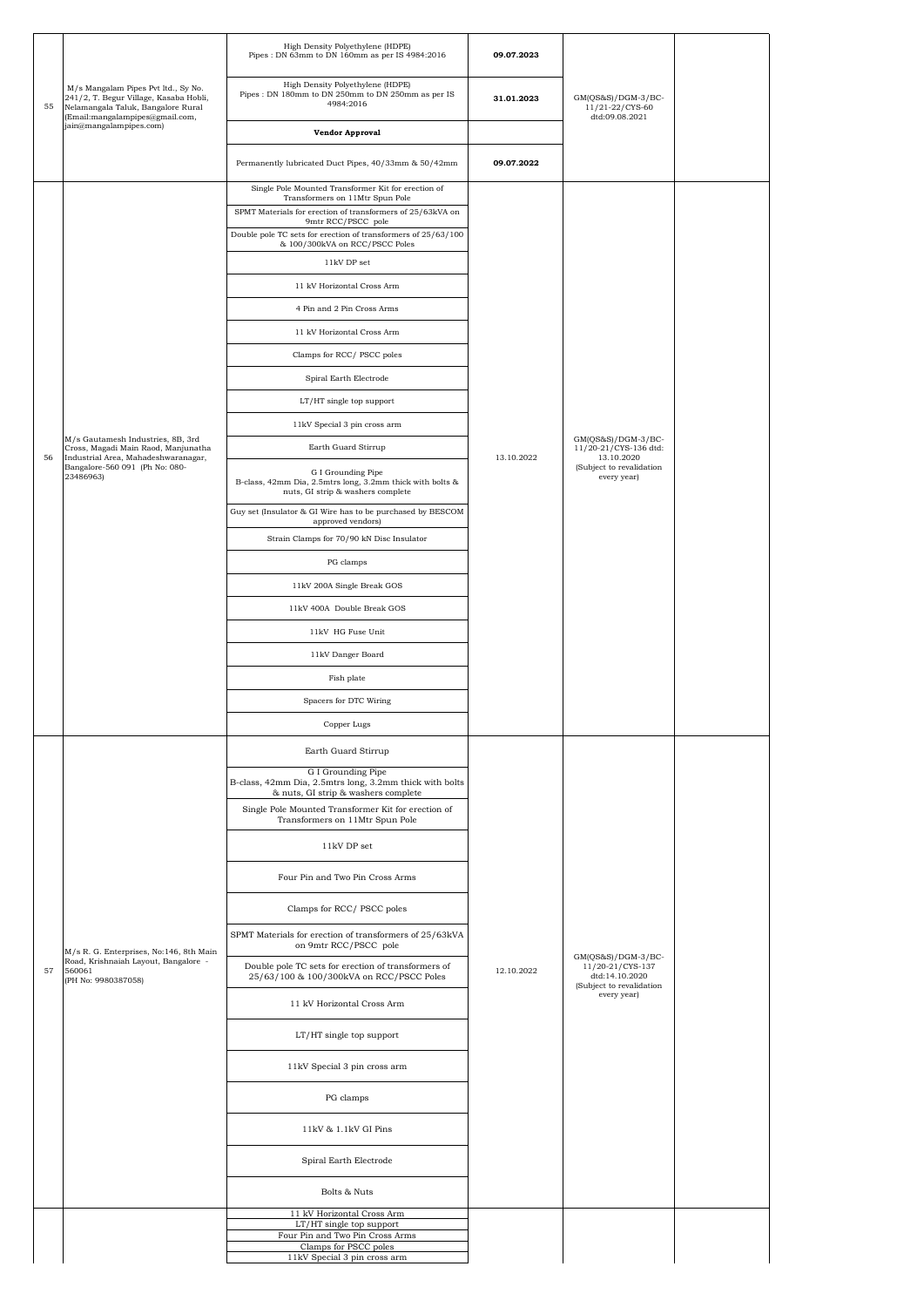| 58 | M/s Electro Control Equipments,<br>#5Y, 16th Main Road, Yeddlurdinne, 3rd<br>block, Rajajinagar, Bangalore - 560010.<br>Ph No:9845872345                                | 11kV DP set<br>H-Frame set for mounting GOS<br>Guy rod, Guy clamp, Eye Bolt, Turn Buckle<br>SPMT Materials for erection of transformers of 25/63kVA<br>on 9mtr PSCC pole<br>Double pole TC sets for erection of transformers of<br>25/63/100 & 100/300kVA on PSCC Poles<br>G I Grounding Pipe<br>B-class, 42mm Dia, 2.5mtrs long, 3.2mm thick with bolts<br>& nuts, GI strip & washers complete<br>Single Pole Mounted Transformer Kit for erection of<br>Transformers on 11Mtr Spun Pole<br>Spiral Earth Electrode<br>11 kV Horizontal Cross Arm                                                                                                                                                                                                                                                                                                                                                                                        | 28.10.2022 | GM(OS&S)/DGM-3/BC-<br>11/20-21/CYS-147<br>dtd:28.10.2020<br>(Subject to revalidation<br>every year)   |  |
|----|-------------------------------------------------------------------------------------------------------------------------------------------------------------------------|------------------------------------------------------------------------------------------------------------------------------------------------------------------------------------------------------------------------------------------------------------------------------------------------------------------------------------------------------------------------------------------------------------------------------------------------------------------------------------------------------------------------------------------------------------------------------------------------------------------------------------------------------------------------------------------------------------------------------------------------------------------------------------------------------------------------------------------------------------------------------------------------------------------------------------------|------------|-------------------------------------------------------------------------------------------------------|--|
| 59 | M/s Sai Shankara Enterprises,<br>#432/1, Behind Govt Primary School,<br>Peenya 1st stage, Bangalore-560 058.<br>Ph No:9448736230, 9886799605                            | LT/HT single top support<br>Four Pin and Two Pin Cross Arms<br>Clamps for PSCC poles<br>11kV Special 3 pin cross arm<br>$11\mathrm{kV}$ DP set<br>H-Frame set<br>Guy rod, Guy clamp, Eye Bolt, Turn Buckle<br>SPMT Materials for erection of transformers of 25/63kVA<br>on 9mtr PSCC 300kg WL pole<br>Double pole TC sets for erection of transformers of<br>25/63/100 & 100/300kVA on PSCC 300kg WL Pole<br>G I Grounding Pipe<br>B-class, 42mm Dia, 2.5mtrs long, 3.2mm thick with bolts<br>& nuts, GI strip & washers complete<br>Single Pole Mounted Transformer Kit for erection of<br>Transformers on 11Mtr Spun Pole                                                                                                                                                                                                                                                                                                             | 28.10.2022 | $GM(QS&S)/DGM-3/BC-$<br>11/20-21/CYS-148<br>dtd:28.10.2020<br>(Subject to revalidation<br>every year) |  |
| 60 | M/s Aerial Power Transmission,<br>Plot No:45P, KIADB, Hirehalli Indl.Area,<br>Tumkur-572168<br>Email: aerialpowertransmission<br>@gmail.com                             | 11kV Special three pin cross arm<br>11kV Horizontal cross arm<br>Guy set (Insulator & GI wire has to be purchased by BESCOM<br>approved Vendors<br>Earth Guard Stirrup<br>Spiral Earth Electrode<br>G I Grounding Pipe<br>B-class, 42mm Dia, 2.5mtrs long, 3.2mm thick with bolts &<br>nuts, GI strip & washers complete<br>Clamps for PSCC/RCC poles<br>Four and Two pin cross arms<br>Danger Board<br>LT & HT single top support<br>11kV DP set<br>H Frame for mounting GOS<br>Single Pole Mounted Transformer Kit for erection of<br>Transformers on 11Mtr Spun Poles<br>Double Pole TC sets for erection of transformers of<br>25/63/100kVA & 100/300kVA on RCC/PSCC 9Mtr pole<br>SPMT Materials for erection of transformer on 25/63kVA on<br>9mtr RCC/PSCC pole<br>Fish plate<br>Pole clamp for HT/LT AB cable<br>Anticlimbing Device<br>11kV Spun Pole Structure Materials with Single & 3 GOS<br>Systems                         | 04.11.2021 | GM(QS&S)/DGM-3/BC-<br>11/20-21/CYS-157<br>dtd:05.11.2020<br>(Subject to revalidation<br>every year)   |  |
| 61 | M/s S. R. Engineers.,<br>No: 114/16, P.P.<br>Indusrial Estate, Deepanjalinagar,<br>Mysore Road,<br>Bangalore -560 026.<br>Ph No:9845313532                              | 11kV Horizontal cross arm<br>2 Pin & 4 Pin cross Arm<br>Guy set (Insulator & GI wire has to be purchased by BESCOM<br>approved Vendors)<br>11kV Special 3 Pin Cross Arms,<br>LT & HT single top support<br>11kV DP set<br>RCC/ PSCC Poles Clamps<br>Double Pole TC sets for erection of transformers of<br>25/63/100kVA & 100/300kVA on RCC/PSCC 9Mtr pole<br>SPMT Materials for erection of transformer of 25/63kVA on<br>9mtr RCC/PSCC pole<br>Spiral Earth Electrode<br>PG clamps<br>Earth Guard Stirrup<br>Anti Climbing Device<br>G I Grounding Pipe<br>B-class, 42mm Dia, 2.5mtrs long, 3.2mm thick with bolts &<br>nuts, GI strip & washers complete<br>H-frame set<br>Spacers for DTC Wiring<br>Alkathine Tubes (RYB)<br>Danger Board<br>Copper Lugs                                                                                                                                                                             | 10.11.2022 | $GM(QS&S)/DGM-3/BC-$<br>11/20-21/CYS-168<br>dtd:11.11.2020<br>(Subject to revalidation<br>every year) |  |
|    | M/s Elite Engineering and Constructions,<br>Do.No.71/2, Honnur Post, NH-4,<br>Malleshettyhalli, Davangere<br>(Ph No: 9886059290)<br>(E-mail: eliteinsulators@gmail.com) | 11kV Horizontal cross arm<br>LT & HT single top support<br>2 Pin & 4 Pin cross Arm<br>11kV Special 3 Pin Cross Arms<br>Single Pole Mounted Transformer Kit for erection of<br>Transformers on 11Mtr Spun Poles<br>SPMT Materials for erection of transformer on 25/63kVA<br>on 9mtr RCC/PSCC pole<br>Guy set (Insulator & GI wire has to be purchased by<br><b>BESCOM</b> approved Vendors)<br>G.I.Pipe B-class as per IS-1239<br>Alkathine Tubes<br>11kV DP set<br>Copper Lugs<br>PG Clamps<br>Clamps for PSCC/RCC poles<br>Eye Hook<br>H- frame set for fixing GOS<br>G I Grounding Pipe<br>B-class, 42mm Dia, 2.5mtrs long, 3.2mm thick with bolts<br>& nuts, GI strip & washers complete<br>Earthing Materials pipe type for grounding<br>Danger Board<br>Fish Plate<br>Spiral Earth Electrode<br>Universal Hook and Bolts & Nuts<br>Tee - Connectors - KZ3 95<br>Pre - Insulated Lugs - CPTAU for 95 Sqmm<br>End Cap for 50/70 Sqmm | 05.12.2021 | GM(QS&S)/DGM-3/BC-<br>11/20-21/CYS-181<br>dtd:07.12.2020                                              |  |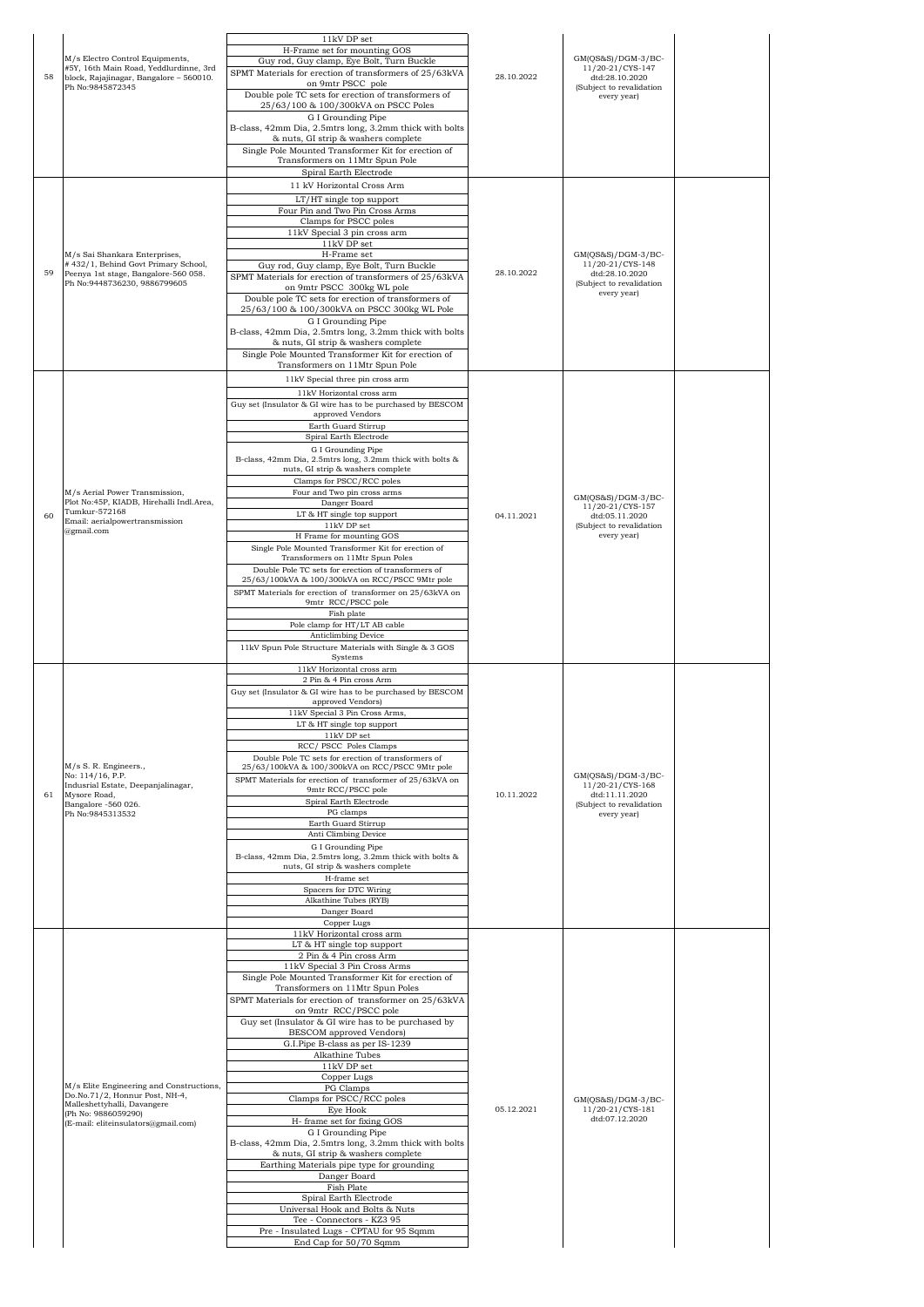|    |                                                                                                                                            | Double Pole TC sets for erection of transformers of                                                                                        |            |                                          |
|----|--------------------------------------------------------------------------------------------------------------------------------------------|--------------------------------------------------------------------------------------------------------------------------------------------|------------|------------------------------------------|
| 62 |                                                                                                                                            | 25/63/100kVA & 100/300kVA on RCC/PSCC 9Mtr pole<br>Eye Hook (Flat Type) for fixing clamps                                                  |            |                                          |
|    |                                                                                                                                            | 11kV Horizontal cross arm                                                                                                                  |            |                                          |
|    |                                                                                                                                            | LT & HT single top support                                                                                                                 |            |                                          |
|    |                                                                                                                                            | 2 Pin & 4 Pin cross Arm<br>11kV Special 3 Pin Cross Arms                                                                                   |            |                                          |
|    |                                                                                                                                            | RCC/PSCC pole clamp<br>11kV DP set                                                                                                         |            |                                          |
|    |                                                                                                                                            | 3 GOS structural Material for Spun Pole with transformer                                                                                   |            |                                          |
|    | M/s KGN Galvanizers and Fabricators,                                                                                                       | seating<br>SPMT Materials for erection of transformer on 25/63kVA on                                                                       |            |                                          |
| 63 | No.9/4, Kachohalli, Dasanapura Hobli,<br>Bangalore North Taluk,                                                                            | 9mtr RCC/PSCC pole<br>Double Pole TC sets for erection of transformers of                                                                  | 05.12.2021 | $GM(QS&S)/DGM-3/BC-$<br>11/20-21/CYS-182 |
|    | Bangalore - 560091<br>Ph No:9900705002<br>E-mail:kgn.galvanizing786@gmail.com                                                              | 25/63/100kVA & 100/300kVA on RCC/PSCC 9Mtr pole<br>Single Pole Mounted Transformer Kit for erection of<br>Transformers on 11Mtr Spun Poles |            | dtd:09.12.2020                           |
|    |                                                                                                                                            | G I Grounding Pipe                                                                                                                         |            |                                          |
|    |                                                                                                                                            | B-class, 42mm Dia, 2.5mtrs long, 3.2mm thick with bolts &<br>nuts, GI strip & washers complete                                             |            |                                          |
|    |                                                                                                                                            | Spiral Earth Electrode<br>Earth Guard Stirrup                                                                                              |            |                                          |
|    |                                                                                                                                            | PG Clamp                                                                                                                                   |            |                                          |
|    |                                                                                                                                            | Spacer for DTC wiring<br>Danger Board                                                                                                      |            |                                          |
|    | M/s Veekay Plast,                                                                                                                          |                                                                                                                                            |            |                                          |
|    | E-109, Bagur Industrial Area,<br>RIICO Extension, Phase -2,<br>Bagur-303007, Rajasthan<br>E-mail:info@veekayplast.in                       | HDPE/PLB Pipe 50/42mm                                                                                                                      |            | $GM(QS&S)/DGM-3/BC-$                     |
| 64 | Factory Unit:<br>Sy.No. 1360,1361/A,1361/E, Pitti<br>Lamination Lane, Village Nandigamma,<br>Kothur Mandal, RR Dist, Telangana -<br>509228 | HDPE/PLB Pipe 40/33mm                                                                                                                      | 11.12.2021 | 11/20-21/CYS-185<br>dtd:11.12.2020       |
|    |                                                                                                                                            |                                                                                                                                            |            |                                          |
|    |                                                                                                                                            | Double pole TC set for erection of transformers of<br>25/63/100kVA & 100/300kVA on RCC/PSCC 9Mtr pole                                      |            |                                          |
|    |                                                                                                                                            | 11kV DP set                                                                                                                                |            |                                          |
|    |                                                                                                                                            | 3 GOS and 1 GOS Frame set for Spun pole with &                                                                                             |            |                                          |
|    |                                                                                                                                            | without transformers seating<br>Single pole mounted transformer kit for erection of                                                        |            |                                          |
|    |                                                                                                                                            | transformers on 11Mtr Spun Pole<br>H - frame set for fixing GOS for DP structure                                                           |            |                                          |
|    | M/s Siri Power.,<br>Plot No-82, Survey No:24, KIADB 2nd<br>phase, Antharasanahlli Industrial Area,                                         | 11kV Horizontal Cross Arms                                                                                                                 |            |                                          |
|    |                                                                                                                                            | LT & HT Single top support<br>Spiral Earth Electrode                                                                                       |            | $GM(QS&S)/DGM-3/BC-$                     |
| 65 | Tumkur - 572106<br>Ph No: 9448661653, 9900050508                                                                                           | Guy set (Insulator & GI wire has to be purchased by<br>BESCOM approved Vendors)                                                            | 17.12.2021 | 11/20-21/CYS-189<br>dtd:17.12.2020       |
|    | E-mail: siripower1653@gmail.com                                                                                                            | 11kV Special 3 Pin Cross Arms                                                                                                              |            |                                          |
|    |                                                                                                                                            | Clamps for PSCC/RCC poles<br>Fish plate                                                                                                    |            |                                          |
|    |                                                                                                                                            | G I Grounding Pipe<br>B-class, 42mm Dia, 2.5mtrs long, 3.2mm thick with bolts                                                              |            |                                          |
|    |                                                                                                                                            | & nuts, GI strip & washers complete                                                                                                        |            |                                          |
|    |                                                                                                                                            | 2 Pin & 4 Pin cross Arm<br>PG clamps                                                                                                       |            |                                          |
|    |                                                                                                                                            | Danger Board<br>SPMT Materials for erection of transformer on 25/63kVA                                                                     |            |                                          |
|    |                                                                                                                                            | on 9mtr RCC/PSCC pole                                                                                                                      |            |                                          |
|    |                                                                                                                                            | 11kV Horizontal Cross Arm<br>LT & HT single top support                                                                                    |            |                                          |
|    |                                                                                                                                            | 2 Pin & 4 Pin cross Arm                                                                                                                    |            |                                          |
|    |                                                                                                                                            | Clamps for PSCC/RCC poles<br>11kV, Special 3 pin Cross Arm                                                                                 |            |                                          |
|    |                                                                                                                                            | G I Grounding Pipe<br>B-class, 42mm Dia, 2.5mtrs long, 3.2mm thick with bolts                                                              |            |                                          |
|    | M/s Sree Krishna Hot Dip Galvanizers,                                                                                                      | & nuts, GI strip & washers complete                                                                                                        |            |                                          |
|    | No.07, Chinnagiriyappa Industrial Estate,<br>Vishwaneedam Post Andrahalli,                                                                 | Guy Rod<br>Single Pole Mounted Transformer Kit for erection of                                                                             |            | GM(QS&S)/DGM-3/BC-                       |
| 66 | Bangalore - 560091.<br>Ph No: 9686975757                                                                                                   | Transformers on 11Mtr Spun Poles<br>SPMT Materials for erection of transformer on 25/63kVA                                                 | 10.12.2021 | 11/20-21/CYS-191<br>dtd:18.12.2020       |
|    |                                                                                                                                            | on 9mtr RCC/PSCC pole                                                                                                                      |            |                                          |
|    |                                                                                                                                            | Double Pole TC sets for erection of transformers of<br>25/63/100kVA & 100/300kVA on RCC/PSCC 9Mtr pole<br>PG clamps                        |            |                                          |
|    |                                                                                                                                            | Spiral Earth Electrode                                                                                                                     |            |                                          |
|    |                                                                                                                                            | Earth Guard Stirrup<br>G.I.Pin                                                                                                             |            |                                          |
|    |                                                                                                                                            | 11kV DP set                                                                                                                                |            |                                          |
|    |                                                                                                                                            | 11kV Horizontal cross arm                                                                                                                  |            |                                          |
|    |                                                                                                                                            | LT & HT single top support<br>2 Pin & 4 Pin cross Arm                                                                                      |            |                                          |
|    |                                                                                                                                            | Clamps for PSCC/RCC poles                                                                                                                  |            |                                          |
|    |                                                                                                                                            | 11kV Special 3 Pin Cross Arms<br>Single Pole Mounted Transformer Kit for erection of                                                       |            |                                          |
|    | M/s Bharat Enterprises,                                                                                                                    | Transformers on 11Mtr Spun Poles<br>SPMT Materials for erection of transformer on 25/63kVA                                                 |            |                                          |
| 67 | #2&3, Naganathapura, Begur Hobli,<br>Hosur Road cross, Bangalore-560 100 (Ph                                                               | on 9mtr RCC/PSCC pole                                                                                                                      | 29.12.2022 | $GM(QS&S)/DGM-3/BC-$<br>11/20-21/CYS-203 |
|    | No: 22222340)<br>(E-mail: bharatentp201@yahoo.in)                                                                                          | Double Pole TC sets for erection of transformers of<br>25/63/100kVA & 100/300kVA on RCC/PSCC 9Mtr pole                                     |            | dtd:29.12.2020                           |
|    |                                                                                                                                            | LT Protectionkit                                                                                                                           |            |                                          |
|    |                                                                                                                                            | 11kV 200A Single Break GOS<br>11kV 400A Double Break GOS                                                                                   |            |                                          |
|    |                                                                                                                                            | G I Grounding Pipe                                                                                                                         |            |                                          |
|    |                                                                                                                                            | B-class, 42mm Dia, 2.5mtrs long, 3.2mm thick with bolts<br>& nuts, GI strip & washers complete                                             |            |                                          |
|    |                                                                                                                                            | Spiral Earth Electrode<br>11kV DP set                                                                                                      |            |                                          |
|    |                                                                                                                                            | 11kV Horizontal cross arm                                                                                                                  |            |                                          |
|    |                                                                                                                                            | 2 Pin & 4 Pin cross Arm                                                                                                                    |            |                                          |
|    |                                                                                                                                            | 11kV Special 3 Pin Cross Arms<br>Single Pole Mounted Transformer Kit for erection of                                                       |            |                                          |
|    |                                                                                                                                            | Transformers on 11Mtr Spun Poles                                                                                                           |            |                                          |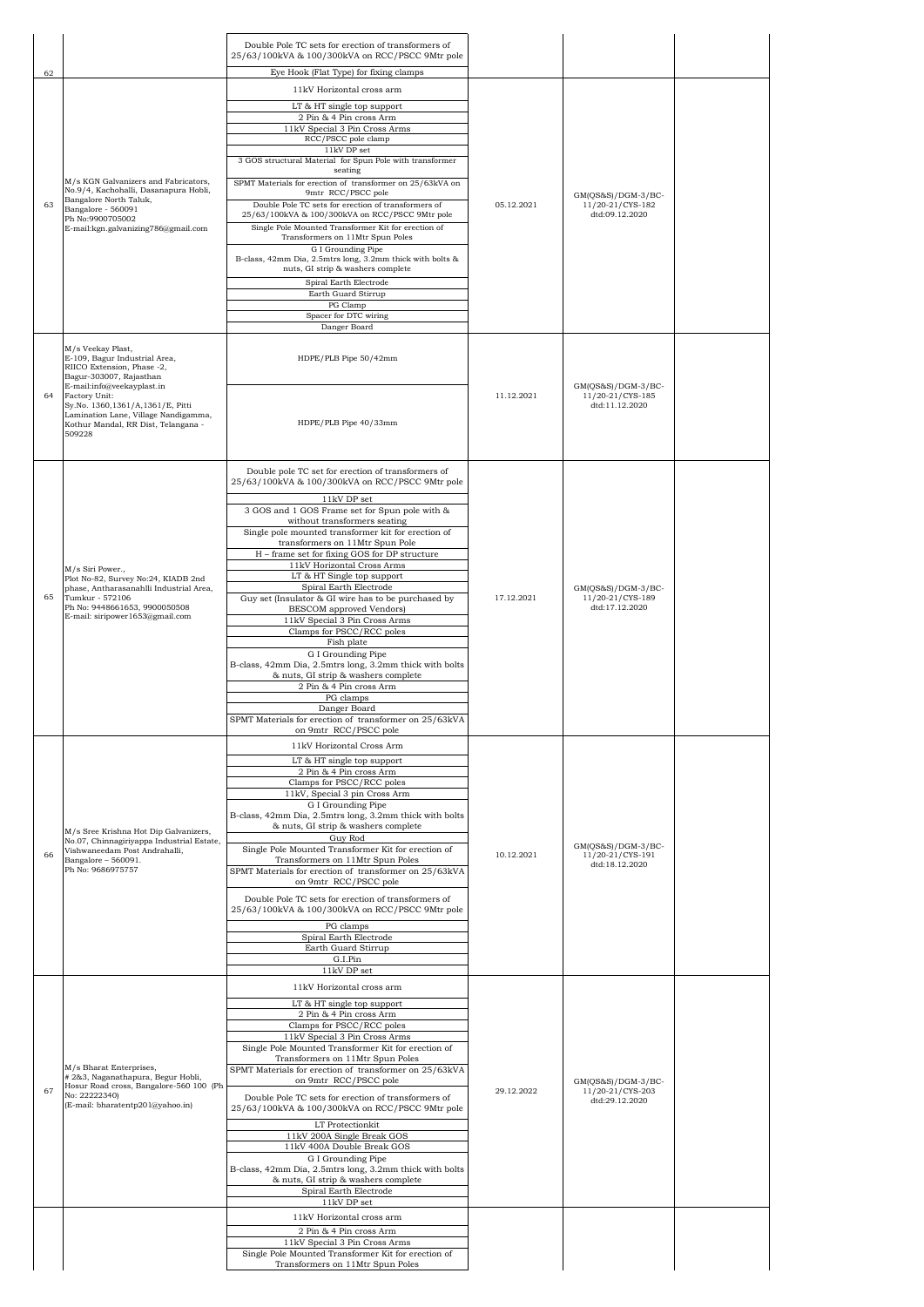| Guy set (Insulator & GI wire has to be purchased by<br><b>BESCOM</b> approved Vendors)<br>G.I.Pipe B-class as per IS-1239<br>Alkathine Tubes<br>$11\mathrm{kV}$ DP set<br>M/s ARS Industries.<br>Copper Lugs<br>No.23 & 24, Ramanasri Lake Garden,<br>PG Clamps<br>$GM(QS&S)/DGM-3/BC-$<br>Maranayakanahalli, Jala Hobli,<br>Clamps for PSCC/RCC poles<br>Chikkajala, Bangalore North - 562157 (Ph<br>29.12.2021<br>11/20-21/CYS-204<br>68<br>H- frame set for fixing GOS<br>No: 9880750750/9900480781)<br>dtd:29.12.2020<br>G I Grounding Pipe<br>(E-mail: arsindustries16@gmail.com)<br>B-class, 42mm Dia, 2.5mtrs long, 3.2mm thick with bolts<br>& nuts, GI strip & washers complete<br>Earthing Materials pipe type for grounding<br>Danger Board<br>Fish Plate<br>Spiral Earth Electrode<br>Universal Hook and Bolts & Nuts<br>Tee - Connectors - KZ3 95<br>Pre - Insulated Lugs - CPTAU for 95 Sqmm<br>End Cap for 50/70 Sqmm<br>Double Pole TC sets for erection of transformers of<br>25/63/100kVA & 100/300kVA on RCC/PSCC 9Mtr pole<br>Eye Hook (Flat Type) for fixing clamps<br>11kV Horizontal cross arm<br>2 Pin & 4 Pin cross Arm<br>11kV Special 3 Pin Cross Arms<br>LT & HT Single top support<br>Single Pole Mounted Transformer Kit for erection of<br>Transformers on 11Mtr Spun Poles<br>SPMT Materials for erection of transformer on 25/63kVA<br>M/s U.L Enterprises, Jangalpalya Gate,<br>on 9mtr RCC/PSCC pole<br>Survey No.74, Jigani Main Road, Anekal<br>$GM(QS&S)/DGM-3/BC-$<br>Taluk, Bengaluru - 560083<br>31.12.2021<br>11/20-21/CYS-207<br>69<br>Double Pole TC sets for erection of transformers of<br>(Ph No: 9035151023)<br>dtd:01.01.2021<br>25/63/100kVA & 100/300kVA on RCC/PSCC 9Mtr pole<br>Guy set (Insulator & GI wire has to be purchased by<br>BESCOM approved Vendors)<br>G.I.Pipe B-class as per IS-1239<br>Spiral Earth Electrode<br>11kV DP set<br>Danger Board<br>Clamps for PSCC/RCC poles<br>11kV Horizontal cross arm<br>Four and Two pin cross arms<br>Guy set (Insulator & GI wire has to be purchased by<br><b>BESCOM</b> approved Vendors)<br>11kV Special three pin cross arm<br>LT & HT single top support<br>11kV DP set<br>RCC/PSCC pole clamps<br>Double Pole TC sets for erection of transformers of<br>25/63/100kVA & 100/300kVA on RCC/PSCC 9Mtr pole<br>Single Pole Mounted Transformer Kit for erection of<br>M/s Genuine Products,<br>Transformers on 11Mtr Spun Poles<br>#66, 1st Main Road, Pete Chennappa<br>$GM(QS&S)/DGM-3/BC-$<br>SPMT Materials for erection of transformer on 25/63kVA<br>Industrial Estate, Magadi Road,<br>70<br>08.01.2022<br>11/20-21/CYS-216<br>on 9mtr RCC/PSCC pole<br>Kamakshipalya, Bengaluru-560 079<br>dtd:11.01.2021<br>Contact No: 080-23289962/63<br>Spiral Earth Electrode<br>PG Clamps<br>Earth Guard Stirrup<br>Alkathine tube<br>GI Pipe B-class as per IS-1239<br>H Frame Set for mounting GOS<br>G I Grouding Pipe<br>B-class, 42mm Dia, 2.5mtrs long, 3.2mm thick<br>Fish Plate<br>Anti-climbing device<br>Danger Board<br>2 Pin & 4 Pin cross Arm<br>11kV & 1.1kV GI Pins |  |  | SPMT Materials for erection of transformer on 25/63kVA |  |  |  |
|---------------------------------------------------------------------------------------------------------------------------------------------------------------------------------------------------------------------------------------------------------------------------------------------------------------------------------------------------------------------------------------------------------------------------------------------------------------------------------------------------------------------------------------------------------------------------------------------------------------------------------------------------------------------------------------------------------------------------------------------------------------------------------------------------------------------------------------------------------------------------------------------------------------------------------------------------------------------------------------------------------------------------------------------------------------------------------------------------------------------------------------------------------------------------------------------------------------------------------------------------------------------------------------------------------------------------------------------------------------------------------------------------------------------------------------------------------------------------------------------------------------------------------------------------------------------------------------------------------------------------------------------------------------------------------------------------------------------------------------------------------------------------------------------------------------------------------------------------------------------------------------------------------------------------------------------------------------------------------------------------------------------------------------------------------------------------------------------------------------------------------------------------------------------------------------------------------------------------------------------------------------------------------------------------------------------------------------------------------------------------------------------------------------------------------------------------------------------------------------------------------------------------------------------------------------------------------------------------------------------------------------------------------------------------------------------------------------------------------------------------------------------------------------------------------------------------------------------------------------------------------------------------------------------------------------------------------------------------------------------------------------------------------------------------------------------------------------------|--|--|--------------------------------------------------------|--|--|--|
|                                                                                                                                                                                                                                                                                                                                                                                                                                                                                                                                                                                                                                                                                                                                                                                                                                                                                                                                                                                                                                                                                                                                                                                                                                                                                                                                                                                                                                                                                                                                                                                                                                                                                                                                                                                                                                                                                                                                                                                                                                                                                                                                                                                                                                                                                                                                                                                                                                                                                                                                                                                                                                                                                                                                                                                                                                                                                                                                                                                                                                                                                             |  |  | on 9mtr RCC/PSCC pole                                  |  |  |  |
|                                                                                                                                                                                                                                                                                                                                                                                                                                                                                                                                                                                                                                                                                                                                                                                                                                                                                                                                                                                                                                                                                                                                                                                                                                                                                                                                                                                                                                                                                                                                                                                                                                                                                                                                                                                                                                                                                                                                                                                                                                                                                                                                                                                                                                                                                                                                                                                                                                                                                                                                                                                                                                                                                                                                                                                                                                                                                                                                                                                                                                                                                             |  |  |                                                        |  |  |  |
|                                                                                                                                                                                                                                                                                                                                                                                                                                                                                                                                                                                                                                                                                                                                                                                                                                                                                                                                                                                                                                                                                                                                                                                                                                                                                                                                                                                                                                                                                                                                                                                                                                                                                                                                                                                                                                                                                                                                                                                                                                                                                                                                                                                                                                                                                                                                                                                                                                                                                                                                                                                                                                                                                                                                                                                                                                                                                                                                                                                                                                                                                             |  |  |                                                        |  |  |  |
|                                                                                                                                                                                                                                                                                                                                                                                                                                                                                                                                                                                                                                                                                                                                                                                                                                                                                                                                                                                                                                                                                                                                                                                                                                                                                                                                                                                                                                                                                                                                                                                                                                                                                                                                                                                                                                                                                                                                                                                                                                                                                                                                                                                                                                                                                                                                                                                                                                                                                                                                                                                                                                                                                                                                                                                                                                                                                                                                                                                                                                                                                             |  |  |                                                        |  |  |  |
|                                                                                                                                                                                                                                                                                                                                                                                                                                                                                                                                                                                                                                                                                                                                                                                                                                                                                                                                                                                                                                                                                                                                                                                                                                                                                                                                                                                                                                                                                                                                                                                                                                                                                                                                                                                                                                                                                                                                                                                                                                                                                                                                                                                                                                                                                                                                                                                                                                                                                                                                                                                                                                                                                                                                                                                                                                                                                                                                                                                                                                                                                             |  |  |                                                        |  |  |  |
|                                                                                                                                                                                                                                                                                                                                                                                                                                                                                                                                                                                                                                                                                                                                                                                                                                                                                                                                                                                                                                                                                                                                                                                                                                                                                                                                                                                                                                                                                                                                                                                                                                                                                                                                                                                                                                                                                                                                                                                                                                                                                                                                                                                                                                                                                                                                                                                                                                                                                                                                                                                                                                                                                                                                                                                                                                                                                                                                                                                                                                                                                             |  |  |                                                        |  |  |  |
|                                                                                                                                                                                                                                                                                                                                                                                                                                                                                                                                                                                                                                                                                                                                                                                                                                                                                                                                                                                                                                                                                                                                                                                                                                                                                                                                                                                                                                                                                                                                                                                                                                                                                                                                                                                                                                                                                                                                                                                                                                                                                                                                                                                                                                                                                                                                                                                                                                                                                                                                                                                                                                                                                                                                                                                                                                                                                                                                                                                                                                                                                             |  |  |                                                        |  |  |  |
|                                                                                                                                                                                                                                                                                                                                                                                                                                                                                                                                                                                                                                                                                                                                                                                                                                                                                                                                                                                                                                                                                                                                                                                                                                                                                                                                                                                                                                                                                                                                                                                                                                                                                                                                                                                                                                                                                                                                                                                                                                                                                                                                                                                                                                                                                                                                                                                                                                                                                                                                                                                                                                                                                                                                                                                                                                                                                                                                                                                                                                                                                             |  |  |                                                        |  |  |  |
|                                                                                                                                                                                                                                                                                                                                                                                                                                                                                                                                                                                                                                                                                                                                                                                                                                                                                                                                                                                                                                                                                                                                                                                                                                                                                                                                                                                                                                                                                                                                                                                                                                                                                                                                                                                                                                                                                                                                                                                                                                                                                                                                                                                                                                                                                                                                                                                                                                                                                                                                                                                                                                                                                                                                                                                                                                                                                                                                                                                                                                                                                             |  |  |                                                        |  |  |  |
|                                                                                                                                                                                                                                                                                                                                                                                                                                                                                                                                                                                                                                                                                                                                                                                                                                                                                                                                                                                                                                                                                                                                                                                                                                                                                                                                                                                                                                                                                                                                                                                                                                                                                                                                                                                                                                                                                                                                                                                                                                                                                                                                                                                                                                                                                                                                                                                                                                                                                                                                                                                                                                                                                                                                                                                                                                                                                                                                                                                                                                                                                             |  |  |                                                        |  |  |  |
|                                                                                                                                                                                                                                                                                                                                                                                                                                                                                                                                                                                                                                                                                                                                                                                                                                                                                                                                                                                                                                                                                                                                                                                                                                                                                                                                                                                                                                                                                                                                                                                                                                                                                                                                                                                                                                                                                                                                                                                                                                                                                                                                                                                                                                                                                                                                                                                                                                                                                                                                                                                                                                                                                                                                                                                                                                                                                                                                                                                                                                                                                             |  |  |                                                        |  |  |  |
|                                                                                                                                                                                                                                                                                                                                                                                                                                                                                                                                                                                                                                                                                                                                                                                                                                                                                                                                                                                                                                                                                                                                                                                                                                                                                                                                                                                                                                                                                                                                                                                                                                                                                                                                                                                                                                                                                                                                                                                                                                                                                                                                                                                                                                                                                                                                                                                                                                                                                                                                                                                                                                                                                                                                                                                                                                                                                                                                                                                                                                                                                             |  |  |                                                        |  |  |  |
|                                                                                                                                                                                                                                                                                                                                                                                                                                                                                                                                                                                                                                                                                                                                                                                                                                                                                                                                                                                                                                                                                                                                                                                                                                                                                                                                                                                                                                                                                                                                                                                                                                                                                                                                                                                                                                                                                                                                                                                                                                                                                                                                                                                                                                                                                                                                                                                                                                                                                                                                                                                                                                                                                                                                                                                                                                                                                                                                                                                                                                                                                             |  |  |                                                        |  |  |  |
|                                                                                                                                                                                                                                                                                                                                                                                                                                                                                                                                                                                                                                                                                                                                                                                                                                                                                                                                                                                                                                                                                                                                                                                                                                                                                                                                                                                                                                                                                                                                                                                                                                                                                                                                                                                                                                                                                                                                                                                                                                                                                                                                                                                                                                                                                                                                                                                                                                                                                                                                                                                                                                                                                                                                                                                                                                                                                                                                                                                                                                                                                             |  |  |                                                        |  |  |  |
|                                                                                                                                                                                                                                                                                                                                                                                                                                                                                                                                                                                                                                                                                                                                                                                                                                                                                                                                                                                                                                                                                                                                                                                                                                                                                                                                                                                                                                                                                                                                                                                                                                                                                                                                                                                                                                                                                                                                                                                                                                                                                                                                                                                                                                                                                                                                                                                                                                                                                                                                                                                                                                                                                                                                                                                                                                                                                                                                                                                                                                                                                             |  |  |                                                        |  |  |  |
|                                                                                                                                                                                                                                                                                                                                                                                                                                                                                                                                                                                                                                                                                                                                                                                                                                                                                                                                                                                                                                                                                                                                                                                                                                                                                                                                                                                                                                                                                                                                                                                                                                                                                                                                                                                                                                                                                                                                                                                                                                                                                                                                                                                                                                                                                                                                                                                                                                                                                                                                                                                                                                                                                                                                                                                                                                                                                                                                                                                                                                                                                             |  |  |                                                        |  |  |  |
|                                                                                                                                                                                                                                                                                                                                                                                                                                                                                                                                                                                                                                                                                                                                                                                                                                                                                                                                                                                                                                                                                                                                                                                                                                                                                                                                                                                                                                                                                                                                                                                                                                                                                                                                                                                                                                                                                                                                                                                                                                                                                                                                                                                                                                                                                                                                                                                                                                                                                                                                                                                                                                                                                                                                                                                                                                                                                                                                                                                                                                                                                             |  |  |                                                        |  |  |  |
|                                                                                                                                                                                                                                                                                                                                                                                                                                                                                                                                                                                                                                                                                                                                                                                                                                                                                                                                                                                                                                                                                                                                                                                                                                                                                                                                                                                                                                                                                                                                                                                                                                                                                                                                                                                                                                                                                                                                                                                                                                                                                                                                                                                                                                                                                                                                                                                                                                                                                                                                                                                                                                                                                                                                                                                                                                                                                                                                                                                                                                                                                             |  |  |                                                        |  |  |  |
|                                                                                                                                                                                                                                                                                                                                                                                                                                                                                                                                                                                                                                                                                                                                                                                                                                                                                                                                                                                                                                                                                                                                                                                                                                                                                                                                                                                                                                                                                                                                                                                                                                                                                                                                                                                                                                                                                                                                                                                                                                                                                                                                                                                                                                                                                                                                                                                                                                                                                                                                                                                                                                                                                                                                                                                                                                                                                                                                                                                                                                                                                             |  |  |                                                        |  |  |  |
|                                                                                                                                                                                                                                                                                                                                                                                                                                                                                                                                                                                                                                                                                                                                                                                                                                                                                                                                                                                                                                                                                                                                                                                                                                                                                                                                                                                                                                                                                                                                                                                                                                                                                                                                                                                                                                                                                                                                                                                                                                                                                                                                                                                                                                                                                                                                                                                                                                                                                                                                                                                                                                                                                                                                                                                                                                                                                                                                                                                                                                                                                             |  |  |                                                        |  |  |  |
|                                                                                                                                                                                                                                                                                                                                                                                                                                                                                                                                                                                                                                                                                                                                                                                                                                                                                                                                                                                                                                                                                                                                                                                                                                                                                                                                                                                                                                                                                                                                                                                                                                                                                                                                                                                                                                                                                                                                                                                                                                                                                                                                                                                                                                                                                                                                                                                                                                                                                                                                                                                                                                                                                                                                                                                                                                                                                                                                                                                                                                                                                             |  |  |                                                        |  |  |  |
|                                                                                                                                                                                                                                                                                                                                                                                                                                                                                                                                                                                                                                                                                                                                                                                                                                                                                                                                                                                                                                                                                                                                                                                                                                                                                                                                                                                                                                                                                                                                                                                                                                                                                                                                                                                                                                                                                                                                                                                                                                                                                                                                                                                                                                                                                                                                                                                                                                                                                                                                                                                                                                                                                                                                                                                                                                                                                                                                                                                                                                                                                             |  |  |                                                        |  |  |  |
|                                                                                                                                                                                                                                                                                                                                                                                                                                                                                                                                                                                                                                                                                                                                                                                                                                                                                                                                                                                                                                                                                                                                                                                                                                                                                                                                                                                                                                                                                                                                                                                                                                                                                                                                                                                                                                                                                                                                                                                                                                                                                                                                                                                                                                                                                                                                                                                                                                                                                                                                                                                                                                                                                                                                                                                                                                                                                                                                                                                                                                                                                             |  |  |                                                        |  |  |  |
|                                                                                                                                                                                                                                                                                                                                                                                                                                                                                                                                                                                                                                                                                                                                                                                                                                                                                                                                                                                                                                                                                                                                                                                                                                                                                                                                                                                                                                                                                                                                                                                                                                                                                                                                                                                                                                                                                                                                                                                                                                                                                                                                                                                                                                                                                                                                                                                                                                                                                                                                                                                                                                                                                                                                                                                                                                                                                                                                                                                                                                                                                             |  |  |                                                        |  |  |  |
|                                                                                                                                                                                                                                                                                                                                                                                                                                                                                                                                                                                                                                                                                                                                                                                                                                                                                                                                                                                                                                                                                                                                                                                                                                                                                                                                                                                                                                                                                                                                                                                                                                                                                                                                                                                                                                                                                                                                                                                                                                                                                                                                                                                                                                                                                                                                                                                                                                                                                                                                                                                                                                                                                                                                                                                                                                                                                                                                                                                                                                                                                             |  |  |                                                        |  |  |  |
|                                                                                                                                                                                                                                                                                                                                                                                                                                                                                                                                                                                                                                                                                                                                                                                                                                                                                                                                                                                                                                                                                                                                                                                                                                                                                                                                                                                                                                                                                                                                                                                                                                                                                                                                                                                                                                                                                                                                                                                                                                                                                                                                                                                                                                                                                                                                                                                                                                                                                                                                                                                                                                                                                                                                                                                                                                                                                                                                                                                                                                                                                             |  |  |                                                        |  |  |  |
|                                                                                                                                                                                                                                                                                                                                                                                                                                                                                                                                                                                                                                                                                                                                                                                                                                                                                                                                                                                                                                                                                                                                                                                                                                                                                                                                                                                                                                                                                                                                                                                                                                                                                                                                                                                                                                                                                                                                                                                                                                                                                                                                                                                                                                                                                                                                                                                                                                                                                                                                                                                                                                                                                                                                                                                                                                                                                                                                                                                                                                                                                             |  |  |                                                        |  |  |  |
|                                                                                                                                                                                                                                                                                                                                                                                                                                                                                                                                                                                                                                                                                                                                                                                                                                                                                                                                                                                                                                                                                                                                                                                                                                                                                                                                                                                                                                                                                                                                                                                                                                                                                                                                                                                                                                                                                                                                                                                                                                                                                                                                                                                                                                                                                                                                                                                                                                                                                                                                                                                                                                                                                                                                                                                                                                                                                                                                                                                                                                                                                             |  |  |                                                        |  |  |  |
|                                                                                                                                                                                                                                                                                                                                                                                                                                                                                                                                                                                                                                                                                                                                                                                                                                                                                                                                                                                                                                                                                                                                                                                                                                                                                                                                                                                                                                                                                                                                                                                                                                                                                                                                                                                                                                                                                                                                                                                                                                                                                                                                                                                                                                                                                                                                                                                                                                                                                                                                                                                                                                                                                                                                                                                                                                                                                                                                                                                                                                                                                             |  |  |                                                        |  |  |  |
|                                                                                                                                                                                                                                                                                                                                                                                                                                                                                                                                                                                                                                                                                                                                                                                                                                                                                                                                                                                                                                                                                                                                                                                                                                                                                                                                                                                                                                                                                                                                                                                                                                                                                                                                                                                                                                                                                                                                                                                                                                                                                                                                                                                                                                                                                                                                                                                                                                                                                                                                                                                                                                                                                                                                                                                                                                                                                                                                                                                                                                                                                             |  |  |                                                        |  |  |  |
|                                                                                                                                                                                                                                                                                                                                                                                                                                                                                                                                                                                                                                                                                                                                                                                                                                                                                                                                                                                                                                                                                                                                                                                                                                                                                                                                                                                                                                                                                                                                                                                                                                                                                                                                                                                                                                                                                                                                                                                                                                                                                                                                                                                                                                                                                                                                                                                                                                                                                                                                                                                                                                                                                                                                                                                                                                                                                                                                                                                                                                                                                             |  |  |                                                        |  |  |  |
|                                                                                                                                                                                                                                                                                                                                                                                                                                                                                                                                                                                                                                                                                                                                                                                                                                                                                                                                                                                                                                                                                                                                                                                                                                                                                                                                                                                                                                                                                                                                                                                                                                                                                                                                                                                                                                                                                                                                                                                                                                                                                                                                                                                                                                                                                                                                                                                                                                                                                                                                                                                                                                                                                                                                                                                                                                                                                                                                                                                                                                                                                             |  |  |                                                        |  |  |  |
|                                                                                                                                                                                                                                                                                                                                                                                                                                                                                                                                                                                                                                                                                                                                                                                                                                                                                                                                                                                                                                                                                                                                                                                                                                                                                                                                                                                                                                                                                                                                                                                                                                                                                                                                                                                                                                                                                                                                                                                                                                                                                                                                                                                                                                                                                                                                                                                                                                                                                                                                                                                                                                                                                                                                                                                                                                                                                                                                                                                                                                                                                             |  |  |                                                        |  |  |  |
|                                                                                                                                                                                                                                                                                                                                                                                                                                                                                                                                                                                                                                                                                                                                                                                                                                                                                                                                                                                                                                                                                                                                                                                                                                                                                                                                                                                                                                                                                                                                                                                                                                                                                                                                                                                                                                                                                                                                                                                                                                                                                                                                                                                                                                                                                                                                                                                                                                                                                                                                                                                                                                                                                                                                                                                                                                                                                                                                                                                                                                                                                             |  |  |                                                        |  |  |  |
|                                                                                                                                                                                                                                                                                                                                                                                                                                                                                                                                                                                                                                                                                                                                                                                                                                                                                                                                                                                                                                                                                                                                                                                                                                                                                                                                                                                                                                                                                                                                                                                                                                                                                                                                                                                                                                                                                                                                                                                                                                                                                                                                                                                                                                                                                                                                                                                                                                                                                                                                                                                                                                                                                                                                                                                                                                                                                                                                                                                                                                                                                             |  |  |                                                        |  |  |  |
|                                                                                                                                                                                                                                                                                                                                                                                                                                                                                                                                                                                                                                                                                                                                                                                                                                                                                                                                                                                                                                                                                                                                                                                                                                                                                                                                                                                                                                                                                                                                                                                                                                                                                                                                                                                                                                                                                                                                                                                                                                                                                                                                                                                                                                                                                                                                                                                                                                                                                                                                                                                                                                                                                                                                                                                                                                                                                                                                                                                                                                                                                             |  |  |                                                        |  |  |  |
|                                                                                                                                                                                                                                                                                                                                                                                                                                                                                                                                                                                                                                                                                                                                                                                                                                                                                                                                                                                                                                                                                                                                                                                                                                                                                                                                                                                                                                                                                                                                                                                                                                                                                                                                                                                                                                                                                                                                                                                                                                                                                                                                                                                                                                                                                                                                                                                                                                                                                                                                                                                                                                                                                                                                                                                                                                                                                                                                                                                                                                                                                             |  |  |                                                        |  |  |  |
|                                                                                                                                                                                                                                                                                                                                                                                                                                                                                                                                                                                                                                                                                                                                                                                                                                                                                                                                                                                                                                                                                                                                                                                                                                                                                                                                                                                                                                                                                                                                                                                                                                                                                                                                                                                                                                                                                                                                                                                                                                                                                                                                                                                                                                                                                                                                                                                                                                                                                                                                                                                                                                                                                                                                                                                                                                                                                                                                                                                                                                                                                             |  |  |                                                        |  |  |  |
|                                                                                                                                                                                                                                                                                                                                                                                                                                                                                                                                                                                                                                                                                                                                                                                                                                                                                                                                                                                                                                                                                                                                                                                                                                                                                                                                                                                                                                                                                                                                                                                                                                                                                                                                                                                                                                                                                                                                                                                                                                                                                                                                                                                                                                                                                                                                                                                                                                                                                                                                                                                                                                                                                                                                                                                                                                                                                                                                                                                                                                                                                             |  |  |                                                        |  |  |  |
|                                                                                                                                                                                                                                                                                                                                                                                                                                                                                                                                                                                                                                                                                                                                                                                                                                                                                                                                                                                                                                                                                                                                                                                                                                                                                                                                                                                                                                                                                                                                                                                                                                                                                                                                                                                                                                                                                                                                                                                                                                                                                                                                                                                                                                                                                                                                                                                                                                                                                                                                                                                                                                                                                                                                                                                                                                                                                                                                                                                                                                                                                             |  |  |                                                        |  |  |  |
|                                                                                                                                                                                                                                                                                                                                                                                                                                                                                                                                                                                                                                                                                                                                                                                                                                                                                                                                                                                                                                                                                                                                                                                                                                                                                                                                                                                                                                                                                                                                                                                                                                                                                                                                                                                                                                                                                                                                                                                                                                                                                                                                                                                                                                                                                                                                                                                                                                                                                                                                                                                                                                                                                                                                                                                                                                                                                                                                                                                                                                                                                             |  |  |                                                        |  |  |  |
|                                                                                                                                                                                                                                                                                                                                                                                                                                                                                                                                                                                                                                                                                                                                                                                                                                                                                                                                                                                                                                                                                                                                                                                                                                                                                                                                                                                                                                                                                                                                                                                                                                                                                                                                                                                                                                                                                                                                                                                                                                                                                                                                                                                                                                                                                                                                                                                                                                                                                                                                                                                                                                                                                                                                                                                                                                                                                                                                                                                                                                                                                             |  |  |                                                        |  |  |  |
|                                                                                                                                                                                                                                                                                                                                                                                                                                                                                                                                                                                                                                                                                                                                                                                                                                                                                                                                                                                                                                                                                                                                                                                                                                                                                                                                                                                                                                                                                                                                                                                                                                                                                                                                                                                                                                                                                                                                                                                                                                                                                                                                                                                                                                                                                                                                                                                                                                                                                                                                                                                                                                                                                                                                                                                                                                                                                                                                                                                                                                                                                             |  |  |                                                        |  |  |  |
|                                                                                                                                                                                                                                                                                                                                                                                                                                                                                                                                                                                                                                                                                                                                                                                                                                                                                                                                                                                                                                                                                                                                                                                                                                                                                                                                                                                                                                                                                                                                                                                                                                                                                                                                                                                                                                                                                                                                                                                                                                                                                                                                                                                                                                                                                                                                                                                                                                                                                                                                                                                                                                                                                                                                                                                                                                                                                                                                                                                                                                                                                             |  |  |                                                        |  |  |  |
|                                                                                                                                                                                                                                                                                                                                                                                                                                                                                                                                                                                                                                                                                                                                                                                                                                                                                                                                                                                                                                                                                                                                                                                                                                                                                                                                                                                                                                                                                                                                                                                                                                                                                                                                                                                                                                                                                                                                                                                                                                                                                                                                                                                                                                                                                                                                                                                                                                                                                                                                                                                                                                                                                                                                                                                                                                                                                                                                                                                                                                                                                             |  |  |                                                        |  |  |  |
|                                                                                                                                                                                                                                                                                                                                                                                                                                                                                                                                                                                                                                                                                                                                                                                                                                                                                                                                                                                                                                                                                                                                                                                                                                                                                                                                                                                                                                                                                                                                                                                                                                                                                                                                                                                                                                                                                                                                                                                                                                                                                                                                                                                                                                                                                                                                                                                                                                                                                                                                                                                                                                                                                                                                                                                                                                                                                                                                                                                                                                                                                             |  |  |                                                        |  |  |  |
|                                                                                                                                                                                                                                                                                                                                                                                                                                                                                                                                                                                                                                                                                                                                                                                                                                                                                                                                                                                                                                                                                                                                                                                                                                                                                                                                                                                                                                                                                                                                                                                                                                                                                                                                                                                                                                                                                                                                                                                                                                                                                                                                                                                                                                                                                                                                                                                                                                                                                                                                                                                                                                                                                                                                                                                                                                                                                                                                                                                                                                                                                             |  |  |                                                        |  |  |  |
|                                                                                                                                                                                                                                                                                                                                                                                                                                                                                                                                                                                                                                                                                                                                                                                                                                                                                                                                                                                                                                                                                                                                                                                                                                                                                                                                                                                                                                                                                                                                                                                                                                                                                                                                                                                                                                                                                                                                                                                                                                                                                                                                                                                                                                                                                                                                                                                                                                                                                                                                                                                                                                                                                                                                                                                                                                                                                                                                                                                                                                                                                             |  |  |                                                        |  |  |  |
|                                                                                                                                                                                                                                                                                                                                                                                                                                                                                                                                                                                                                                                                                                                                                                                                                                                                                                                                                                                                                                                                                                                                                                                                                                                                                                                                                                                                                                                                                                                                                                                                                                                                                                                                                                                                                                                                                                                                                                                                                                                                                                                                                                                                                                                                                                                                                                                                                                                                                                                                                                                                                                                                                                                                                                                                                                                                                                                                                                                                                                                                                             |  |  |                                                        |  |  |  |
|                                                                                                                                                                                                                                                                                                                                                                                                                                                                                                                                                                                                                                                                                                                                                                                                                                                                                                                                                                                                                                                                                                                                                                                                                                                                                                                                                                                                                                                                                                                                                                                                                                                                                                                                                                                                                                                                                                                                                                                                                                                                                                                                                                                                                                                                                                                                                                                                                                                                                                                                                                                                                                                                                                                                                                                                                                                                                                                                                                                                                                                                                             |  |  |                                                        |  |  |  |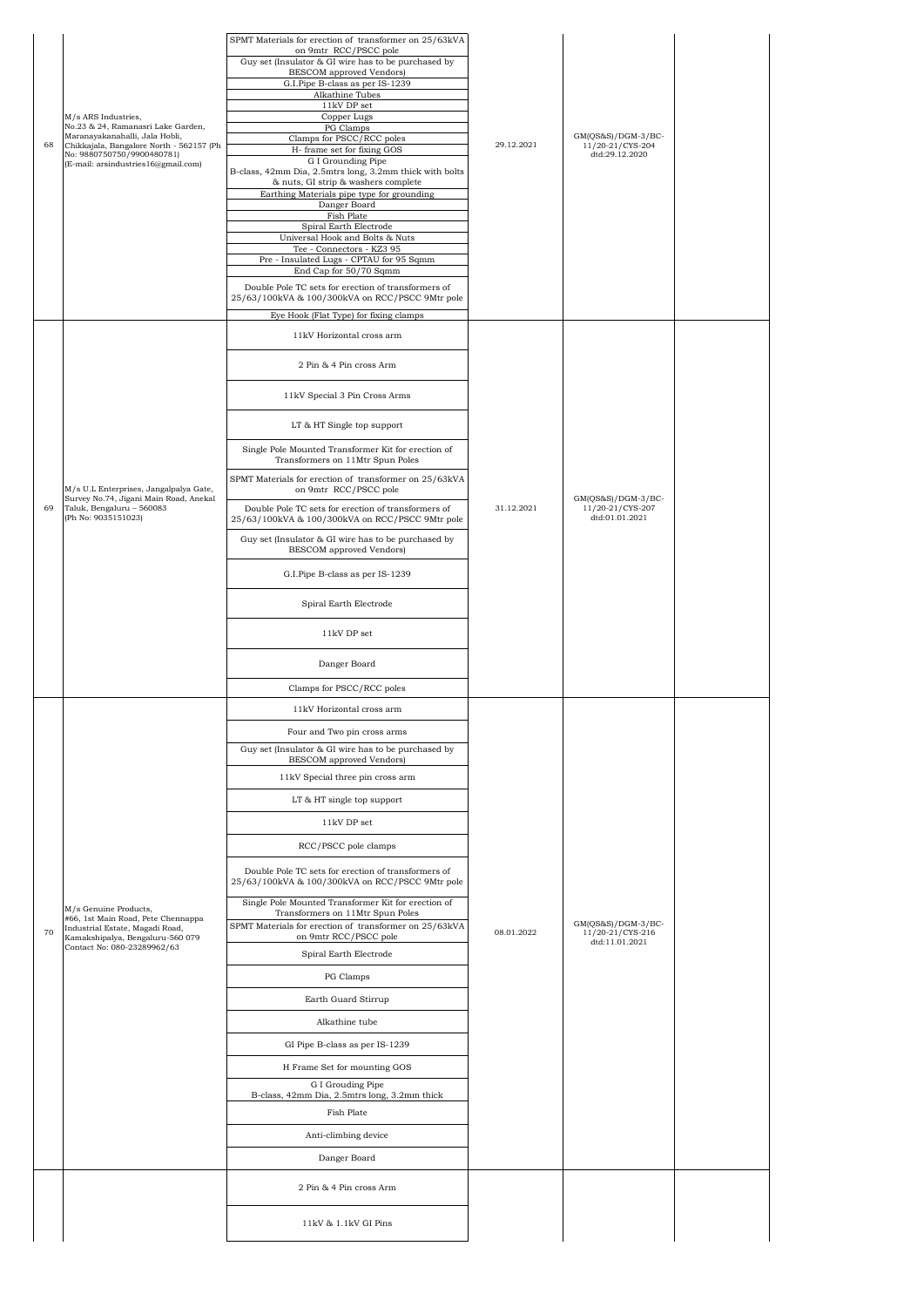|    |                                                                                                                       | Single Pole Mounted Transformer Kit for erection of<br>Transformers on 11Mtr Spun Poles                              |            |                                                            |                                            |
|----|-----------------------------------------------------------------------------------------------------------------------|----------------------------------------------------------------------------------------------------------------------|------------|------------------------------------------------------------|--------------------------------------------|
|    |                                                                                                                       | SPMT Materials for erection of transformer on 25/63kVA<br>on 9mtr RCC/PSCC pole                                      |            |                                                            |                                            |
|    |                                                                                                                       | Double Pole TC sets for erection of transformers of<br>25/63/100kVA & 100/300kVA on RCC/PSCC 9Mtr pole               |            |                                                            |                                            |
|    |                                                                                                                       | Spacers for DTC wiring                                                                                               |            |                                                            |                                            |
|    |                                                                                                                       | Spiral Earth Electrode                                                                                               |            |                                                            |                                            |
| 71 | M/s AV Industries, No13, Goodshed Road,<br>Oil Mill Road cross, Bangalore - 560053<br>(Ph No: 9844242033/ 9342427979) | Guy set (Insulator & GI wire has to be purchased by<br>BESCOM approved Vendors)                                      | 18.01.2023 | $GM(QS&S)/DGM-3/BC-$<br>11/20-21/CYS-226<br>dtd:20.01.2021 |                                            |
|    |                                                                                                                       | 11kV 200A Single Break GOS                                                                                           |            |                                                            |                                            |
|    |                                                                                                                       | 11kV DP set                                                                                                          |            |                                                            |                                            |
|    |                                                                                                                       | Copper Lugs                                                                                                          |            |                                                            |                                            |
|    |                                                                                                                       | G I Grounding Pipe B-class, 42mm Dia, 2.5mtrs long,<br>3.2mm thick with bolts & nuts, GI strip & washers<br>complete |            |                                                            |                                            |
|    |                                                                                                                       | PG Clamps                                                                                                            |            |                                                            |                                            |
|    |                                                                                                                       | Earthing Rod                                                                                                         |            |                                                            |                                            |
|    |                                                                                                                       | LT Brass Terminal Connector for 250kVA & 500kVA<br>Transformer (630 Amps, Aprrox. Weight 0.790kg)                    |            |                                                            |                                            |
|    |                                                                                                                       | 11kV 200A Single Break GOS                                                                                           |            |                                                            |                                            |
|    | M/s HI- Power Transmissions No.663, 1st                                                                               | 11kV 400A Double Break GOS                                                                                           |            |                                                            |                                            |
| 72 | Floor, Mallappas New Market, Chickpet<br>Road, Chickpet, Bengaluru - 560053                                           | 11kV DOLO Cutout                                                                                                     | 22.01.2022 | GM(QS&S)/DGM-3/BC-<br>11/20-21/CYS-230 dtd:<br>22.01.2021  |                                            |
|    | (Ph No: 080-41248001/ 9448477560)                                                                                     | HG Fuse Unit                                                                                                         |            |                                                            |                                            |
|    |                                                                                                                       | LT Protection Kit                                                                                                    |            |                                                            |                                            |
|    |                                                                                                                       | G I Grounding Pipe<br>B-class, 42mm Dia, 2.5mtrs long, 3.2mm thick with bolts &                                      |            |                                                            |                                            |
|    |                                                                                                                       | nuts, GI strip & washers complete                                                                                    |            |                                                            |                                            |
|    |                                                                                                                       | Spiral Earth Electrode<br>PG Clamps                                                                                  |            |                                                            |                                            |
|    |                                                                                                                       | Copper lugs<br>Alkathine Tubes                                                                                       |            | GM(OS&S)/DGM-3/BC-                                         | 20.01.2023                                 |
|    | M/s Vijaya Sales Corporation,<br>No: 49, SSI Area,                                                                    | PVC pipe, PVC Bend<br>Danger Board                                                                                   | 20.01.2023 | 11/20-21/CYS-231<br>dtd:25.01.2021                         | GM(QS&S)/DGM-3/BC-<br>11/21-22/CYS-31 dtd: |
|    | 4th cross, Rajajinagar,<br>5th Block, Bangalore.                                                                      | Telescopic Earthing Rods                                                                                             |            |                                                            | 02.07.2021                                 |
|    | Ph No: 080 23200108/ 9880633011<br>E-mail: vijayasalescorpn@rediffmail.com.                                           | Bolts & Nuts<br>LT Protection kit                                                                                    |            |                                                            |                                            |
|    |                                                                                                                       | HG Fuse Unit<br>Earthing Rod                                                                                         |            |                                                            |                                            |
|    |                                                                                                                       | 11kV, 200A Single Break GOS                                                                                          |            |                                                            |                                            |
|    |                                                                                                                       | GI Wire                                                                                                              |            | GM(QS&S)/DGM-3/BC-                                         |                                            |
|    |                                                                                                                       | Guy Wire                                                                                                             | 01.07.2023 | $11/21 - 22/CYS - 31$<br>dtd:02.07.2021                    |                                            |
|    |                                                                                                                       | 11kV Horizontal cross arm                                                                                            |            |                                                            |                                            |
|    |                                                                                                                       | 11kV Special 3 Pin Cross Arms<br>2 Pin & 4 Pin cross Arm                                                             |            |                                                            |                                            |
|    |                                                                                                                       | LT & HT Single top support<br>EG Stirrups                                                                            |            |                                                            |                                            |
|    |                                                                                                                       | Spiral Earth Electrode<br>Clamps for PSCC/RCC poles                                                                  |            |                                                            |                                            |
|    |                                                                                                                       | Guy clamp                                                                                                            |            |                                                            |                                            |
|    | M/s VR Patil Vividh Vidyuth Nirman Pvt<br>Ltd                                                                         | Anchor Rod/Guy Rod<br>Fish Plate                                                                                     |            |                                                            |                                            |
|    | MB No:710, Main Road, Hosalingapur,<br>Koppal,                                                                        | Single Tension Clamp Suitable for Rabbit/Coyote<br>Double Pole TC sets for erection of transformers of               |            | GM(QS&S)/DGM-3/BC-                                         |                                            |
| 74 | Karnataka-583231<br>E-mail: vrpna@gmail.com/                                                                          | 25/63/100kVA & 100/300kVA on RCC/PSCC 9Mtr pole<br>Single Pole Mounted Transformer Kit for erection of               | 02.02.2022 | 11/20-21/CYS-236<br>dtd:02.02.2021                         |                                            |
|    | vrpna@rediffmail.com                                                                                                  | Transformers on 11Mtr Spun Poles<br>SPMT Materials for erection of transformer on 25/63kVA on                        |            |                                                            |                                            |
|    |                                                                                                                       | 9mtr RCC/PSCC pole                                                                                                   |            |                                                            |                                            |
|    |                                                                                                                       | G I Grounding Pipe<br>B-class, 42mm Dia, 2.5mtrs long, 3.2mm thick with bolts &<br>nuts, GI strip & washers complete |            |                                                            |                                            |
|    |                                                                                                                       | LT Spacer for TC Wiring                                                                                              |            |                                                            |                                            |
|    |                                                                                                                       | Alkathine Tube<br>Danger Board                                                                                       |            |                                                            |                                            |
|    |                                                                                                                       | $11\mathrm{kV}$ DP set<br>11kV Horizontal cross arm                                                                  |            |                                                            |                                            |
|    |                                                                                                                       | 11kV Special 3 Pin Cross Arms                                                                                        |            |                                                            |                                            |
|    |                                                                                                                       | 2 Pin & 4 Pin cross Arm<br>LT & HT Single top support                                                                |            |                                                            |                                            |
|    |                                                                                                                       | <b>EG</b> Stirrups<br>Spiral Earth Electrode                                                                         |            |                                                            |                                            |
|    |                                                                                                                       | Clamps for PSCC/RCC poles<br>Guy clamp                                                                               |            |                                                            |                                            |
|    | M/s Power Tech Engineering,<br>No.11, Chandra Mansion,                                                                | Anchor Rod                                                                                                           |            |                                                            |                                            |
|    | Near Ahamathma School, Nagasandra<br>Post, Doddabidrakallu,                                                           | Fish Plate<br>Strain Clamps, 3 Bolt type for 70/90 kN Disc Insulator                                                 |            |                                                            |                                            |
| 75 | Bengaluru - 560073 and No.75/76, 1st<br>'C' Main Road.                                                                | Double Pole TC sets for erection of transformers of<br>25/63/100kVA & 100/300kVA on RCC/ PSCC 9Mtr pole              | 02.02.2022 | $GM(QS&S)/DGM-3/BC-$<br>11/20-21/CYS-240                   |                                            |
|    | 2nd Phase, Peenya Industrial Area,<br>Nagasandra Post, Bangalore - 560073                                             | Single Pole Mounted Transformer Kit for erection of<br>Transformers on 11Mtr Spun Poles                              |            | dtd:04.02.2021                                             |                                            |
|    | Ph No: 9886020326                                                                                                     |                                                                                                                      |            |                                                            |                                            |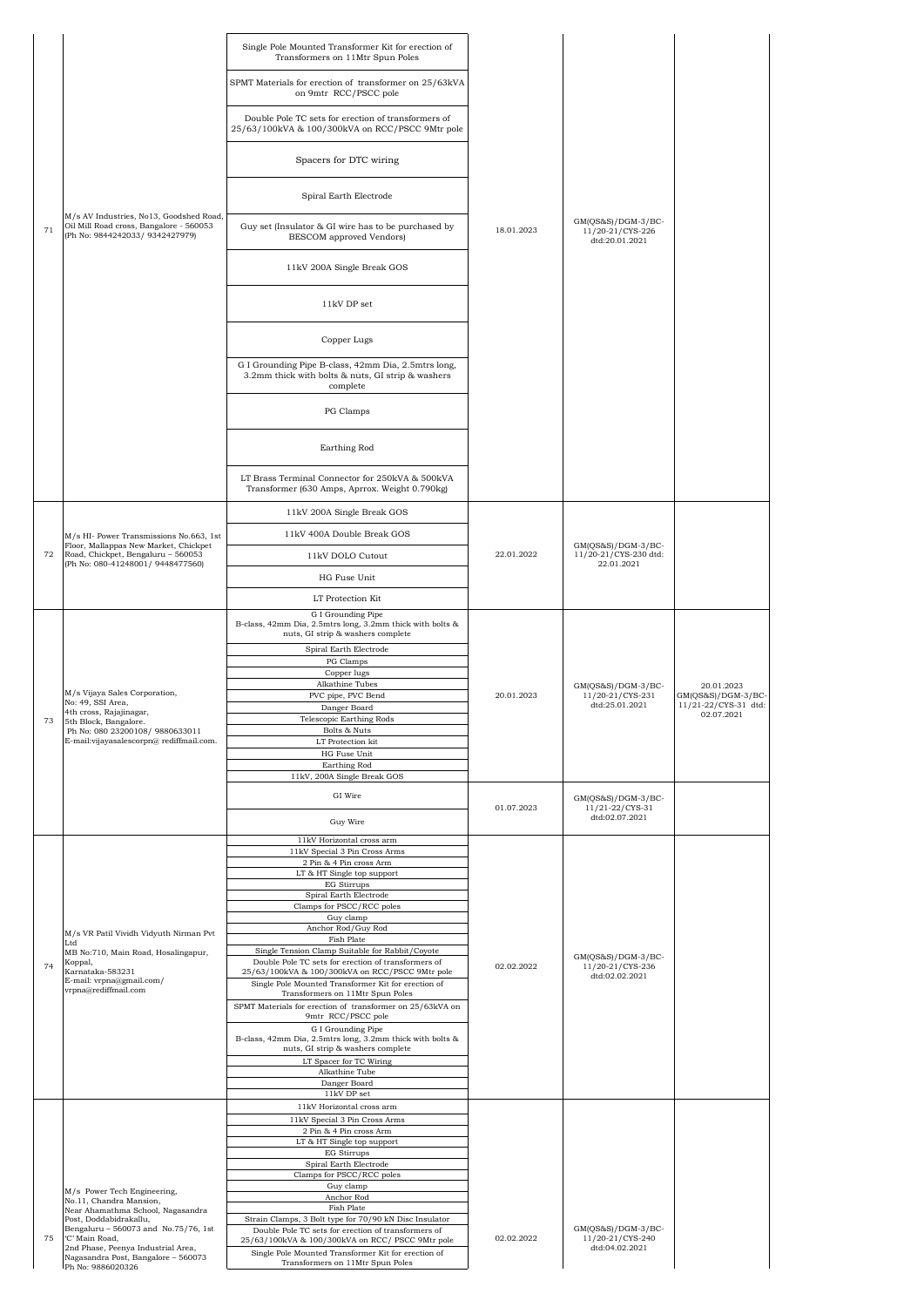|    | . <u>. .</u><br>E-mail: poweretch.vinod@gmail.com                                                                                                                                                 | SPMT Materials for erection of transformer on 25/63kVA on                                                            |            |                                                           |  |
|----|---------------------------------------------------------------------------------------------------------------------------------------------------------------------------------------------------|----------------------------------------------------------------------------------------------------------------------|------------|-----------------------------------------------------------|--|
|    |                                                                                                                                                                                                   | 9mtr RCC/PSCC pole<br>Danger Board                                                                                   |            |                                                           |  |
|    |                                                                                                                                                                                                   | PG clamps<br>G I Grounding Pipe                                                                                      |            |                                                           |  |
|    |                                                                                                                                                                                                   | B-class, 42mm Dia, 2.5mtrs long, 3.2mm thick with bolts &<br>nuts, GI strip & washers complete                       |            |                                                           |  |
|    |                                                                                                                                                                                                   | Alkathine Tube                                                                                                       |            |                                                           |  |
|    |                                                                                                                                                                                                   | Tee - Connectors - KZ3 95<br>Aluminium/Copper Lugs                                                                   |            |                                                           |  |
|    | M/s Pipe Corporation Private Limited,<br>No.6/3, 4th cross, Lalbagh Road,                                                                                                                         | G I Grounding Pipe<br>B-class, 42mm Dia, 2.5mtrs long, 3.2mm thick with bolts &<br>nuts, GI strip & washers complete | 04.02.2022 | $GM(QS&S)/DGM-3/BC-$<br>11/20-21/CYS-241<br>dtd:8.02.2021 |  |
| 76 | K.S. Garden, Bangalore<br>Te: 080-4114561522240615<br>E-mail: pipecorp1933@gmail.com/<br>pipecorporation@gmail.com                                                                                | GI Pipe B-class as per IS-1239 (Ranging from 20mm to 150mm<br>Dia)                                                   | 31.07.2022 | GM(QS&S)/DGM-3/BC-<br>11/21-22/CYS-53<br>dtd:31.07.2021   |  |
|    |                                                                                                                                                                                                   | PG clamps                                                                                                            |            |                                                           |  |
|    | M/s K.M. Cables & Conductors,                                                                                                                                                                     |                                                                                                                      |            |                                                           |  |
|    | No.234, Garudachar complex, (above Hotel<br>Vijay Vihar), Chickpet, Bangalore                                                                                                                     | Copper Lugs                                                                                                          |            | $GM(QS&S)/DGM-3/BC-$                                      |  |
| 77 | Contact No:22253445/22286169<br>E-mail:kflexcables@gmail.com,<br>info@kflexcables.com                                                                                                             | 1.1kV & 11kV GI Pins                                                                                                 | 09.02.2022 | 11/20-21/CYS-242<br>dtd:10.02.2021                        |  |
|    |                                                                                                                                                                                                   | LT Brass Terminals                                                                                                   |            |                                                           |  |
|    |                                                                                                                                                                                                   | 11 kV Horizontal Cross Arm                                                                                           |            |                                                           |  |
|    |                                                                                                                                                                                                   | 11kV Special three pin cross arm<br>Four and Two pin cross arms                                                      |            |                                                           |  |
|    |                                                                                                                                                                                                   | Earth Guard Stirrup<br>Spiral Earth Electrode                                                                        |            |                                                           |  |
|    |                                                                                                                                                                                                   | Clamps for RCC/ PSCC poles                                                                                           |            |                                                           |  |
|    |                                                                                                                                                                                                   | Guy set (Insulator & GI wire has to be purchased by BESCOM<br>approved Vendors)                                      |            |                                                           |  |
|    | M/s Aditya Enterprises,                                                                                                                                                                           | Anchor Rod<br>Fish Plate                                                                                             |            |                                                           |  |
|    | No.2222, 24th cross, 4th Main, K.R.Road,<br>BSK 2nd stage,                                                                                                                                        | PG Clamps                                                                                                            |            | $GM(QS&S)/DGM-3/BC-$                                      |  |
| 78 | Bangalore-560 070<br>Ph No: 080-26713198/ 9886311121                                                                                                                                              | Double Pole TC sets for erection of transformers of<br>25/63/100kVA & 100/300kVA on RCC/PSCC 9Mtr pole               | 24.02.2022 | 11/20-21/CYS-260<br>dtd:24.02.2021                        |  |
|    | E-mail: adityaenterprises.blr@gmail.com                                                                                                                                                           | Single Pole Mounted Transformer Kit for erection of<br>Transformers on 11Mtr Spun Poles                              |            |                                                           |  |
|    |                                                                                                                                                                                                   | SPMT Materials for erection of transformer on 25/63kVA on<br>9mtr RCC/PSCC pole                                      |            |                                                           |  |
|    |                                                                                                                                                                                                   | $11\mathrm{kV}$ DP set                                                                                               |            |                                                           |  |
|    |                                                                                                                                                                                                   | Aluminium Lugs/Copper Lugs/ Ferrules<br>GI Grounding pipe,                                                           |            |                                                           |  |
|    |                                                                                                                                                                                                   | B - Class, 42mm dia, 2.5mtrs long, 3.2mm thick with bolts<br>nuts, GI Strips and washers complete                    |            |                                                           |  |
|    |                                                                                                                                                                                                   | LT Brass Terminal Connector for 250kVA & 500kVA<br>Transformer (630 Amps, Aprrox. Weight 0.790kg)                    |            |                                                           |  |
|    | M/s Shripat Tech - Innovation                                                                                                                                                                     | FRP Earth discharge Rod & FRP Ladder                                                                                 |            |                                                           |  |
| 79 | Corporation,<br>Ground Floor, Gala No.14, Building No.1,<br>Nidhi Paradise Tungarphata, Palghar,<br>Maharashtra<br>Ph No: 9372341814<br>E-mail: shripat2018@gmail.com,<br>sales@shripat-india.com | STIC make TUSKER Terminal connectors for LV side of<br>Distribution Transformer                                      | 16.03.2022 | GM(QS&S)/DGM-3/BC-<br>11/20-21/CYS-280<br>dtd:16.03.2021  |  |
|    |                                                                                                                                                                                                   | 11KV Horizontal Cross arms & Special 3 pin cross arm                                                                 |            |                                                           |  |
|    |                                                                                                                                                                                                   | LT 4 Pin Cross arms and 2 Pin cross arms                                                                             |            |                                                           |  |
|    |                                                                                                                                                                                                   | SPMT Materials for erection of transformers of 25/63kVA on<br>9mtr RCC/PSCC pole                                     |            |                                                           |  |
|    |                                                                                                                                                                                                   | RCC/PSCC pole clamps                                                                                                 |            |                                                           |  |
|    |                                                                                                                                                                                                   | HT/LT Single top supports                                                                                            |            |                                                           |  |
|    |                                                                                                                                                                                                   | Double pole TC sets for erection of transformers of 25/63/100<br>& 100/300kVA on RCC/PSCC Poles                      |            |                                                           |  |
|    |                                                                                                                                                                                                   | H Frame set                                                                                                          |            |                                                           |  |
|    |                                                                                                                                                                                                   | Guy set (Insulator & GI wire has to be purchased by BESCOM<br>approved Vendors)                                      |            |                                                           |  |
|    |                                                                                                                                                                                                   | Pole clamps for HT/LT AB cable                                                                                       |            |                                                           |  |
|    | M/s Saran Insulators Private Limited.,<br>Plot No:39A, KIADB, Hirehalli Industrial                                                                                                                | Spiral Earth electrode                                                                                               |            |                                                           |  |
| 80 | Area, Tumkur-572 168<br>(Ph No: 9448373611,<br>E-mail: saranins.gm@gmail.com                                                                                                                      | G I Grounding Pipe B-class, 42mm Dia, 2.5mtrs long, 3.2mm<br>thick with bolts & nuts, GI strip & washers complete    | 28.05.2023 | $GM(QS&S)/DGM-3/BC-$<br>11/20-21/CYS-16<br>dtd:28.05.2021 |  |
|    | slnele.gm@gmail.com)                                                                                                                                                                              | Danger Board                                                                                                         |            |                                                           |  |
|    |                                                                                                                                                                                                   | PG Clamps                                                                                                            |            |                                                           |  |
|    |                                                                                                                                                                                                   | Alkathene Tube                                                                                                       |            |                                                           |  |
|    |                                                                                                                                                                                                   | 11kv 200/400Amps polymeric (Gang Operating System)                                                                   |            |                                                           |  |
|    |                                                                                                                                                                                                   | 11kV HG Fuse Unit                                                                                                    |            |                                                           |  |
|    |                                                                                                                                                                                                   | LT Protection Kit                                                                                                    |            |                                                           |  |
|    |                                                                                                                                                                                                   | Fish Plate                                                                                                           |            |                                                           |  |
|    |                                                                                                                                                                                                   | Earth Guard Stirrups                                                                                                 |            |                                                           |  |
|    |                                                                                                                                                                                                   | 11kV DP set<br>DTC Metering Box                                                                                      | 20.06.2022 |                                                           |  |
|    |                                                                                                                                                                                                   | 4 pin X arms & 2 Pin Cross Arms                                                                                      |            |                                                           |  |
|    |                                                                                                                                                                                                   | Special 3 pin cross arm                                                                                              |            |                                                           |  |
|    |                                                                                                                                                                                                   | 11kV Horizontal cross arm                                                                                            |            |                                                           |  |
|    |                                                                                                                                                                                                   | 11kV DP set                                                                                                          |            |                                                           |  |
|    |                                                                                                                                                                                                   | G I Grounding Pipe<br>B-class, 42mm Dia, 2.5mtrs long, 3.2mm thick with bolts &                                      |            |                                                           |  |
|    |                                                                                                                                                                                                   | nuts, GI strip & washers complete                                                                                    |            |                                                           |  |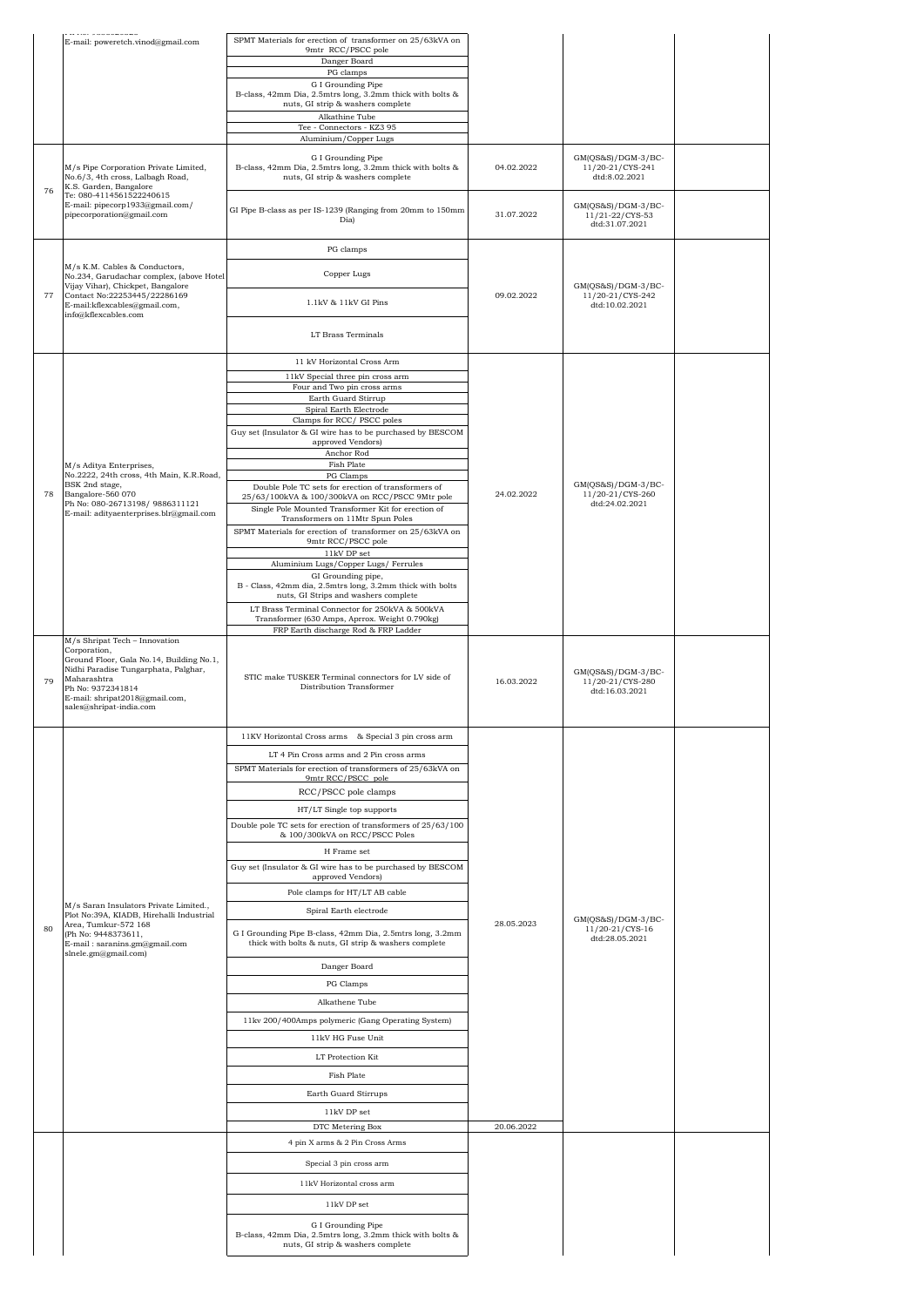|    |                                                                                                                                                          | Guy set (Insulator & GI wire has to be purchased by BESCOM<br>approved Vendors)                            |            |                                                            |  |
|----|----------------------------------------------------------------------------------------------------------------------------------------------------------|------------------------------------------------------------------------------------------------------------|------------|------------------------------------------------------------|--|
|    |                                                                                                                                                          | HT/LT Single top support                                                                                   |            |                                                            |  |
|    | M/s Sri Varu Industries,                                                                                                                                 | H- frame set for fixing GOS                                                                                |            |                                                            |  |
| 81 | No.48, 1st phase, Sajeepalya, Nagarabhavi<br>2nd stage, Bangalore                                                                                        | Fish Plate                                                                                                 | 06.07.2022 | $GM(QS&S)/DGM-3/BC-$<br>11/21-22/CYS-34 dtd:               |  |
|    | Ph No:9901455924<br>Email:narendrababu631@gmail.com                                                                                                      | PG clamps & RCC/PSCC pole clamp                                                                            |            | 07.07.2021                                                 |  |
|    |                                                                                                                                                          | Spacers for DTC wiring                                                                                     |            |                                                            |  |
|    |                                                                                                                                                          | Copper Lugs                                                                                                |            |                                                            |  |
|    |                                                                                                                                                          | Danger Board                                                                                               |            |                                                            |  |
|    |                                                                                                                                                          | Anti-climbing Device                                                                                       |            |                                                            |  |
|    |                                                                                                                                                          | Spiral Earth Electrode                                                                                     |            |                                                            |  |
|    |                                                                                                                                                          | SPMT material for erection of transformers of 25/63 kVA on 9mtr                                            |            |                                                            |  |
|    |                                                                                                                                                          | RCC / PSCC poles<br>Double pole TC set for erection of transformers of 25/63/100kVA                        |            |                                                            |  |
|    |                                                                                                                                                          | & 100/300kVA on 9mtr RCC/PSCC poles<br>Single Pole Mounted Transformer Kit for erection of                 |            |                                                            |  |
|    |                                                                                                                                                          | Transformers on 11Mtr Spun Poles                                                                           |            |                                                            |  |
|    |                                                                                                                                                          | 4 pin X arms & 2 Pin Cross Arms                                                                            |            |                                                            |  |
|    |                                                                                                                                                          | Special 3 pin cross arm                                                                                    |            |                                                            |  |
|    |                                                                                                                                                          | 11kV Horizontal cross arm                                                                                  |            |                                                            |  |
|    |                                                                                                                                                          | 11kV DP set                                                                                                |            |                                                            |  |
|    |                                                                                                                                                          | G I Grounding Pipe<br>B-class, 42mm Dia, 2.5mtrs long, 3.2mm thick with bolts &                            |            |                                                            |  |
|    |                                                                                                                                                          | nuts, GI strip & washers complete<br>Guy set (Insulator & GI wire has to be purchased by BESCOM            |            |                                                            |  |
|    | M/s Sagar Steel Private Limited, Plot                                                                                                                    | approved Vendors)                                                                                          |            |                                                            |  |
|    | No.20, Stage II, Doddenkundi Industrial<br>Area, Bangalore -560048 Ph No:080-                                                                            | HT/LT Single top support                                                                                   |            | GM(QS&S)/DGM-3/BC-                                         |  |
| 82 | 22269242,22267353,28524008<br>Email:<br>sagarsteelblr@yahoo.co.in,surpat@rediff.co                                                                       | H- frame set for fixing GOS                                                                                | 06.07.2022 | 11/21-22/CYS-35 dtd:<br>07.07.2021                         |  |
|    | m.                                                                                                                                                       | Fish Plate                                                                                                 |            |                                                            |  |
|    |                                                                                                                                                          | RCC/PSCC pole clamp                                                                                        |            |                                                            |  |
|    |                                                                                                                                                          |                                                                                                            |            |                                                            |  |
|    |                                                                                                                                                          | Earthing Materials pipe type for grounding                                                                 |            |                                                            |  |
|    |                                                                                                                                                          | Anchor rod                                                                                                 |            |                                                            |  |
|    |                                                                                                                                                          | SPMT material for erection of transformers of 25/63 kVA on 9mtr<br>RCC /PSCC poles                         |            |                                                            |  |
|    |                                                                                                                                                          | Double pole TC set for erection of transformers of 25/63/100kVA<br>& 100/300kVA on 9mtr RCC/PSCC poles     |            |                                                            |  |
|    |                                                                                                                                                          | Single Pole Mounted Transformer Kit for erection of                                                        |            |                                                            |  |
|    |                                                                                                                                                          |                                                                                                            |            |                                                            |  |
|    |                                                                                                                                                          | Transformers on 11Mtr Spun Poles<br><b>Hardware</b> materials                                              |            |                                                            |  |
|    |                                                                                                                                                          |                                                                                                            |            |                                                            |  |
|    | M/s Naresh Potteries,<br>Industrial area, G.T. Road,<br>Khurja-203131, UP.                                                                               | LT & HT G.I. Pin                                                                                           |            |                                                            |  |
| 83 | Ph No: 9258066201/ 9258066202<br>E-mail: nareshpott@gmail.com                                                                                            | PG clamps                                                                                                  | 29.07.2023 | GM(QS&S)/DGM-3/BC-<br>11/21-22/CYS-47 dtd:                 |  |
|    |                                                                                                                                                          | Tension Clamp Three Bolted type for Rabbit/coyote Conductor                                                |            | 29.07.2021                                                 |  |
|    |                                                                                                                                                          | 11kV 400A Double Break GOS                                                                                 |            |                                                            |  |
|    |                                                                                                                                                          | Four Pin and Two Pin Cross Arms with pole clamp                                                            |            |                                                            |  |
|    |                                                                                                                                                          | 11kV Horizontal Cross Arms and 11kV special 3 Pin<br>Cross Arms with pole clamp                            |            |                                                            |  |
|    |                                                                                                                                                          | Guy set (Insulator & GI wire has to be purchased by<br>BESCOM approved Vendors)                            |            |                                                            |  |
|    |                                                                                                                                                          | LT/HT Single Top Supports                                                                                  |            |                                                            |  |
|    |                                                                                                                                                          | 11kV DP set                                                                                                |            |                                                            |  |
|    | M/s Pavan Industries, #7, Pete                                                                                                                           | Single Pole Mounted Transformer Materials for erection of<br>transformer of 25/63kVA on 9mtr RCC/PSCC pole |            |                                                            |  |
| 84 | Channappa Industrial Estate, Magadi<br>Main Road, Kamakshipalya, Bangalore-<br>560079<br>Phone No: 9880844833/22<br>Email: pavanindustries2013@gmail.com | Double pole TC sets for erection of transformers of<br>25/63/100 & 100/300kVA using 9Mtr RCC/PSCC Poles    | 28.07.2023 | $GM(QS&S)/DGM-3/BC-$<br>11/21-22/CYS-49 dtd:<br>29.07.2021 |  |
|    |                                                                                                                                                          | Single Pole Mounted Transformer Kit for erection of<br>Transformers on 11Mtr Spun Poles                    |            |                                                            |  |
|    |                                                                                                                                                          | G I Grounding Pipe                                                                                         |            |                                                            |  |
|    |                                                                                                                                                          | B-class, 42mm Dia, 2.5mtrs long, 3.2mm thick with bolts<br>& nuts, GI strip & washers complete             |            |                                                            |  |
|    |                                                                                                                                                          | H-frame set for fixing GOS                                                                                 |            |                                                            |  |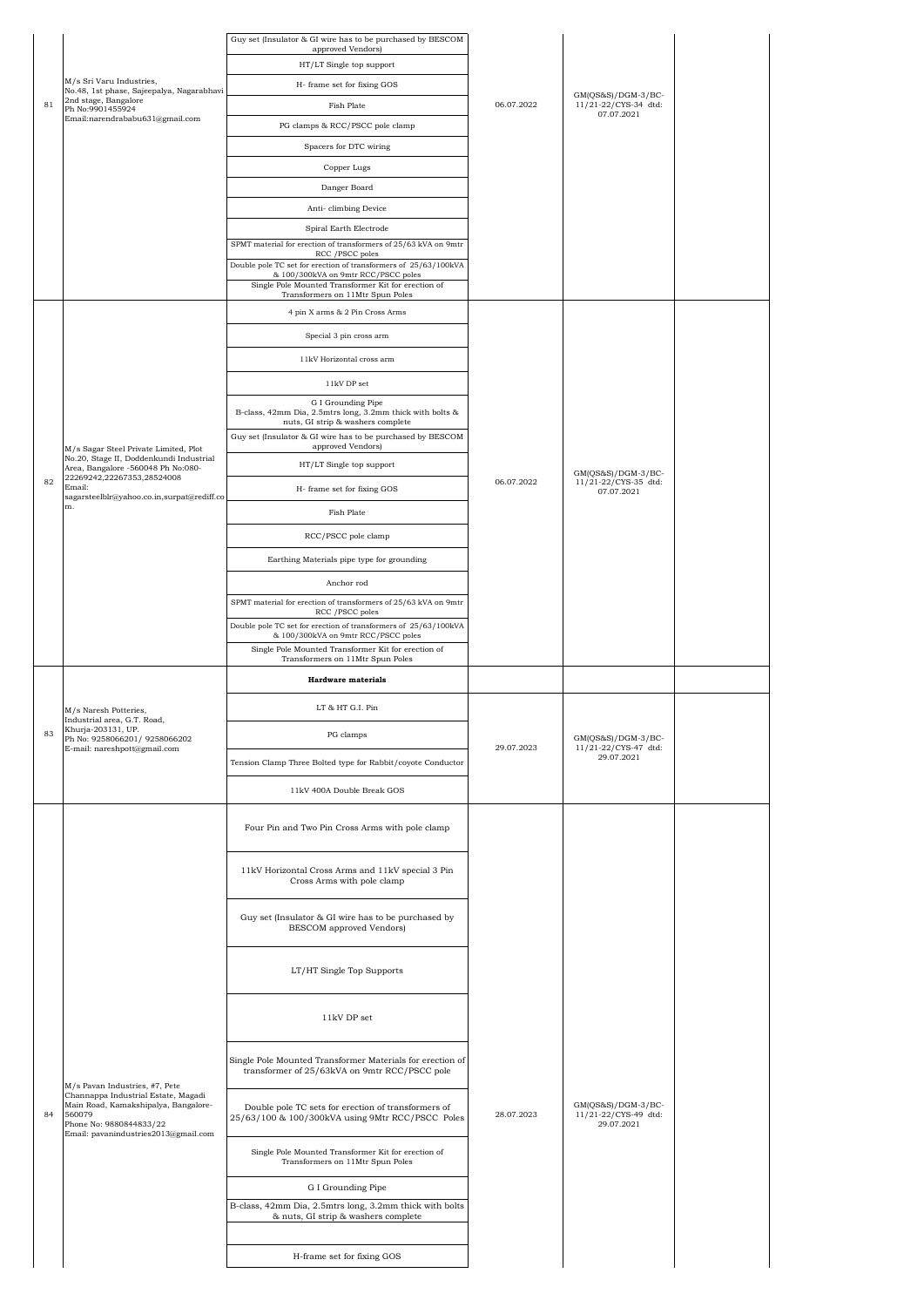|    |                                                                                                                           | Fish plate                                                                                                           |            |                                              |  |
|----|---------------------------------------------------------------------------------------------------------------------------|----------------------------------------------------------------------------------------------------------------------|------------|----------------------------------------------|--|
|    |                                                                                                                           | PG clamps                                                                                                            |            |                                              |  |
|    |                                                                                                                           | Spacers for DTC Wiring                                                                                               |            |                                              |  |
|    |                                                                                                                           | Copper lugs                                                                                                          |            |                                              |  |
|    |                                                                                                                           | Danger board                                                                                                         |            |                                              |  |
|    |                                                                                                                           | Anti-climbing device                                                                                                 |            |                                              |  |
|    |                                                                                                                           | Spiral Earth Electrode                                                                                               |            |                                              |  |
|    |                                                                                                                           | Single Pole Mounted Transformer Kit for erection of<br>Transformers on 11Mtr Spun Poles                              |            |                                              |  |
|    | M/s Excel Industries,<br>Sy No:159/1,                                                                                     | SPMT Materials for erection of transformer on 25/63kVA on<br>9mtr RCC/PSCC pole                                      |            |                                              |  |
| 85 | Hulikere Gunnur,<br>Avverahalli Gate,<br>Ramanagara Tq & Dist - 562159                                                    | $2$ Pin $\&$ 4 Pin cross Arm<br>11kV Special 3 Pin Cross Arms                                                        | 25.08.2023 | $GM(QS&S)/DGM-3/BC-$<br>11/21-22/CYS-70 dtd: |  |
|    | (Contact No:<br>9886703137, 9845355699)                                                                                   | LT & HT single top support<br>Clamps for PSCC/RCC poles                                                              |            | 25.08.2021                                   |  |
|    | (E-mail: exelindustriesrmg@gmail.com)                                                                                     | Guy set (Insulator & GI wire has to be purchased by BESCOM<br>approved Vendors)                                      |            |                                              |  |
|    |                                                                                                                           | $\mathcal{H}$ – frame set<br>$11\mathrm{kV}$ DP set                                                                  |            |                                              |  |
|    |                                                                                                                           | 11kV Horizontal cross arm                                                                                            |            |                                              |  |
|    |                                                                                                                           | 11kV Special 3 Pin Cross Arms                                                                                        |            |                                              |  |
|    |                                                                                                                           | 2 Pin & 4 Pin cross Arm                                                                                              |            |                                              |  |
|    |                                                                                                                           | LT & HT single top support                                                                                           |            |                                              |  |
|    | M/s Shree Rama Electricals,                                                                                               | SPMT Materials for erection of transformer on 25/63kVA on<br>9mtr RCC/PSCC pole                                      |            |                                              |  |
|    | No. 882, "Monika Nilaya",<br>13th Cross, Havanoor Extension,                                                              | Double Pole TC sets for erection of transformers of<br>25/63/100kVA & 100/300kVA on RCC/PSCC 9Mtr pole               |            |                                              |  |
|    | Nagasandra Bangalore - 560073.<br>Factory Unit:<br>No.14/A, 14th cross, 1st stage, Peenya                                 | Single Pole Mounted Transformer Kit for erection of                                                                  |            | $GM(QS&S)/DGM-3/BC-$                         |  |
| 86 | Industrial Estate, Bangalore - 560058<br>Contact No:                                                                      | Transformers on 11Mtr Spun Poles<br>11kV DP set                                                                      | 25.08.2023 | 11/21-22/CYS-72 dtd:<br>25.08.2021           |  |
|    | 9844012618,9972926480, 8660318348,<br>9449887607<br>E-mail: ddoreswamy1959@gmail.com                                      |                                                                                                                      |            |                                              |  |
|    |                                                                                                                           | $H$ – frame set                                                                                                      |            |                                              |  |
|    |                                                                                                                           | Clamps for PSCC/RCC poles                                                                                            |            |                                              |  |
|    |                                                                                                                           | G I Grounding Pipe<br>B-class, 42mm Dia, 2.5mtrs long, 3.2mm thick with bolts &<br>nuts, GI strip & washers complete |            |                                              |  |
|    |                                                                                                                           | Spiral Earth Electrode                                                                                               |            |                                              |  |
|    |                                                                                                                           | Guy set (Insulator & GI wire has to be purchased by BESCOM<br>approved Vendors)                                      |            |                                              |  |
|    |                                                                                                                           | 11kV Horizontal cross arm                                                                                            |            |                                              |  |
|    |                                                                                                                           | 11kV Special 3 Pin Cross Arms                                                                                        |            |                                              |  |
|    |                                                                                                                           | 2 Pin & 4 Pin cross Arm                                                                                              |            |                                              |  |
|    |                                                                                                                           | LT & HT single top support                                                                                           |            |                                              |  |
|    |                                                                                                                           | SPMT Materials for erection of transformer on 25/63kVA on<br>9mtr RCC/ PSCC pole                                     |            |                                              |  |
|    |                                                                                                                           | Double Pole TC sets for erection of transformers of<br>25/63/100kVA & 100/300 kVA on RCC/PSCC 9Mtr pole              |            |                                              |  |
|    |                                                                                                                           | Single Pole Mounted Transformer Kit for erection of<br>Transformers on 11Mtr Spun Poles                              |            |                                              |  |
|    | M/s Sri Anjaneya Fabrication,                                                                                             | 11kV DP set                                                                                                          |            |                                              |  |
| 87 | Plot No.29, KIADB Industrial Area,<br>Obedenahalli, 3rd Phase, Doddaballapura<br>Taluk, Bangaluru Rural District - 561203 | $H$ – frame set                                                                                                      | 13.09.2023 | $GM(OS&S)/DGM-3/BC-$<br>11/21-22/CYS-83 dtd: |  |
|    | Contact No:<br>9845068875<br>E-mail: tnagaraj.281109@gmail.com                                                            | PG clamps for Rabbit/Weasel/coyote conductor                                                                         |            | 13.09.2021                                   |  |
|    |                                                                                                                           | Clamps for PSCC/RCC poles                                                                                            |            |                                              |  |
|    |                                                                                                                           | G I Grounding Pipe<br>B-class, 42mm Dia, 2.5mtrs long, 3.2mm thick with bolts &<br>nuts, GI strip & washers complete |            |                                              |  |
|    |                                                                                                                           | Spiral Earth Electrode                                                                                               |            |                                              |  |
|    |                                                                                                                           | Guy set (Insulator & GI wire has to be purchased by BESCOM<br>approved Vendors)                                      |            |                                              |  |
|    |                                                                                                                           | Spacers for Pole Mounted Transfer                                                                                    |            |                                              |  |
|    |                                                                                                                           | Brace and Fish Plate                                                                                                 |            |                                              |  |
|    |                                                                                                                           | 1.1kV & 11kV GI Pins                                                                                                 |            |                                              |  |
|    |                                                                                                                           | 11kV DP set                                                                                                          |            |                                              |  |
|    |                                                                                                                           | SPMT Materials for erection of transformer on 25/63kVA on<br>9mtr RCC/ PSCC pole                                     |            |                                              |  |
|    |                                                                                                                           | Double Pole TC sets for erection of transformers of<br>25/63/100kVA & 100/300 kVA on RCC/PSCC 9Mtr pole              |            |                                              |  |
|    |                                                                                                                           | Single Pole Mounted Transformer Kit for erection of<br>Transformers on 11Mtr Spun Poles                              |            |                                              |  |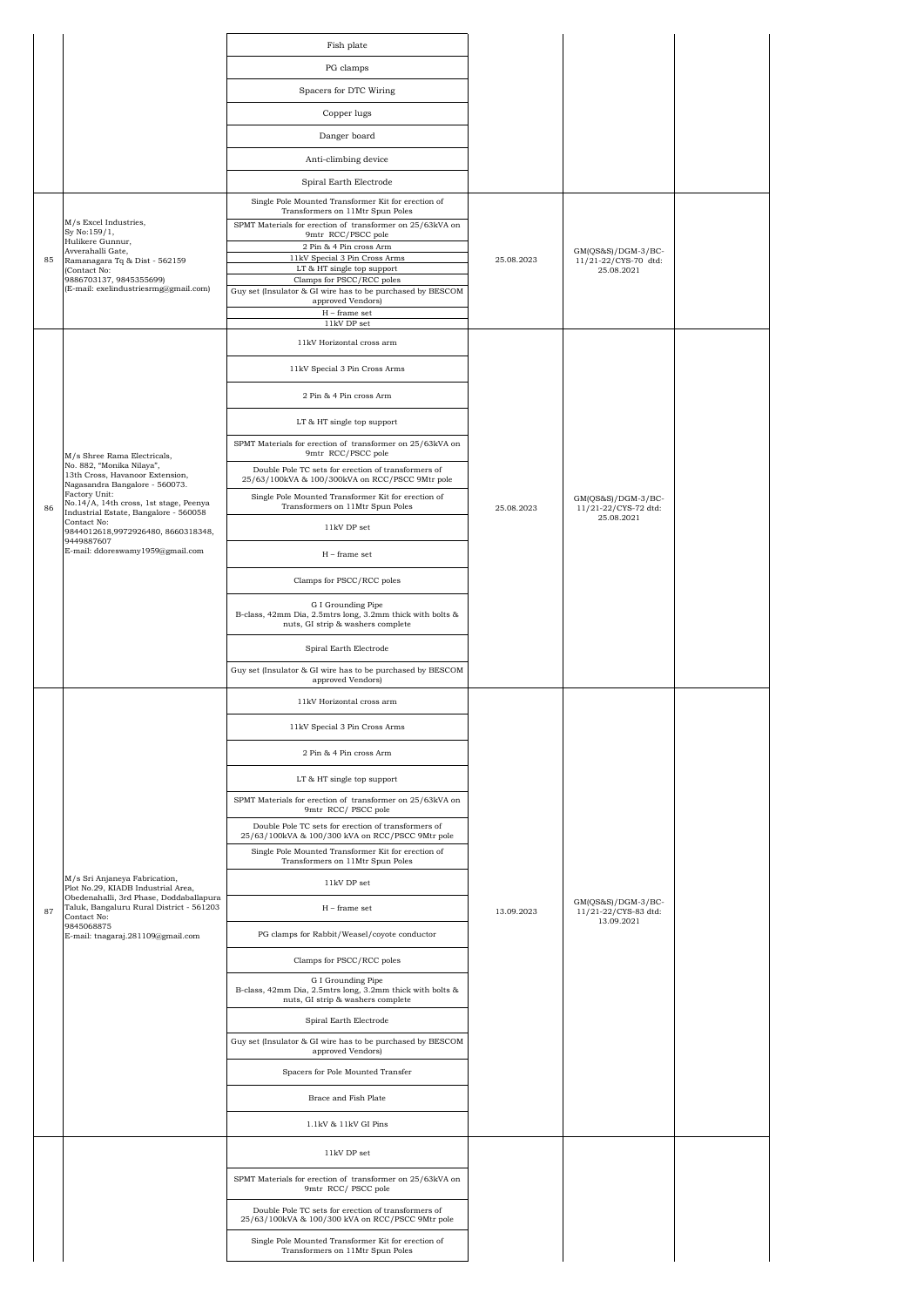|    |                                                                                                                                                                                                                       | LT & HT single top support                                                                                                                                                                                 |            |                                                           |                                   |
|----|-----------------------------------------------------------------------------------------------------------------------------------------------------------------------------------------------------------------------|------------------------------------------------------------------------------------------------------------------------------------------------------------------------------------------------------------|------------|-----------------------------------------------------------|-----------------------------------|
|    | M/s Techmech Industries,<br>No: 136.                                                                                                                                                                                  | 2 Pin & 4 Pin cross Arm                                                                                                                                                                                    |            |                                                           |                                   |
| 88 | Shivafaram, Kamakshipalya, Magadi Main<br>Road, Bangalore - 560079<br>Ph No:9945670443                                                                                                                                | Clamps for PSCC/RCC poles                                                                                                                                                                                  | 29.09.2023 | $GM(QS&S)/DGM-3/BC-$<br>11/21-22/CYS-93<br>dtd:29.09.2021 |                                   |
|    | E-mail:techmech@gmail.com                                                                                                                                                                                             | Earth Guard Stirrup                                                                                                                                                                                        |            |                                                           |                                   |
|    |                                                                                                                                                                                                                       | 11kV 200A Single Break GOS                                                                                                                                                                                 |            |                                                           |                                   |
|    |                                                                                                                                                                                                                       | HG Fuse Unit                                                                                                                                                                                               |            |                                                           |                                   |
|    |                                                                                                                                                                                                                       | LT Protection kit                                                                                                                                                                                          |            |                                                           |                                   |
|    |                                                                                                                                                                                                                       | G I Grounding Pipe<br>B-class, 42mm Dia, 2.5mtrs long, 3.2mm thick with bolts &<br>nuts, GI strip & washers complete                                                                                       |            |                                                           |                                   |
|    |                                                                                                                                                                                                                       | Guy set (Insulator & GI wire has to be purchased by BESCOM<br>approved Vendors)                                                                                                                            |            |                                                           |                                   |
|    |                                                                                                                                                                                                                       | 11kV Special 3 Pin Cross Arms                                                                                                                                                                              |            |                                                           |                                   |
|    |                                                                                                                                                                                                                       | 11 kV Horizontal Cross Arm                                                                                                                                                                                 |            |                                                           |                                   |
|    |                                                                                                                                                                                                                       | 4 Pin cross arm & 2 Pin cross arm                                                                                                                                                                          |            |                                                           |                                   |
|    |                                                                                                                                                                                                                       | HT/LT Single top supports<br>11kV DP set                                                                                                                                                                   |            |                                                           |                                   |
|    |                                                                                                                                                                                                                       | Double Pole TC sets for erection of transformers of<br>25/63/100kVA & 100/300kVA on RCC/PSCC 9Mtr pole                                                                                                     |            |                                                           |                                   |
|    | M/s Maxwell Electrical Engineers.,<br>Unit -1: Survey No:154,<br>Kodigenahalli Indl. Area,<br>Machohalli Gate, Magadi Road,<br>Bangalore - 560091<br>(Mobile:9900129097, 9845010557) (E-<br>mail:perfectemf@gmail.com | Earth Guard Stirrup                                                                                                                                                                                        |            |                                                           |                                   |
|    |                                                                                                                                                                                                                       | RCC/PSCC pole clamps                                                                                                                                                                                       |            |                                                           |                                   |
|    |                                                                                                                                                                                                                       | SPMT Materials for erection of transformers of 25/63kVA on<br>RCC/PSCC 9Mtr pole                                                                                                                           |            |                                                           |                                   |
| 89 |                                                                                                                                                                                                                       | Guy set (Insulator & GI wire has to be purchased by BESCOM<br>approved Vendors)                                                                                                                            | 04.10.2023 | GM(QS&S)DGM(El.,)-3)/BC-<br>11/21-22/Cys-97               |                                   |
|    |                                                                                                                                                                                                                       | Single Pole Mounted Transformer Kit forerection of<br>Transformers on 11Mtr Spun Pole                                                                                                                      |            | dated:04.10.2021                                          |                                   |
|    |                                                                                                                                                                                                                       | G I Grounding Pipe<br>B-class, 42mm Dia, 2.5mtrs long, 3.2mm thick with bolts &<br>nuts, GI strip & washers complete and Rod Earthing                                                                      |            |                                                           |                                   |
|    |                                                                                                                                                                                                                       | Rod type of earthing using 40mm dia, 3mtr long MS rod as<br>ground rod, in earth pit of 300mm width and 3300mm depth<br>and using 50x6mm flat welded to ground rod as terminal &<br>connected to equipment |            |                                                           |                                   |
|    |                                                                                                                                                                                                                       | Spiral Earth Electrode                                                                                                                                                                                     |            |                                                           |                                   |
|    |                                                                                                                                                                                                                       | 11kV 200A Single Break GOS                                                                                                                                                                                 | 20.06.2022 |                                                           |                                   |
|    |                                                                                                                                                                                                                       | Four Pin and Two Pin Cross Arms                                                                                                                                                                            |            |                                                           |                                   |
|    |                                                                                                                                                                                                                       | 11kV Special three pin cross arm                                                                                                                                                                           |            |                                                           |                                   |
|    |                                                                                                                                                                                                                       | 1.1kV & 11kV GI pin                                                                                                                                                                                        |            |                                                           |                                   |
|    |                                                                                                                                                                                                                       | 11kV Horizontal cross arm                                                                                                                                                                                  |            |                                                           |                                   |
|    |                                                                                                                                                                                                                       | Guy set (Insulator & GI Wire has to be purchased by BESCOM<br>approved vendors)                                                                                                                            | 05.09.2022 | GM(QS&S)/DGM-3/BC-                                        | 05.09.2022<br>GM(QS&S)/DGM-3/BC-  |
|    |                                                                                                                                                                                                                       | G I Grounding Pipe<br>B-class, 42mm Dia, 2.5mtrs long, 3.2mm thick with bolts<br>& nuts, GI Pipe/strip & washers complete                                                                                  |            | 11/21-22/CYS-99<br>dtd:12.10.2021                         | 11/21-22/CYS-99<br>dtd:12.10.2021 |
|    |                                                                                                                                                                                                                       | Earth Guard stirrup                                                                                                                                                                                        |            |                                                           |                                   |